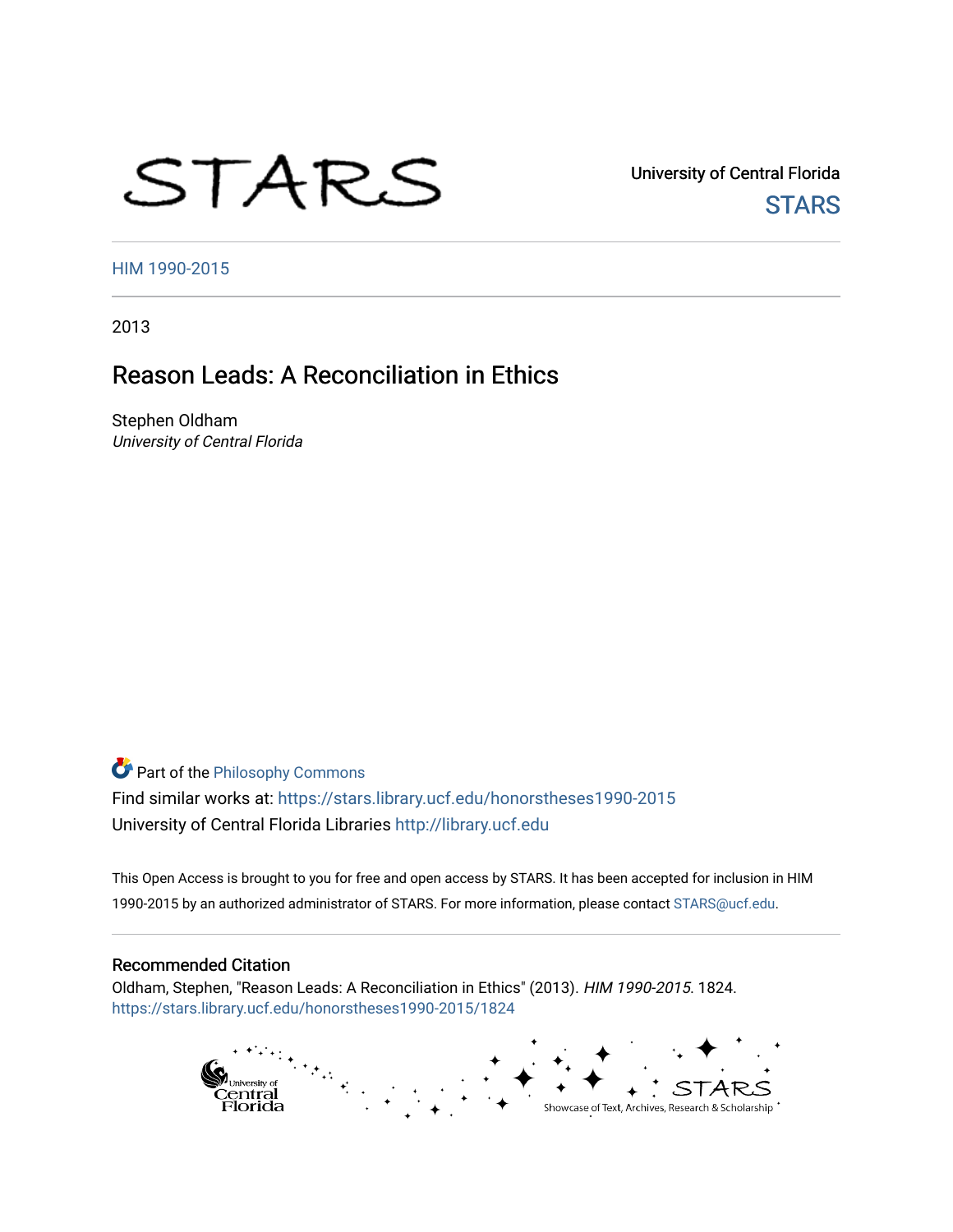# REASON LEADS: A RECONCILIATION IN ETHICS

by

## STEPHEN OLDHAM

A thesis submitted in partial fulfillment of the requirements for the Honors in the Major Program in Philosophy in the College of Arts and Humanities and in The Burnett Honors College at the University of Central Florida Orlando, Florida

Summer 2013

Thesis Chair: Dr. Nancy Stanlick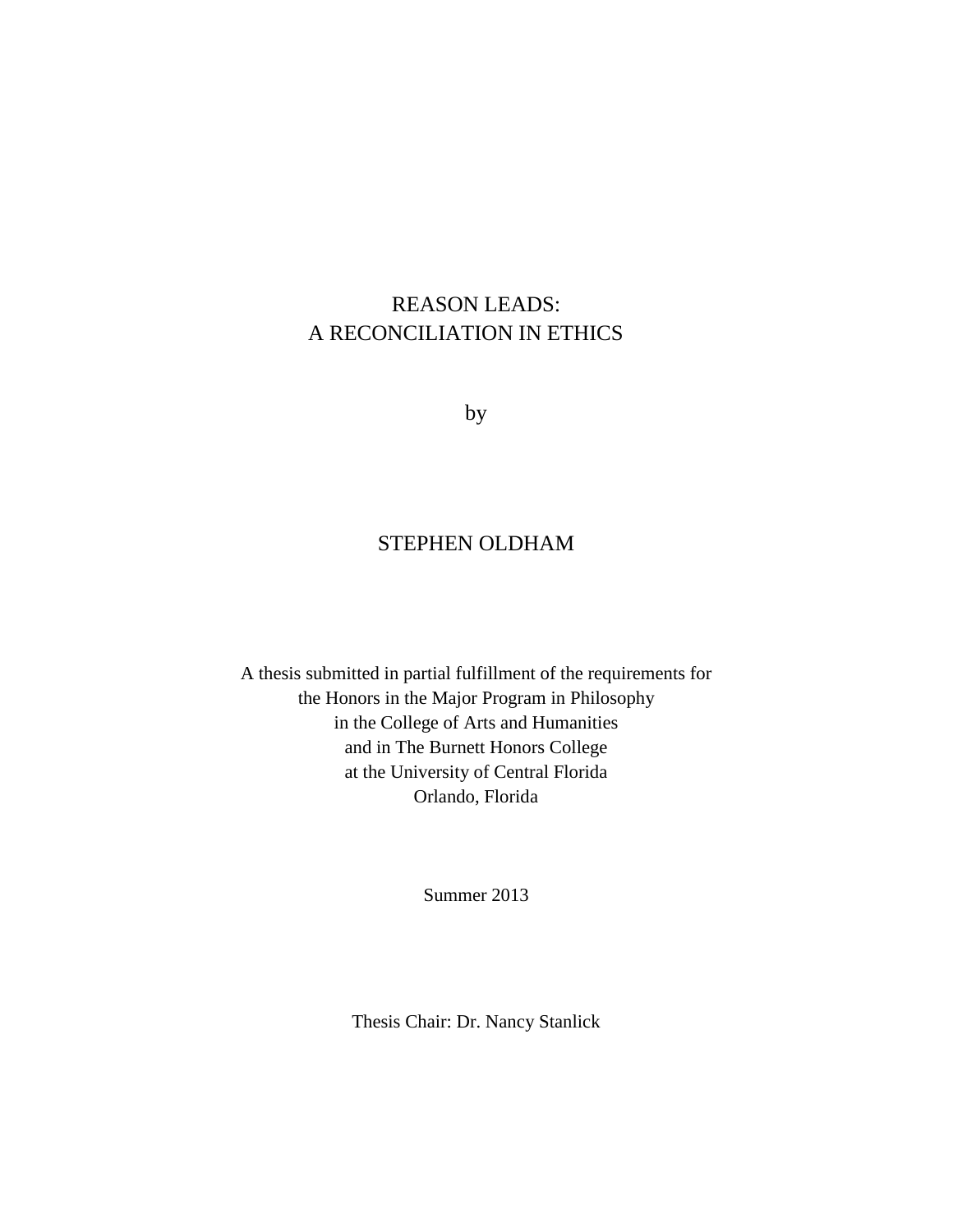© 2013 Stephen Oldham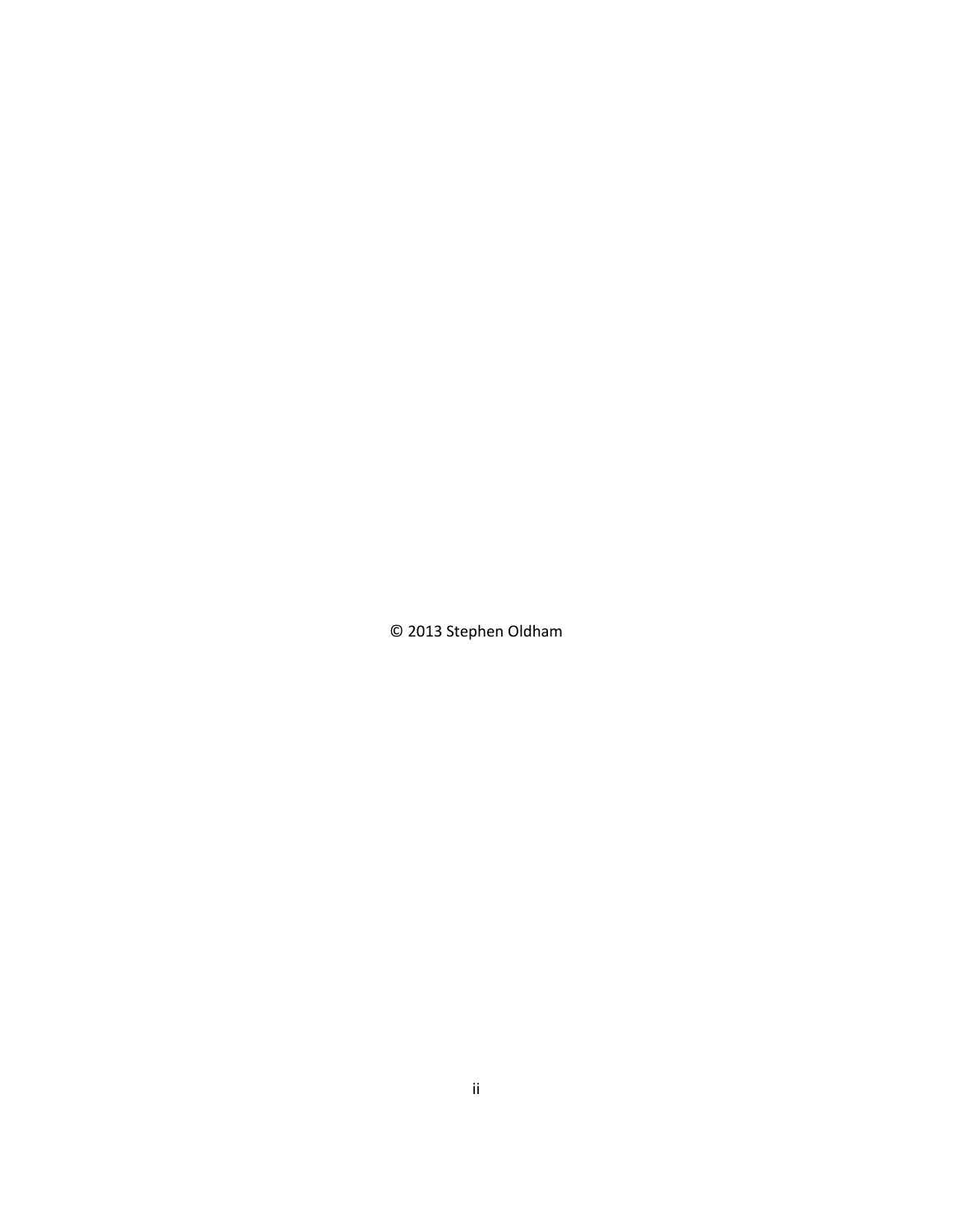## **Abstract**

The use of reason appears to lead to divergent conclusions for what is right and what is good in human action. While reason is a central feature in ethical theory, there is a problem when that central feature does not lead to consistent conclusions about how to act in a given situation. Several philosophers have attempted to combine previous moral theories in order to provide a better template for human action. I contend that the use of reason is of vital import when determining the foundation for moral action and that moral theories, to be consistent with reason, should incorporate aspects of both non-consequentialist and consequentialist ethical theories. I argue that there is a unifying foundation presupposed by the moral theories of both Immanuel Kant and John Stuart Mill. Through the use of reason the theories of Kant and Mill can be reconciled to show that these theories can be combined when understanding the basic foundation that they share.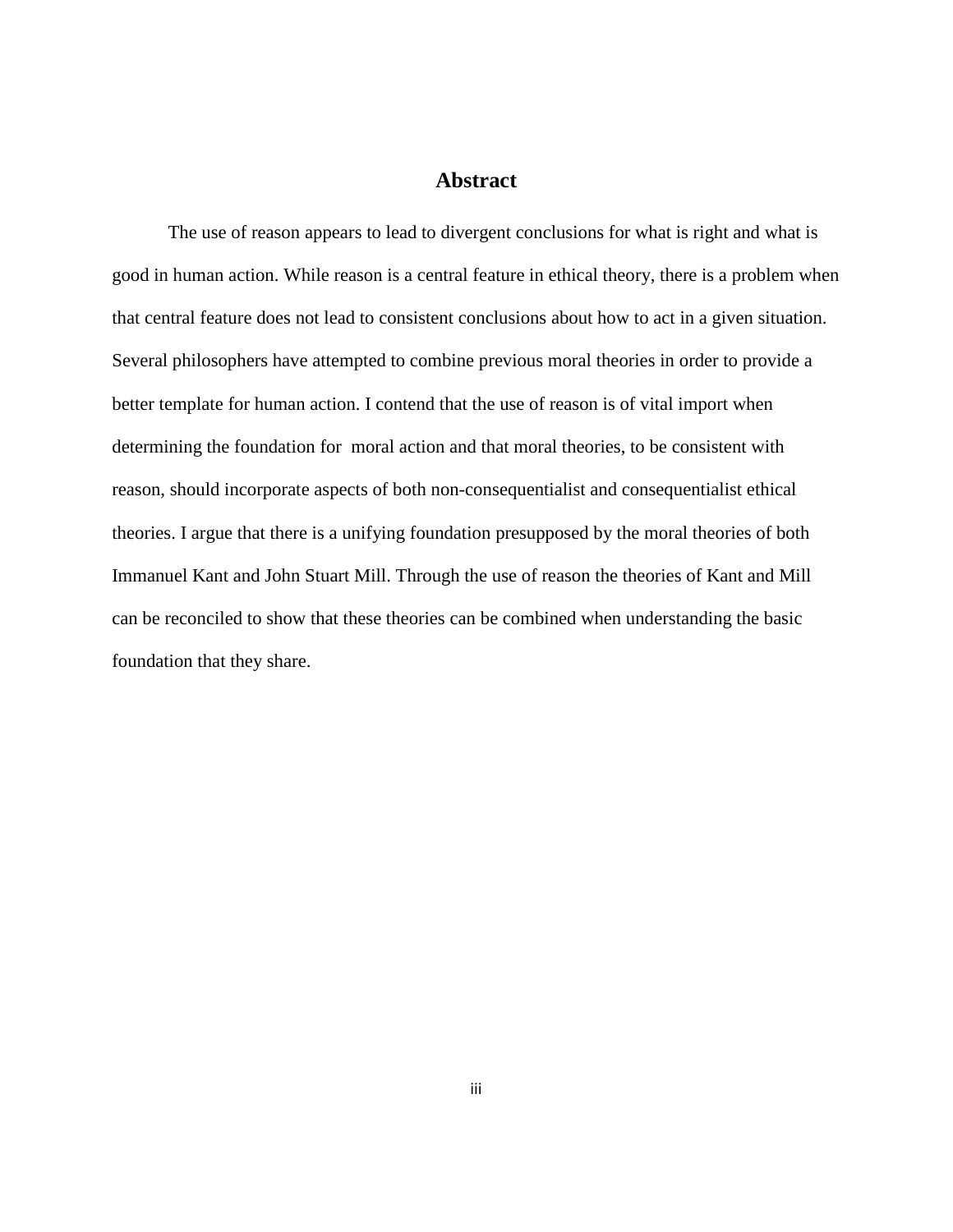Every aspect of Western culture needs a new code of ethics - a rational ethics - as a precondition of rebirth.

– Ayn Rand, *The Objectivist*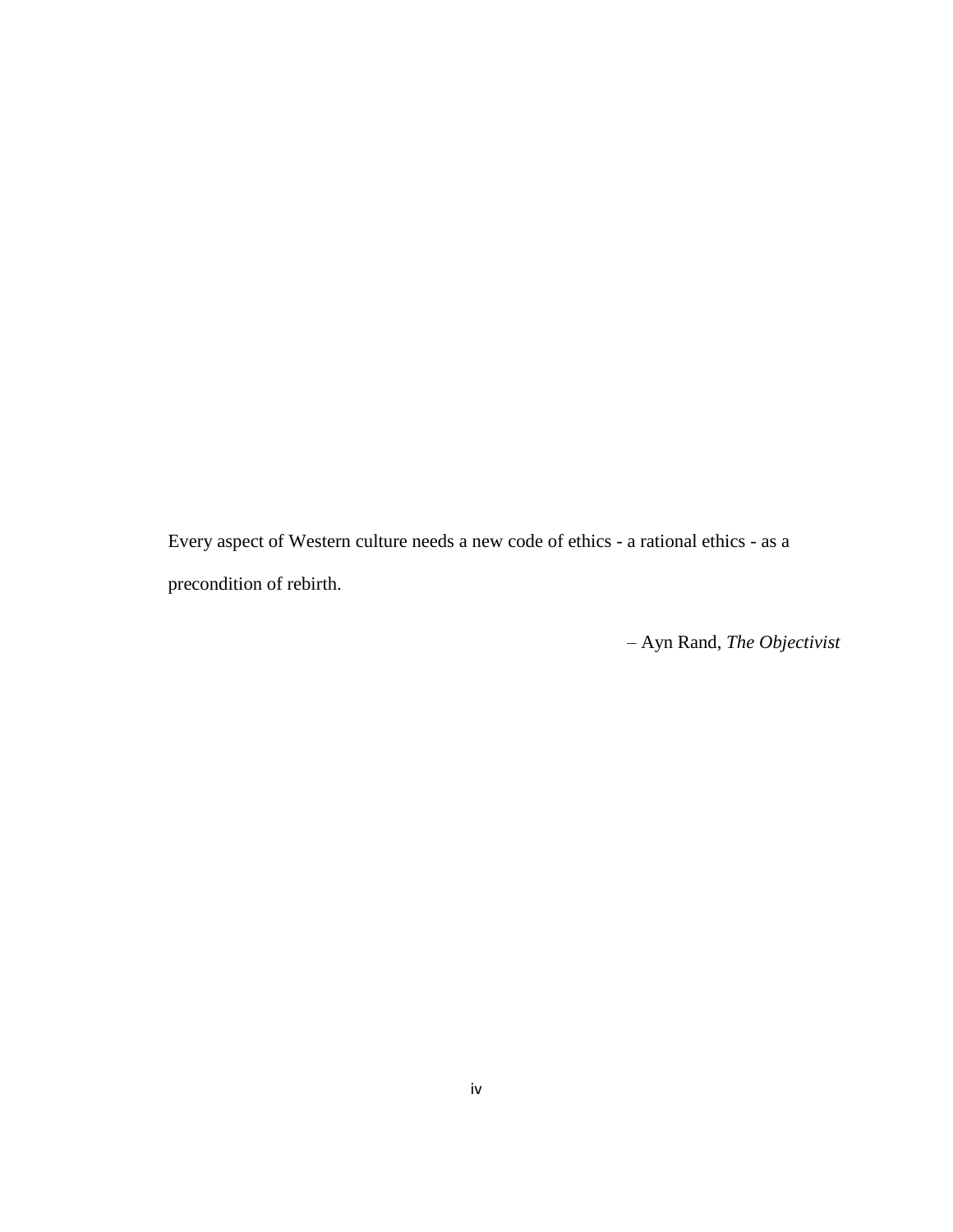## **Acknowledgements**

I would like to thank my mentor, Dr. Nancy Stanlick, for her tireless work in molding me into a better student of Philosophy. Without her, this thesis might not have ever been completed. I would also like to thank Dr. Michael Strawser who always forced me to examine ethical problems from different angles. My family has, throughout this process, been a welcomed source for alternative viewpoints and arguments. Without the help of my mentors, family, and friends I would not have been able to attempt a work such as this, let alone finish it. Thank you.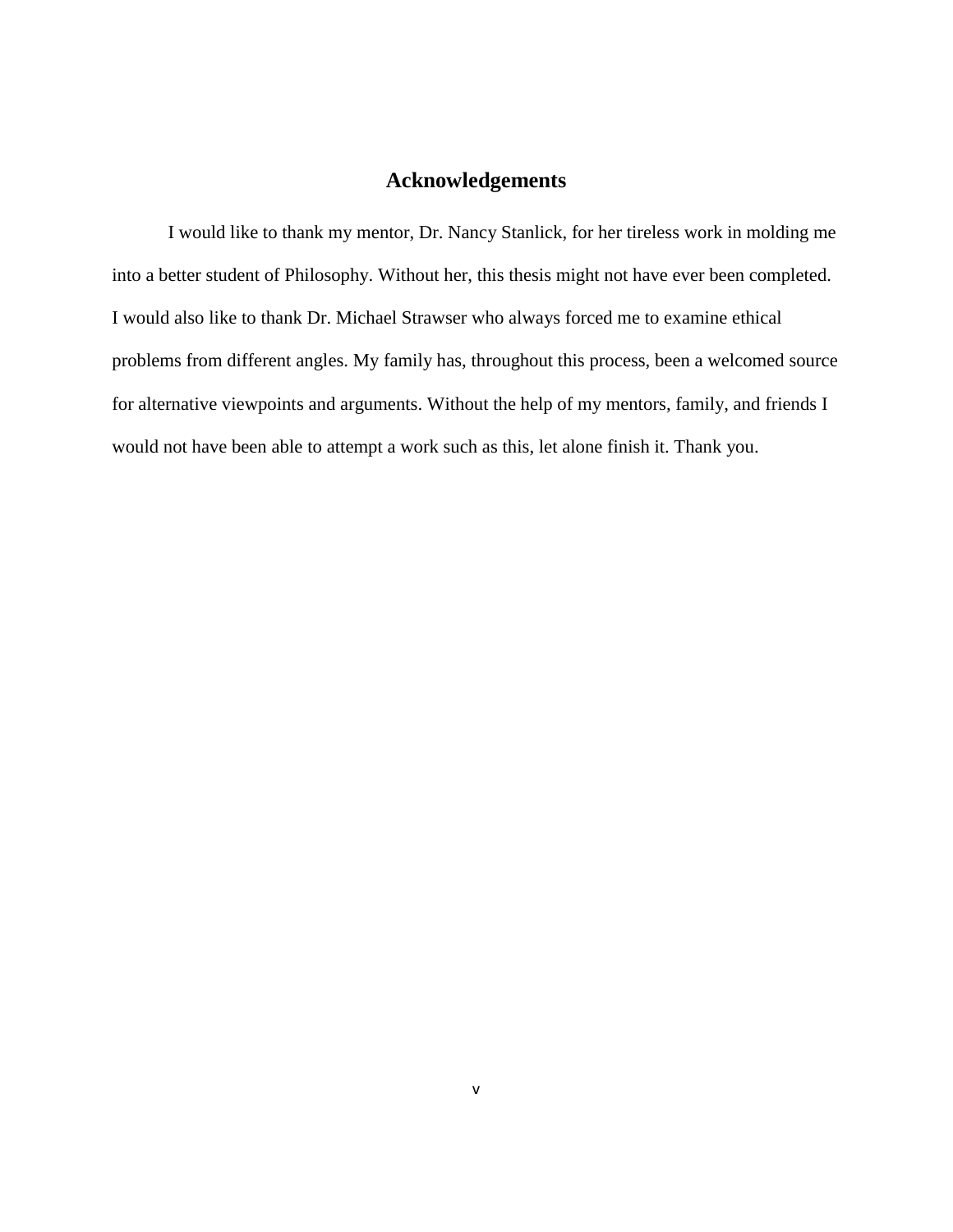# **Table of Contents**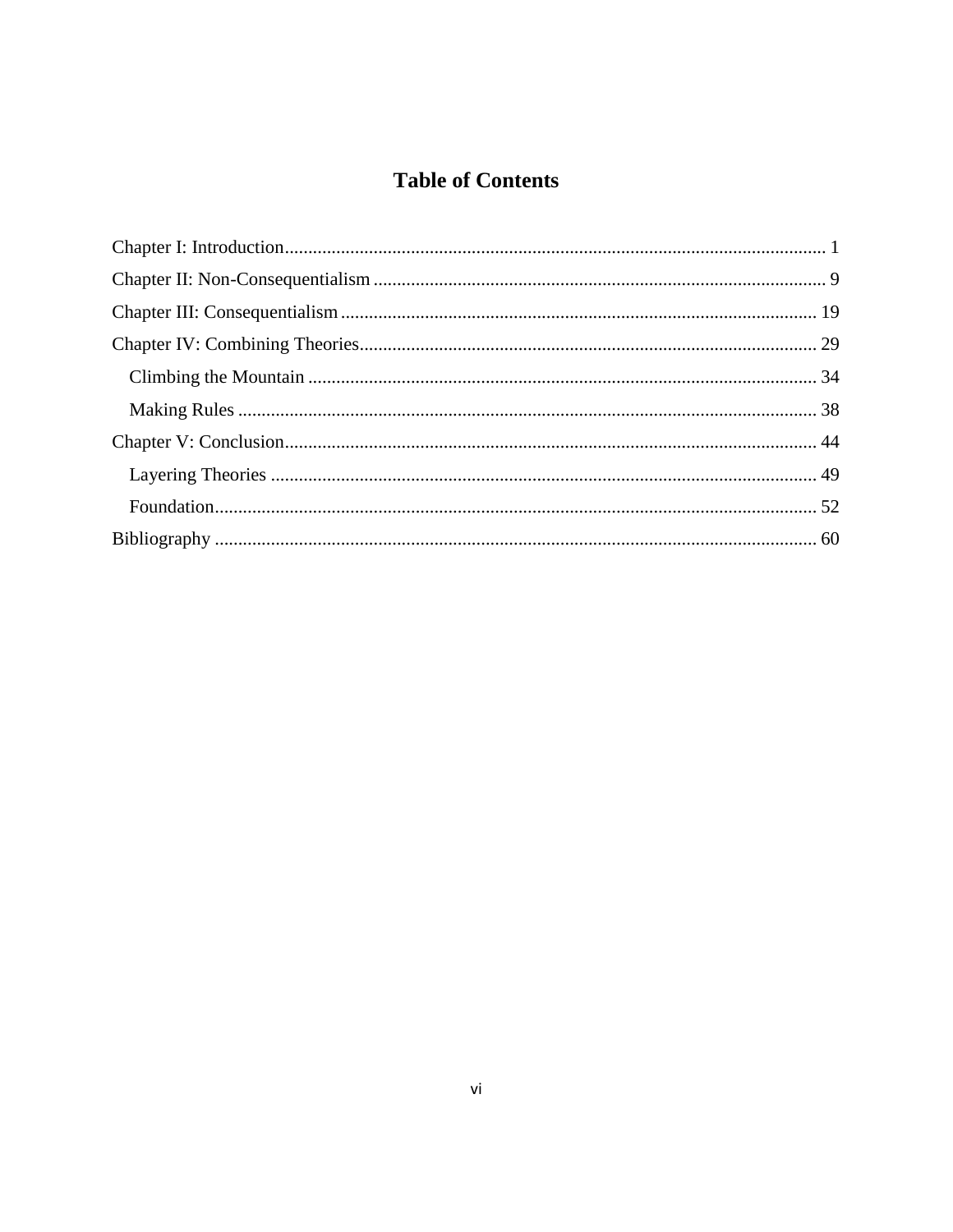## **Chapter I: Introduction**

## **A Problem of Reasons**

<span id="page-7-0"></span>One explanation for this seemingly greater disagreement in ethics is that there is little or nothing that can really be established in ethics. This would explain why so many of the ethical theories that have been proposed in the past continue to have their contemporary defenders. According to this account, ethics simply lacks the resources to defeat any of the contending theories, and so they all remain live options. Obviously, this explanation does not put ethics in a very favorable light.

– James Sterba, *The Triumph of Practice over Theory in Ethics*

There is a problem in moral theory. More to the point, there is a problem with and in moral theorizing. One needs only to open an introduction to philosophy text or a text on basic ethical theory to see that there is a multitude of differing ideas for how and why to act. The most pertinent conflict that needs to be investigated, for me, is differing ideas and interpretations of the right and the good. Perhaps it is the case that the use of reason should not be a central feature of moral theory – or if reason is necessary to moral theory, moral theories may be more consistent and applicable by incorporating elements of other theories. Differing ideas about the right or the good, how to go about defining these concepts, and whether a concept of the good takes precedence over a concept of the right are particularly problematic. Understanding how and why to act in a given situation would not be hard when there is a clear and reasonable course of action, but with a multitude of different ethical theories it is not clear which is the best and reasonable course to choose. It is easy to cast aside a theory that would lead one to act in an irrational manner or that would produce negative consequences for those involved. Unfortunately, it is not an easy task sorting through the multitude of theories that appear to lead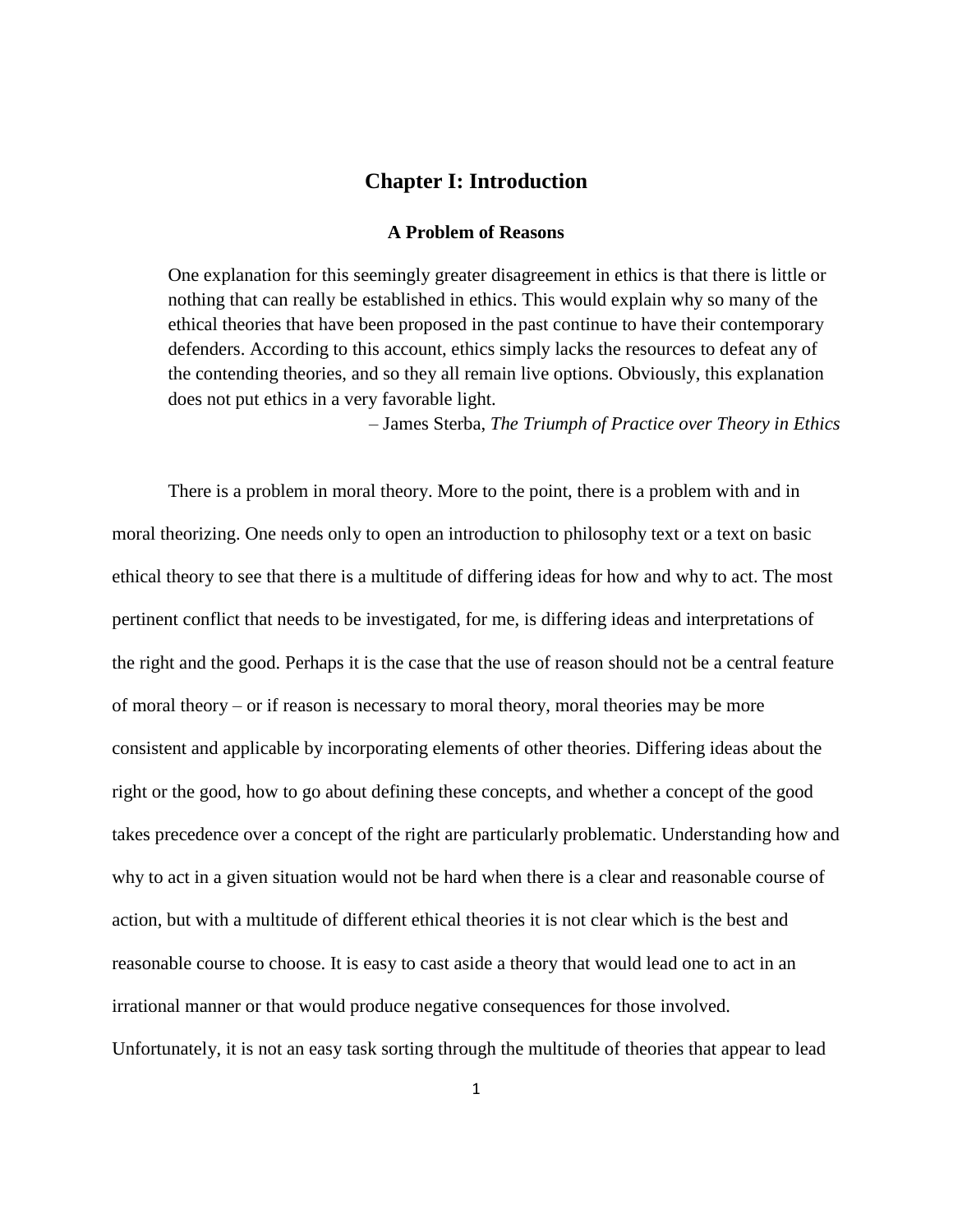to good outcomes or stem from a sense of duty or right action. With so many differing opinions on what is right and good, it might be that current moral theories, as standalone practices, are incomplete.

It is possible that some moral theorists have focused on the wrong questions when trying to determine how and why one should act in a certain way. By asking the wrong questions and then formulating theories from the answers to these questions, it is probable that some theorists have led themselves in a circle, and thus we have reason to doubt the efficacy of ethics in mapping out a moral path for people to take. This problem is not just about reasons to doubt an ethical theory, or even all ethical theories, but extends to the very nature of reasons and rationality. The use of reason appears to lead to different and incompatible conclusions for how and why one should act when applied to moral theories. Perhaps reason is not a central feature in moral theories, and each theory, to be consistent with reason, should incorporate insights of the others. First, it must be understood that the application of reason has led to the differing conclusions of what is right or good in so many ethical theories. Second, we need to better understand which are the correct and which are the incorrect questions to ask in relation to the understanding and application of moral theory. Third, we can begin to understand how to overlap or combine ethical theories and when divergent conclusions from these theories require reconciliation.

Because human fallibility leads to problems in moral theorizing, it also leads to problems in determining what is ethically justifiable. If moral theory is derived through reason, it is problematic that reason leads to different conclusions regarding the nature of morality. One such

2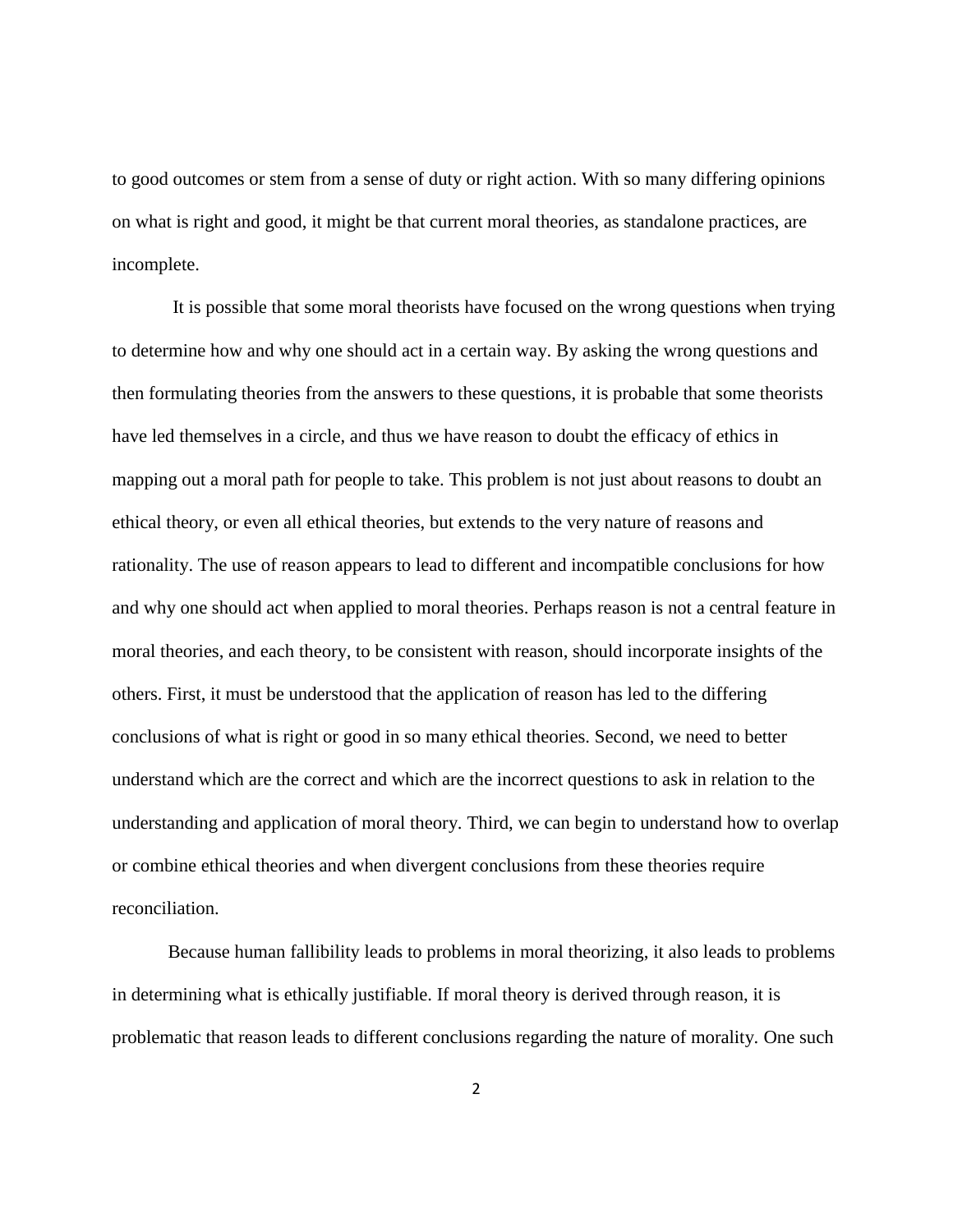conflict occurs between consequentialist and non-consequentialist ethical theories. It may be possible through the reconciliation of different ethical theories to argue that reason leads to the conclusion that Kantian non-consequentialist ethics ought to incorporate some elements of consequentialist reasoning and that Utilitarian consequentialism ought to incorporate more completely the Kantian concept of duty and the importance of intentions. In doing so we may be able to make the transition from theory to application a more seamless one.

Immanuel Kant argues that the maxim of our actions is dictated by duty, and thus duty determines what is morally right. Kant formulates the categorical imperative as a moral rule of action derived through reason. Duty, for Kant, is the necessity to act out of respect for the moral law.<sup>1</sup> For Kant, the autonomous moral agent acts out of respect for the moral law. This makes the right action intention based. Beyond Kantian thinking, however, reason tells us that both the consequences *and* the intentions matter. One can act in the right way that stems from one's duty, yet fail to provide a good outcome. Others, such as Mill, argue that only the consequences of an action have moral force and import, and good consequences determine what is morally good. Conflict among ethical theories is not new in philosophy nor is the potential for the combination of theories.<sup>2</sup> By combining parts of major ethical theories, people can have a better understanding and mode of applying moral theory -- from the beginning through the end of the decision making process -- of how and why they should act in any given situation. While

<sup>&</sup>lt;sup>1</sup> Immanuel Kant, *Grounding for the Metaphysics of Morals [1785].* 3rd ed. trans. James W. Ellington (Cambridge: Hackett Publishing Company, 1993), 70.

<sup>&</sup>lt;sup>2</sup> Non-consequentialist and consequentialist ethical theories are not wholly at odds with each other. Some, such as J.S. Mill, even indicated that the two are not incompatible. Others like Henry Sidgwick, James Sterba, James Rachels, and Derek Parfit have attempted to combine piecemeal or reconcile the differing approaches to moral theory.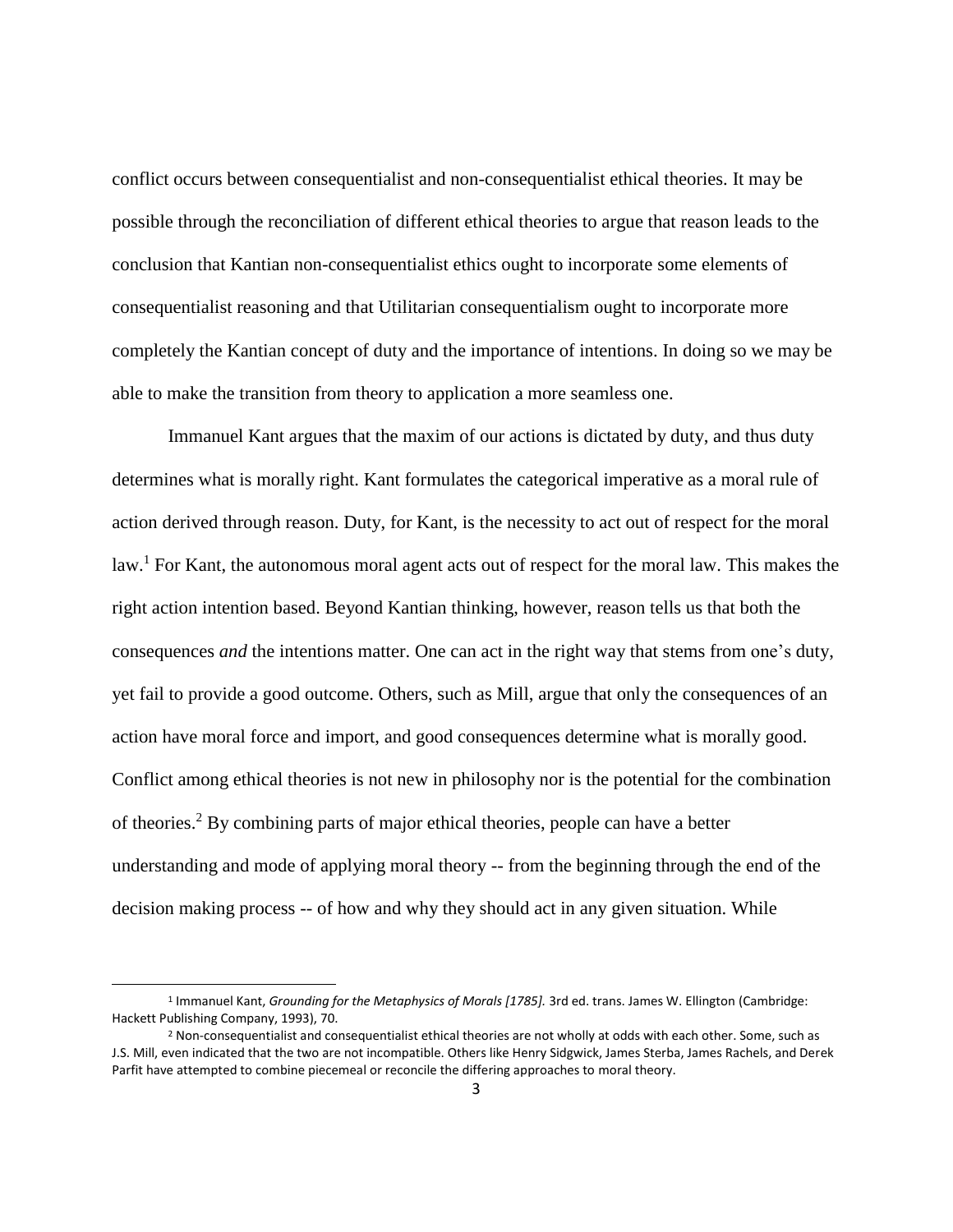deciding which normative ethical theory is the better theory to apply in one's life remains the subject of much speculation among ethical theorists, the practical application of a theory is especially important because it is done as life unfolds. Theory alone is important if one's only desire is to exist in the hypothetical realm of thought experiments.

We live in a world of interactions with other moral agents that occur in a social setting. Society is not just the aggregate of individual desires and is not the final word on what is right or good. While David Hume may have thought that reason is the slave of the passions, desire or passion alone is not enough to understand morality.<sup>3</sup> Even if one were to rely on the aggregate of society's desires, we would be right where Mill left off and subject to what Alexis De Tocqueville and James Madison feared: Tyranny of the majority. <sup>4</sup> Passion and desire must be tempered with reasoned rational discourse to ensure that the best moral decisions are made.

Society may be a community that expresses the general desire or will of its members. Just as slavery in the southern U.S. was defended by a large portion of white society, it was hardly a justifiable state of affairs. This general desire or will of society must be subjected to rules of a moral theory before it can be used as a foundation for further argument. Understanding how one "ought" to act is just as important -- if not more important -- than why one acts. That which compels one to act must be more than a hope that the ends justify the means. Communities are

<sup>3</sup> David Hume, *A Treatise of Human Nature*, ed David Fate Norton and Mary J. Norton, (New York: Oxford University Press, 2000), 295.

<sup>4</sup> Alexis De Tocqueville, *Democracy in Americ*a, trans. Harvey Mansfield and Delba Winthorp, (Chicago: University of Chicago Press, 2011), chap. 15; James Madison, *The Federalist* no. 10 (New York: Create Space Independent Publishing, 2010) Madison first presents the problem as what the majority may do to the property of the affluent, where De Tocqueville extends the argument as a problem that democracy might not overcome. Mill later weighs in on this issue as a legislative one in *On Liberty*, but does not address it, as such, in his moral theory.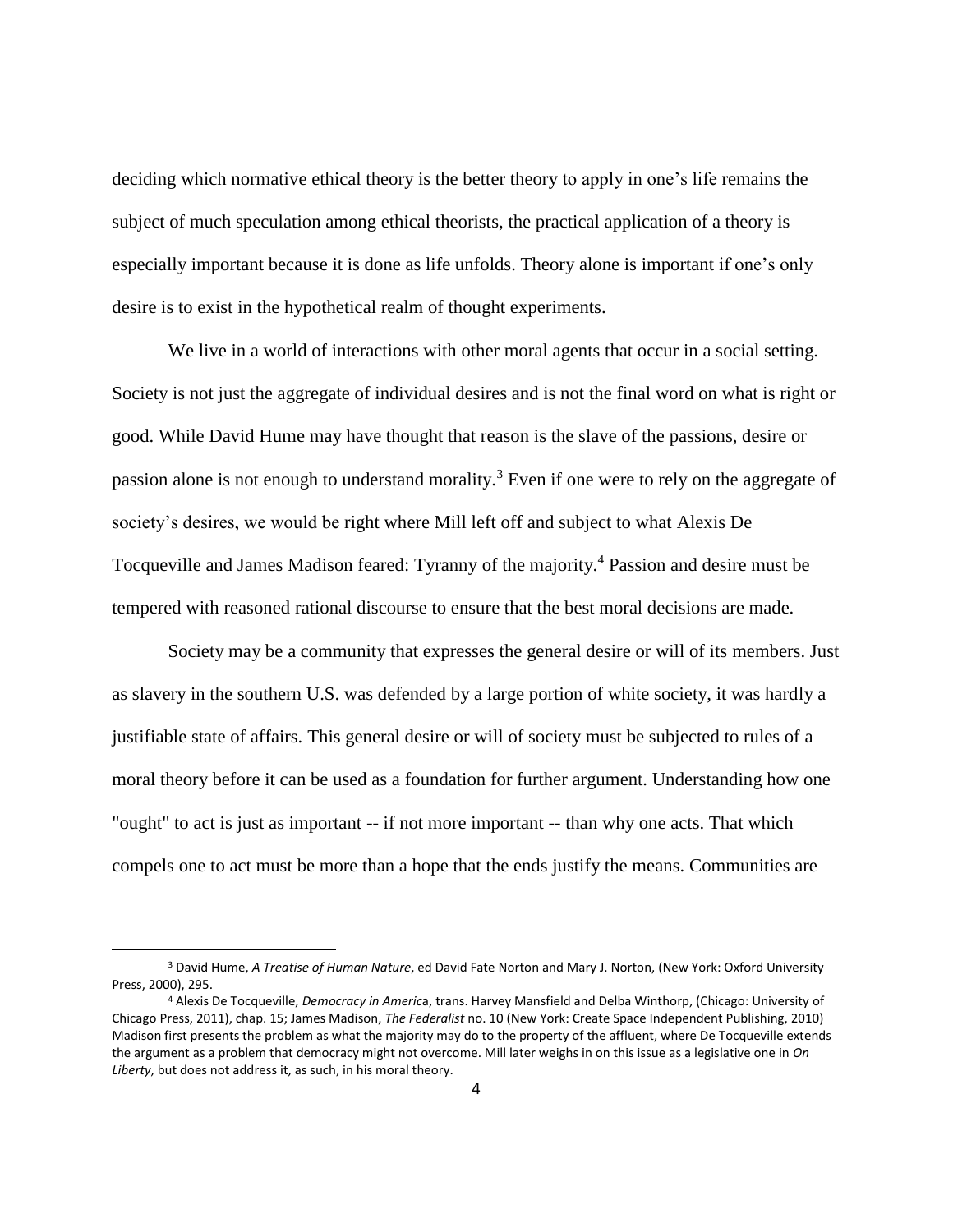based on certain rules that govern their operation, and understanding these rules or duties is necessary for a more complete and consistent ethical theory. This should not be misinterpreted to mean that since there are different communities of people, that their duties and rules should also be different. Instead, while there are multiple communities, there should be one standard of duty and rules to govern how and why people should act. Morality is to be determined by the logical application of reason. It is only then that through employing reason can a proper method of moral action can be understood.

Reason allows us to derive one or many things from an initial point. In other words, we begin with *A* and through the application of reason, we arrive at *B*. For adults, acting in a given way is based on the reasoned progress through the why (reasons) and ends with a prescribed action. Rationality, then, is the logical linking of these derived points. The simplest way to demonstrate this would be to illustrate that since men are mortal, and I am a man, then I must be mortal. From this conclusion that I am mortal, there can be a multitude of new conclusions derived. Utilizing this *A* to *B* line of thinking, ethical theories appear to have the same goal, that of creating a system to guide human action. One of the largest problems within the field of ethics is that theorists, through the above mentioned line of thinking, continually arrive at different conclusions of how to guide such actions. Both non-consequentialism and consequentialism are trying to arrive at a system that determines how and why to act. While the goal may be the same, in that the goal is to create a system of determining how one ought to act, the conclusion of *how* in both theories is nearly opposite. The issue then is not so much a lacking of rationality on the part of a theorist, but more of a problem with that theorist's reasoning.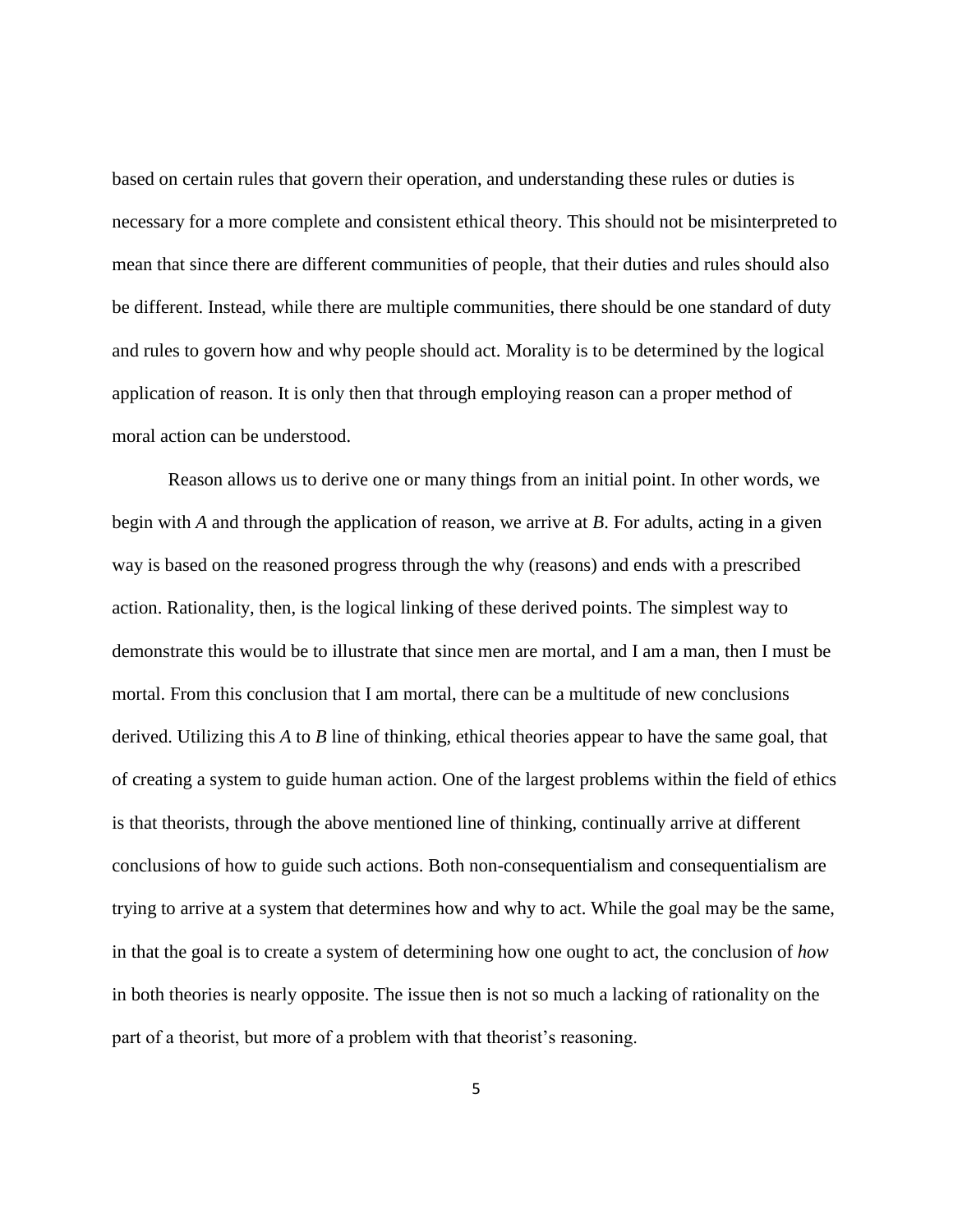While there are differing theories as to what reason and rationality are, and whether or not they play a major part in human decision making, the investigation of those theories is a larger undertaking than is done in the latter portion of this chapter.<sup>5</sup> I am more concerned with the logical process used in what can be called 'reasoning', such as valid arguments stemming from conclusions that have been derived from the premises. One can, in the course of this work simply use the terms 'reason(s)' and 'premise(s)' interchangeably, and this should not be cause for confusion. I feel that it would be correct in saying that being rational or that rationality is the use of premises that relate to the argument and thus produce a conclusion that is also internally consistent and logically valid. In other words, one could argue that if a thing is human, then it is a woman. If it is a woman, then it is a Socrates. Therefore, if it is a human, then it is Socrates. The conclusion follows logically from the premises, but the premises are not necessarily true. This inconsistency just does not fit in connection with how we think.

Alasdair MacIntyre, in his book *Whose Justice? Which Rationality*', argues that reason is utilized in a subjective manner stemming from the influences of society and culture. MacIntyre is primarily concerned with notions of justice, but the differing accounts of justice that are presented are due to the underlying differences in conceptual schemes. <sup>6</sup> MacIntyre refutes the objective form of rationality early in his work when he states "this account of rationality is itself contentious in two related ways: its requirement of disinterestedness in fact covertly presupposes

<sup>5</sup> This does not mean that the argument is unimportant. I believe that with the body of scholarly work on the subject, it is far more important to show that there is an ongoing debate, and that different side of that debate can be utilized for the purposes of better understanding ethical theory. For more on this subject see Stephen Nathanson, *The Ideal of Rationality: A Defense, within Reason*. 2nd ed. (Chicago: Open Court, 1994)

<sup>6</sup> Alasdair MacIntyre, *Whose Justice? Which Rationality?*. (Notre Dame: University of Notre Dame Press, 1989)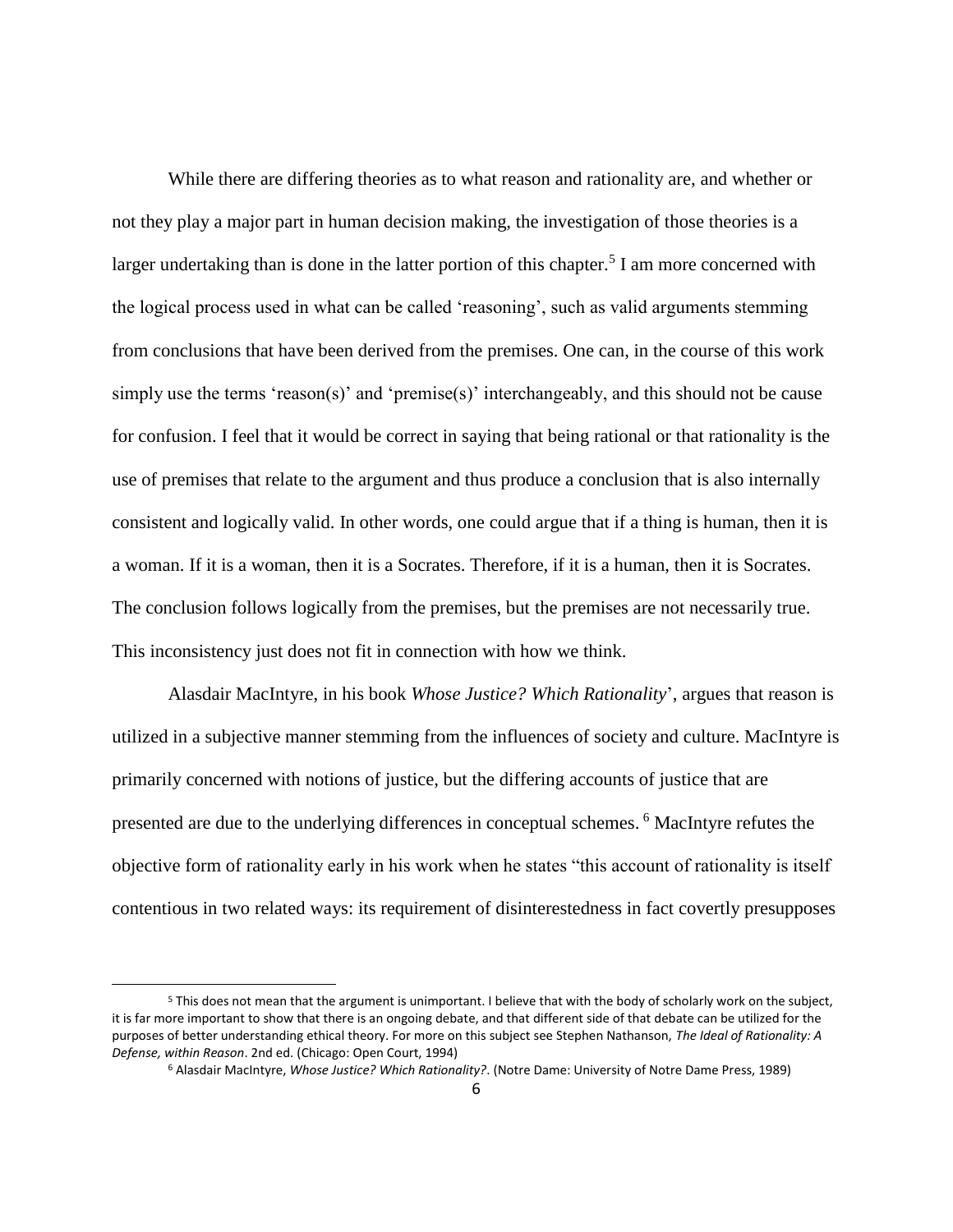one particular partisan type of account of justice, [and] illegitimately ignores the inescapably historically and socially context-bound character which any substantive set of principles of rationality is bound to have."<sup>7</sup> This difference in conceptual schemes, for MacIntyre, leads to different modes of reasoning and thus to different conclusions. He later states that "Such overall views, insofar as they make claims upon our rational allegiance, give expression to traditions of rational enquiry which are at one and the same time traditions embodied in particular types of social relationship."<sup>8</sup> This may help to explain why philosophers may focus on the same end, the morality of an action or why we ought to act one way or the other, but it hardly justifies the exclusion of an entire portion of decision making within ethical theory.

Our rationality may be bound by our socialization, but that does not remove the burden of rationality. We must employ a systematic use of rationality to analyze the reasons for a particular end. Professor Stephen Nathanson argues that reason is a necessary function in the lives of humanity and takes a different view from that of MacIntyre. While MacIntyre is concerned with why and how one reasons, Nathanson defends these differing accounts of rationality by exploring how and why one can be rational or irrational.<sup>9</sup> Nathanson says that "two factors seem to be involved in the overall rationality of a person: the extent to which she engages in deliberation and the quality of her reasoning. How rational a person is depends on how much and how well she deliberates about matters of belief and action."<sup>10</sup> If we then take into account MacIntyre's arguments about socially bound rationalities and Nathanson's definition of being

<sup>7</sup> Alasdair MacIntyre, *Whose Justice? Which Rationality?*. (Notre Dame: University of Notre Dame Press, 1989), 3-4.

<sup>8</sup> Alasdair MacIntyre, *Whose Justice? Which Rationality?*. (Notre Dame: University of Notre Dame Press, 1989), 389.

<sup>9</sup> Stephen Nathanson, *The Ideal of Rationality: A Defense, within Reason*. 2nd ed. (Chicago: Open Court, 1994)

<sup>10</sup> Stephen Nathanson, *The Ideal of Rationality: A Defense, within Reason*. 2nd ed. (Chicago: Open Court, 1994), 43.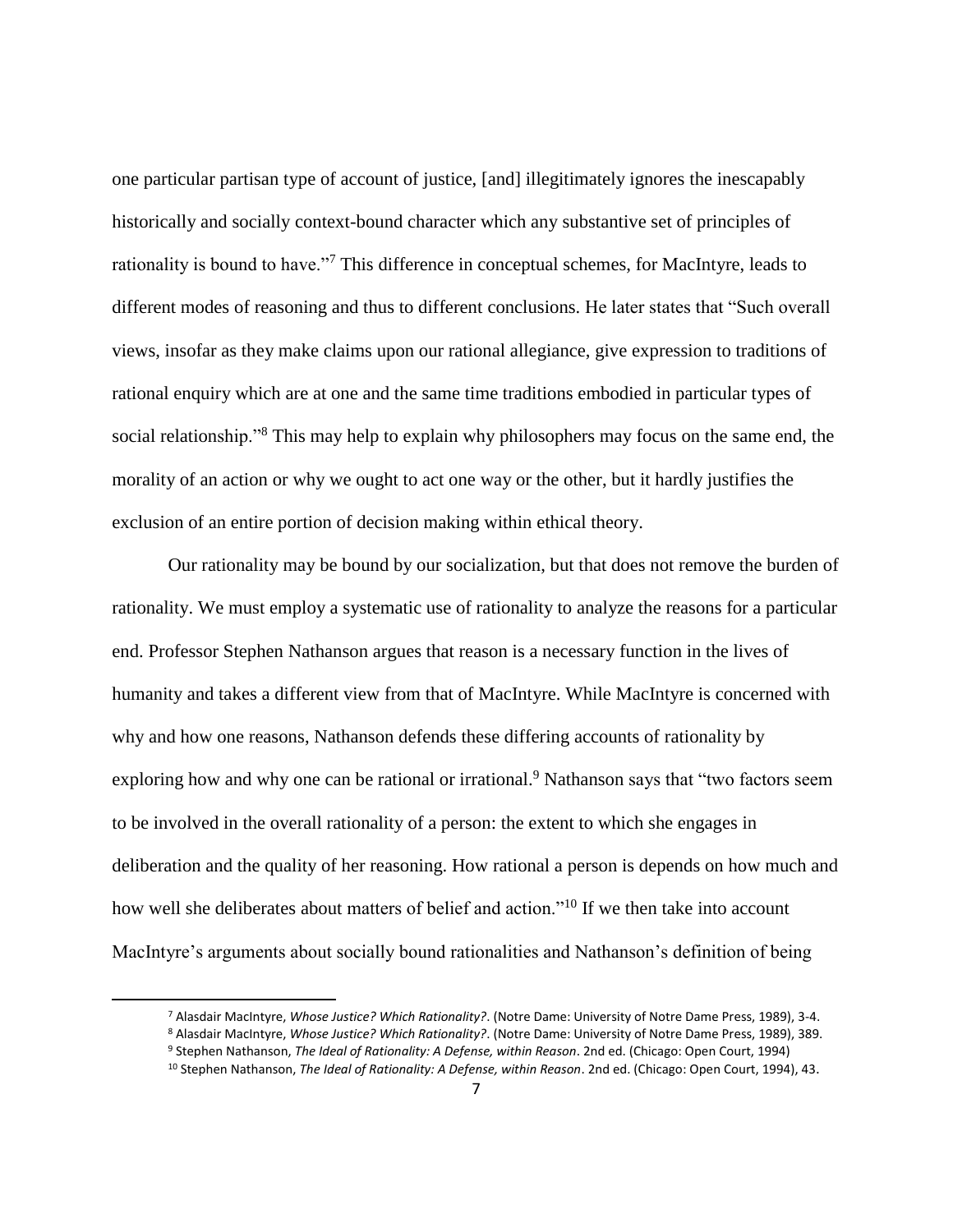rational, there is still a problem with utilizing non-consequentialist ethical theories over consequentialist theories and vice versa. The problem is not with reason or with the rational means employed in deriving theory, but with incomplete ethical systems that do not provide prescription for action from beginning to end.

I contend that while individuals utilize reason in various ways due to subjective experience, there remains the ability to derive universal moral rules and therefore definite prescriptions for moral action via reason. The ability to derive moral rules for action indicates that morality exists external to the *individual* human, rather than as some subjective interpretation of interactions. The existence of a more complete understanding of ethics begins in one's duty and ends when the consequences of our actions have been experienced. Since it is impossible for people to know fully the outcome of their actions, the intent of the actor should be an important consideration of any moral theory. Consequentialist and non-consequentialist theories are parts of a broad set of ethical principles.<sup>11</sup> The unique parts of each theory require separation in order to explain relevant points as well as showing that they are intent on arriving at the same end: that of the best course of human action and interaction. No theory is complete without a conception of why one is acting and to what end, while giving considerable attention to the effects that action may have.

<sup>&</sup>lt;sup>11</sup> We have no access to crystal balls or any other medium that allows us to know the future with certainty. While we may know the outcome within varying degrees of certainty, ambiguity still remains. Focusing solely on the intent of the actor is just as problematic, as it can ignore the outcomes completely. These weaknesses point to the incompleteness in both theories and thus relegate the theories to parts of a larger whole. While both theories are necessary, they are not sufficient as guides for moral action.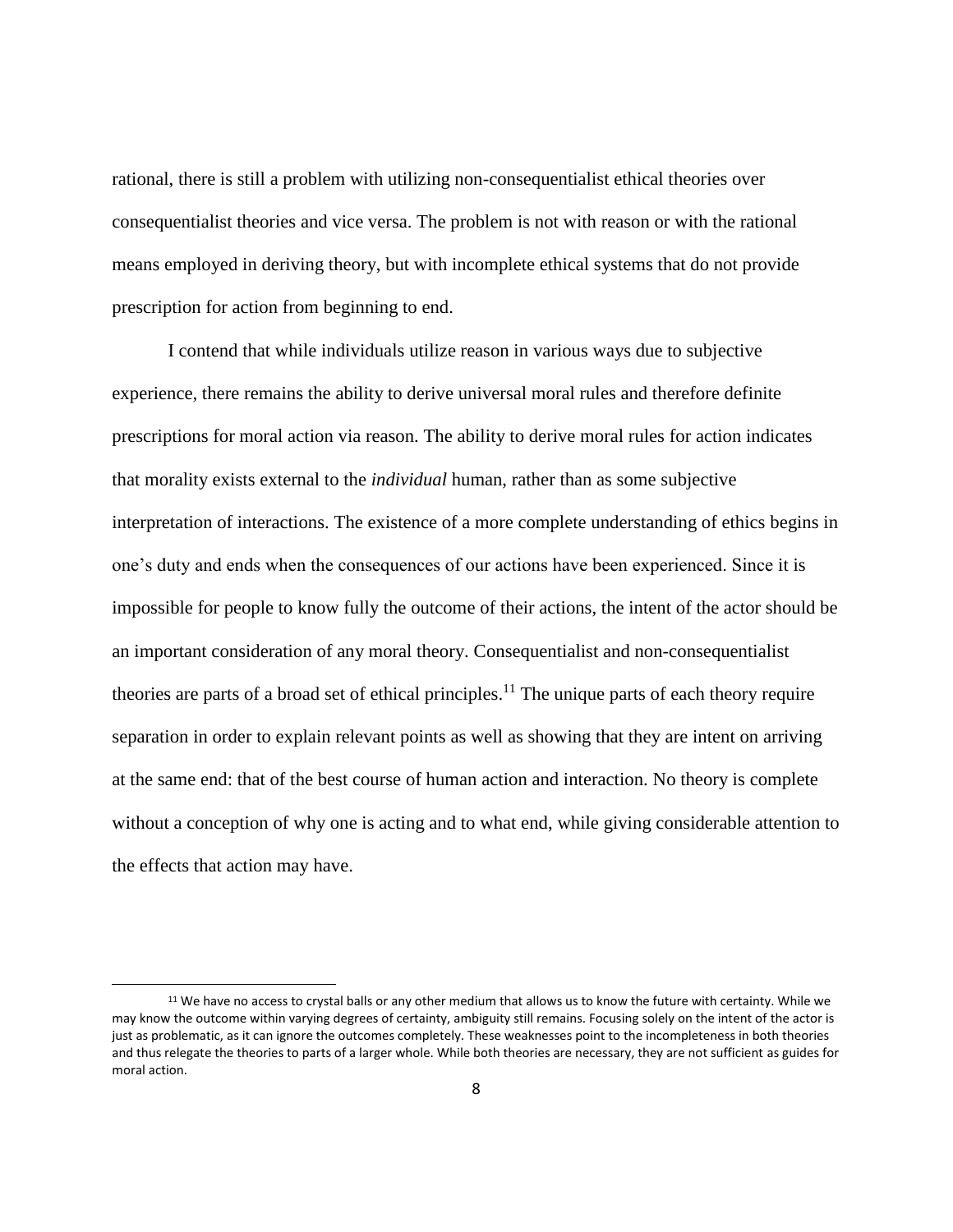## **Chapter II: Non-Consequentialism**

#### **Do Your Duty**

<span id="page-15-0"></span>Kant is sometimes considered to be an advocate of reason...He emphasized the importance of rational consistency in ethics. He posited regulative principles of reason to guide our thinking…The fundamental question of reason is its relationship to reality. Is reason capable of knowing reality - or is it not? Is our rational faculty a cognitive function, taking its material from reality, understanding the significance of that material, and using that understanding to guide our actions in reality - or is it not? This is the question that divides philosophers…

– Stephen Hicks, *Explaining Postmodernism*

The intention to do 'good' seems, on the surface, to be admirable. Yet, there is merit to the old cliché that says the road to Hell is paved with good intentions. The question remains how one can justify the supposed morality of an action merely by the intentions of the actor. One should instantly call the conclusion that intentions or duty is the only measure of morality into question. Intent leaves one wondering whether there is a measure for the outcome of one's actions. The end result or the consequences of our actions cannot be irrelevant. Yet, the German philosopher Immanuel Kant argued that the ends were irrelevant when determining the moral import of a person's actions. Kant's theory holds that the key to understanding morality exists in the motivation of the action, rather than the product of the action itself. Deontological ethical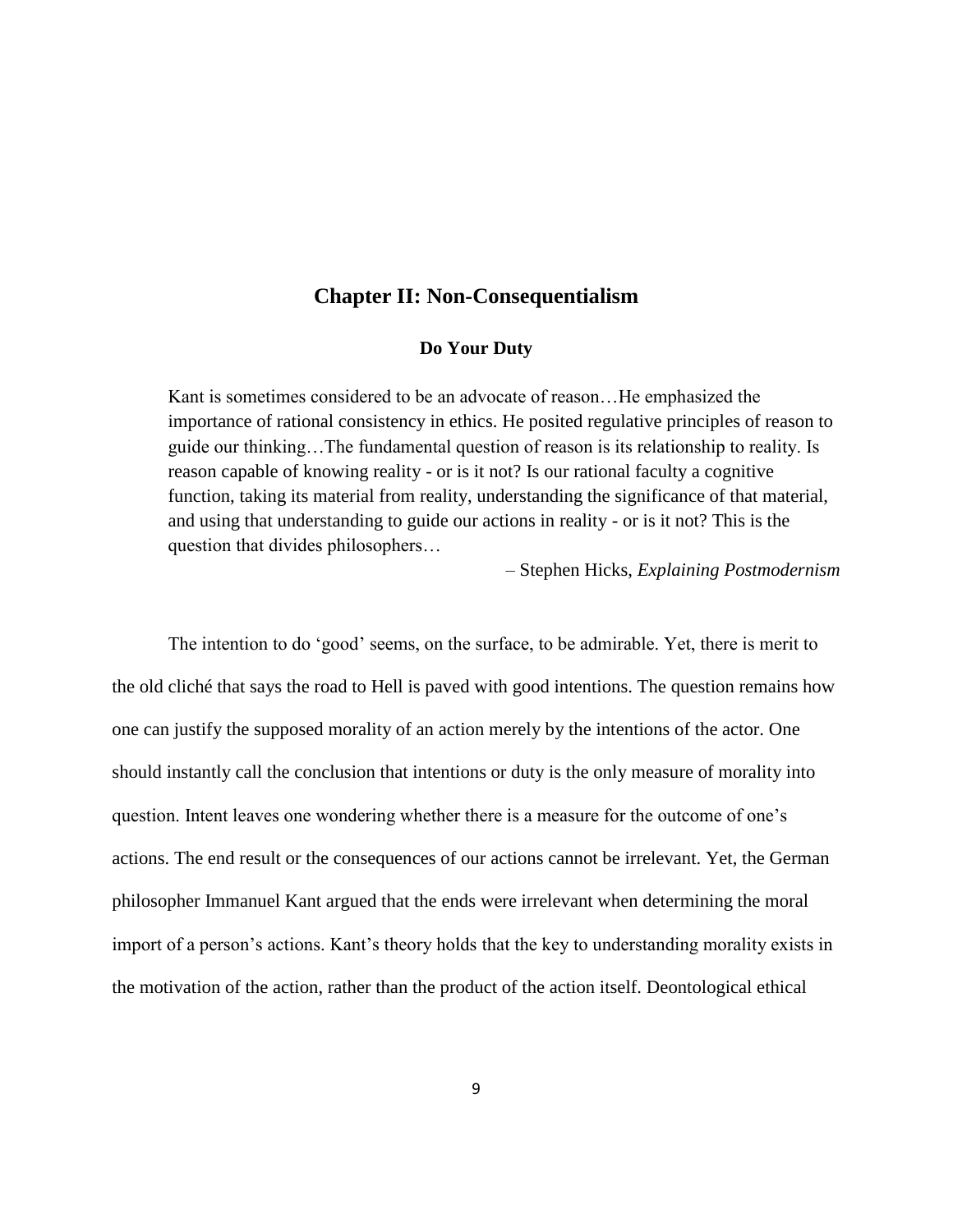theory is that of duty and thus the morally right action is out of respect for the moral law.<sup>12</sup> For the purposes of this work, I base my use and mention of non-consequentialism on the model of Kant's ethical theory with emphasis on the first and second formulations of the Categorical Imperative (CI). The CI is stated in the first and second formulations as 1: "Act only according to that maxim whereby you can, at the same time, will that it should become a universal law" and 2: "Act in such a way that you treat humanity, whether in your own person or in the person of any other, never merely as a means to an end, but always at the same time as an end."<sup>13</sup>

It is important to point out that Kant, like many philosophers, places a great deal of emphasis on the rational capacity of people. The ability to understand Kant's theory of morality is directly related to the individual's ability to reason. Kant argued for the existence of a set of universal and natural laws and this would become the foundation for his moral theory. In his work, *The Critique of Pure Reason*, Kant set out to distinguish what it is to understand, what knowledge is, what is truth, and to explain the ability of people to interpret concepts. Some of these concepts exist *a priori* and for Kant this formed the basis of how reason can be utilized. There exists a difference between *pure* knowledge and *empirical* knowledge for Kant. He establishes this by pointing out the fundamental nature of *a priori* principles and by stating that "whatever contradicts these rules is false, because the understanding is then in conflict with its own universal laws of thought, and hence with itself."<sup>14</sup> This is what leads Kant to deduce that

<sup>12</sup> Immanuel Kant, trans. James W. Ellington *Grounding for the Metaphysics of Morals [1785].* 3rd ed. (Cambridge: Hackett Publishing Company, 1993), 18.

<sup>13</sup> Immanuel Kant, trans. James W. Ellington *Grounding for the Metaphysics of Morals [1785].* 3rd ed. (Cambridge: Hackett Publishing Company, 1993), 20.

<sup>14</sup> Immanuel Kant, *The Critique of Pure Reason*. Trans. Normal Kemp Smith. 2nd ed. (Palgrave Macmillan, 2003), 84.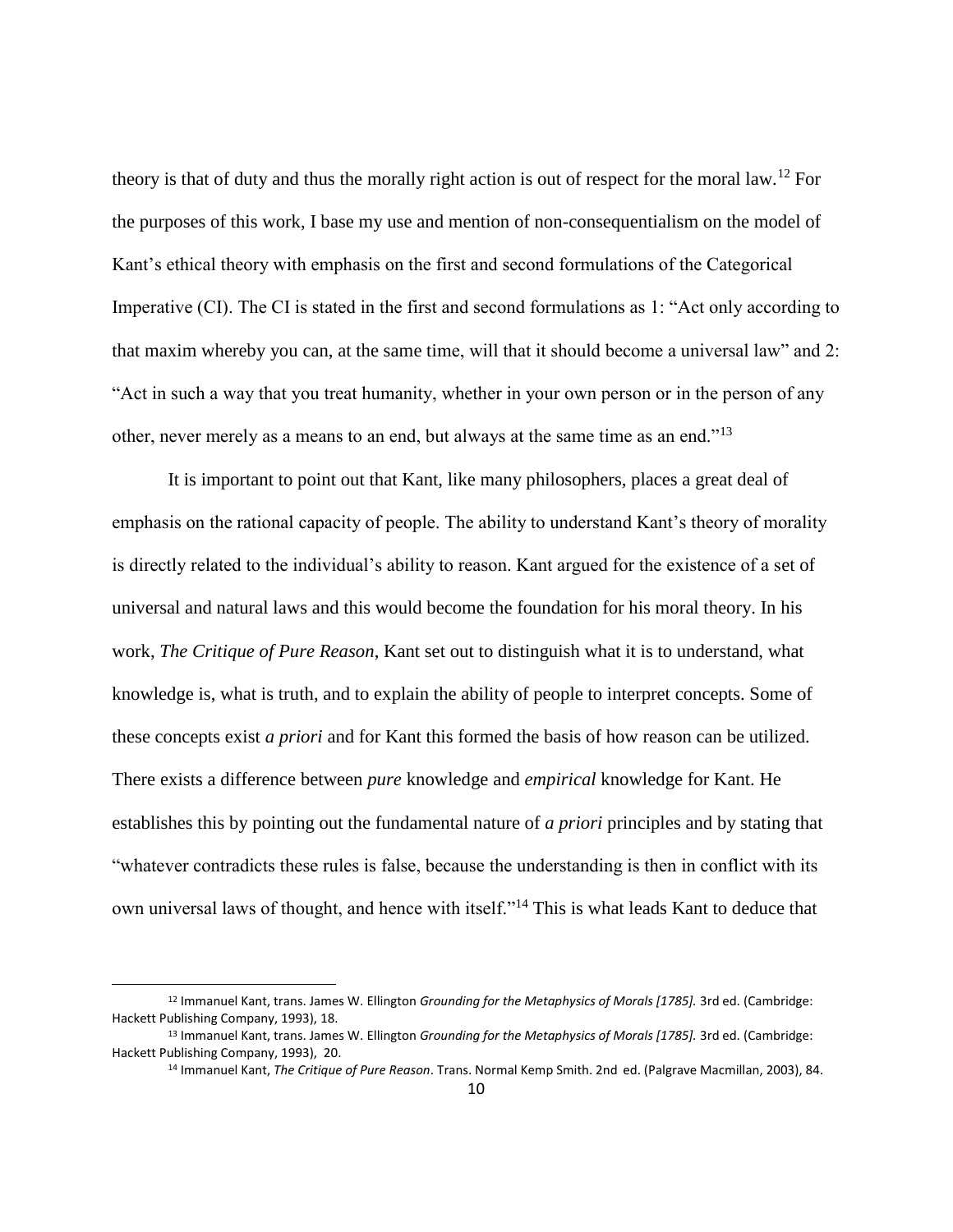any moral system based on the ends of actions cannot be a complete system. He states that "the whole of moral philosophy is based entirely on the part of it [knowledge] that is non-empirical i.e., pure" and that "the ground of obligation must be here sought, not in the nature of human beings or the facts about the way the word is, but solely *a priori* in concepts of pure reason."<sup>15</sup> Therefore, deriving a moral theory based on the subjective interpretation of the effects of a given action is a highly dubious affair. This is not to say that reason is flawed – not here at least – but that it ought to be employed in the understanding of moral laws, thus compelling the individual to act in accordance with them.

It is important to understand the process of reasoning, not only the process by which the founder of a theory used it, but the process that others who are looking from the outside in might use it to understand a theory. The emphasis is not so much on the particular process, but that the process can be considered a rational use of the information at hand. One can hardly argue that Kant was not rational in his approach to ethical theory, but the questions about the efficacy of his theory are still hotly debated. For me, the largest problem with Kant's ethics is not with the employment of reason, but the lack of association with the effects of one's actions.

For Kant, people are morally obligated to act out of respect for moral laws, thus one's duties are determined by the maxims that are the result of applying the Categorical Imperative. These maxims, as described in the first and second formulations referenced above, will be referred to as 'universalizability' and 'means to an end' for the purposes of ease throughout this

 $\overline{a}$ 

<sup>15</sup> Immanuel Kant, *Grounding for the Metaphysics of Morals [1785].* 3rd ed. trans. James W. Ellington (Cambridge: Hackett Publishing Company, 1993), 4.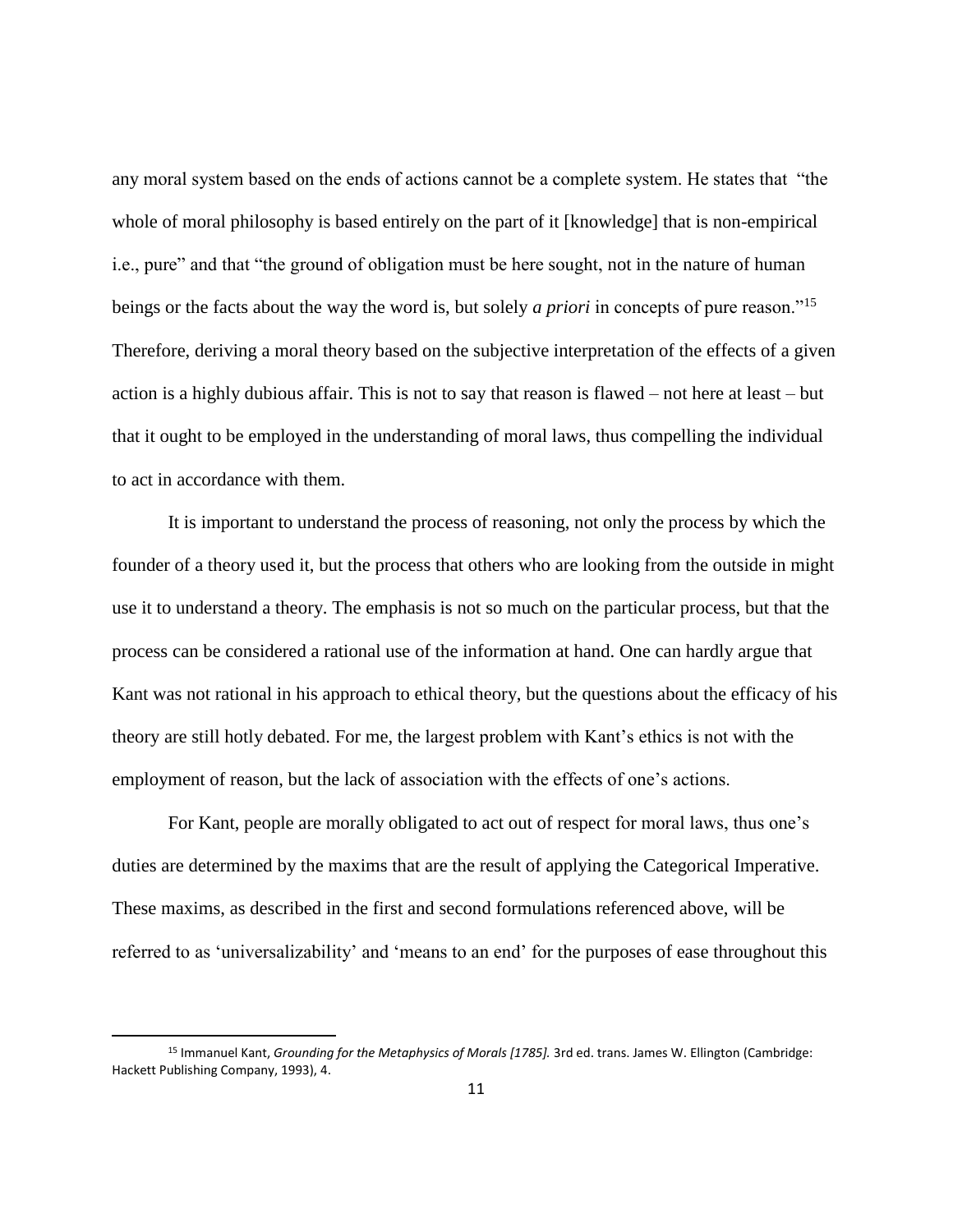thesis.<sup>16</sup> It is also important to point out that, like knowledge, there are imperatives that can be understood via experience. Hypothetical imperatives are not 'good in themselves' but are good because of the ends achieved. Hypothetical imperatives are not absolute and universally binding like the CI, and therefore a hypothetical imperative merely says that the action is good for some purpose that one could have or that one actually does have.<sup>17</sup> In the Kantian framework, one ought to act according to the requirements of the categorical imperative. Consequences, therefore, are not of primary importance in the determination of morally right action. With the import of an action not being on the end, Kant's theory is then incompatible to outcome based theories. What is interesting is that outcome based theories are not incompatible with Kantian deontology.<sup>18</sup>

The lack of association with the consequences of a moral requirement or obligation is a significant omission in Kantian ethics. This is obviously not the case for Kant, as it is not an omission but simply not his concern. There is an often used scenario in philosophy that better illuminates this issue. Kant would argue that lying is immoral because it violates the universalizability component in the CI. As an example, let's assume we are currently living in Nazi Germany during the late 1930s and that we are sheltering a Jewish family in our home. If the Gestapo came to our door and asked if we were hiding Jews in our home, it would be

<sup>16</sup> Immanuel Kant, *Grounding for the Metaphysics of Morals [1785].* 3rd ed. trans. James W. Ellington (Cambridge: Hackett Publishing Company, 1993), 20.

In the first formulation of the CI, Kant states "Act only according to that maxim whereby you can, at the same time, will that it should become a universal law." In the second formulation of the CI, Kant states "Act in such a way that you treat humanity, whether in your own person or in the person of any other, never merely as a means to an end, but always at the same time as an end."

<sup>17</sup> Immanuel Kant, *Grounding for the Metaphysics of Morals [1785].* 3rd ed. trans. James W. Ellington (Cambridge: Hackett Publishing Company, 1993), 21, 58.

<sup>&</sup>lt;sup>18</sup> This point is discussed further in Chapter 3 and Chapter 4 of this work.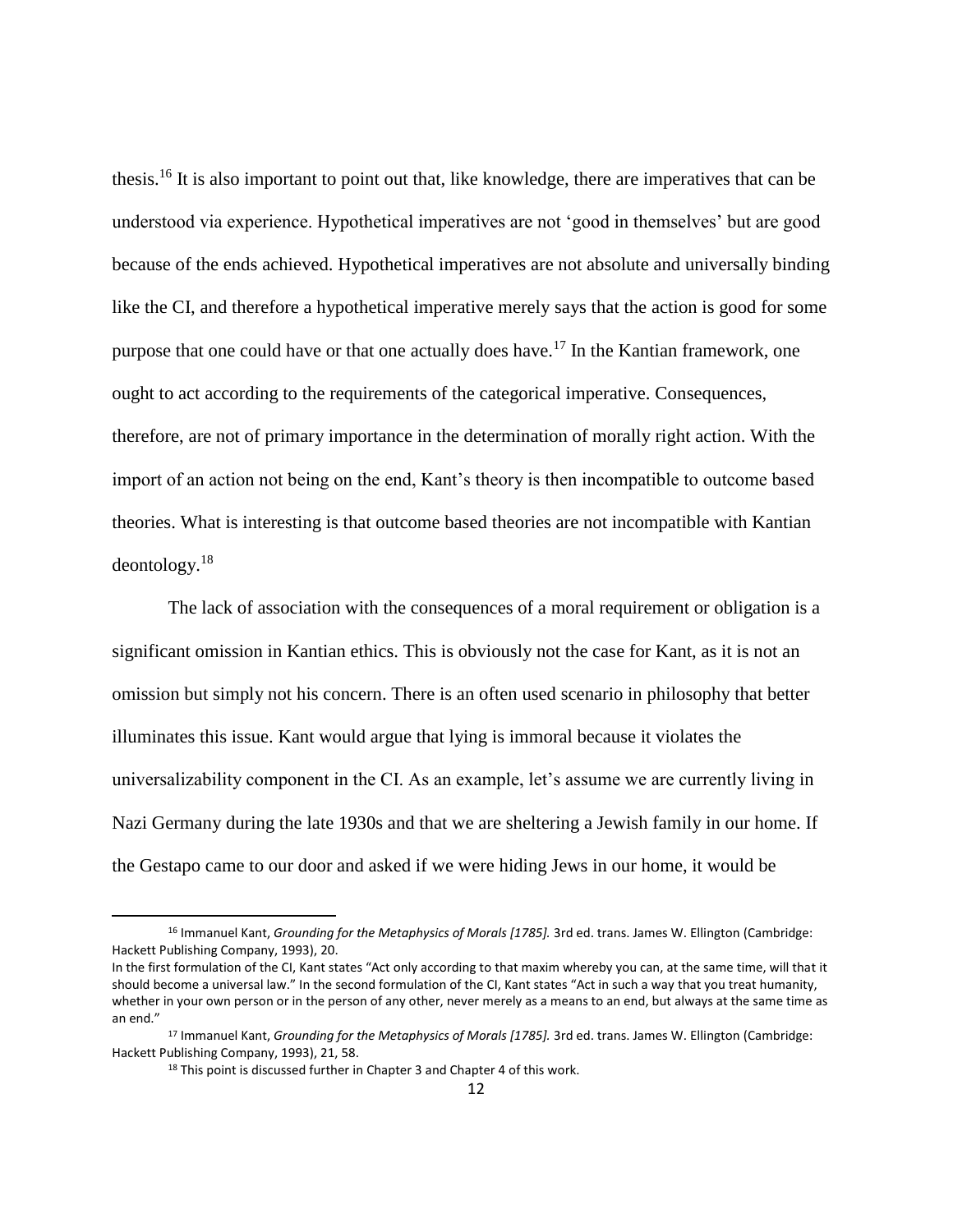immoral to lie them, under a Kantian ethical system. How can we say that we are acting morally, knowing full well that this family is now in danger because of our actions? There is no easy answer, because if we lie, then we are not acting out of respect for the moral law. We have failed in our duty. The larger problem is that by acting morally, under Kantian Deontology, we have *potentially* failed to protect another human being from harm. Kant, in his essay "On a Supposed Right to Lie from Philanthropy" defends the position of truth telling in all situations.<sup>19</sup> Perhaps Kant would argue that we have done our moral duty, but now the burden is on the Nazi Soldiers to act morally as well. This simple thought experience brings out the least palatable part of intention based ethical theory.

Others have argued that lying to the Nazi's in the above example is not a direct violation of the CI, and is permissible in a Kantian framework. One such philosopher, Michael Cholbi, extends the arguments supporting a right to lie in his essay "The Murderer at the Door: What Kant Should Have Said." Cholbi argues that by linking the universality in Kantian ethics with the duty that one has to preserve his or her self, lying to the Nazi's would not only be permissible, but is *required*. <sup>20</sup> While we do have the duty to protect ourselves, it does not seem to follow that the universality in Kantian ethics extends to a necessitation to act for others. This would seem to be inconsistent with the means to an end formulation and a violation of the other person's autonomy. Cholbi acknowledges this apparent inconsistency and accounts for it with what he calls the *Deontic Symmetry Thesis* and moves actions into three categories of morally obligatory,

<sup>&</sup>lt;sup>19</sup> Immanuel Kant, "On a Supposed Right to Lie from Philanthropy," trans. M.J. Gregor. (Cambridge Edition of the Works of Immanuel Kant)

<sup>20</sup> Michael Cholbi, "The Murderer at the Door: What Kant Should Have Said," *Philosophy and Phenomenological Research* 1 (July 2009): 1, 3.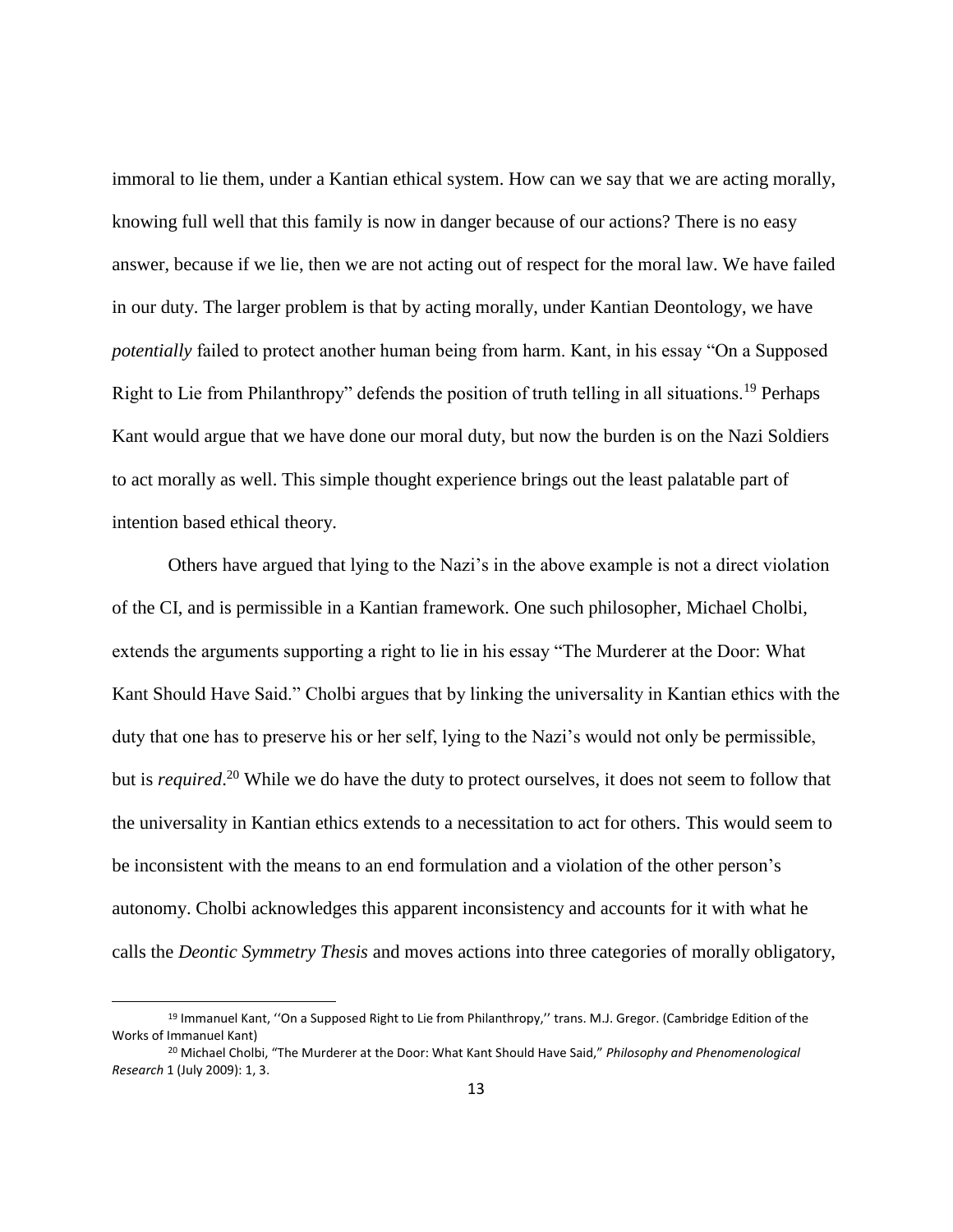morally permissible, and morally prohibitory.<sup>21</sup> Even argued as a defense of lying through a Kantian framework, this does not seem to hold on the grounds of violating universality, and acting in a way that potentially violates the autonomy of another. Cholbi offers a solution that helps to solve the problem, but not by first warping Kant's argument in order to solve that problem.

There is different debate among philosophers as to whether one lacks responsibility for one's actions within a Kantian ethical framework, thus escaping the issue in the previous Nazi example.<sup>22</sup> Benjamin Vilhauer takes the position that Kant creates a determinist position. If Kant is incorrect in arguing for free will, it is possible, through determinism, to argue that we are not responsible for anything. A determinist standpoint negates the existence of ethics, since our lives are not ours to control but simply parts that we play. For Vilhauer, and like the above example, lying to the Gestapo would be immoral. The consequences of that action are no longer in the person's hands as it has now passed to the soldiers to act in accordance with their duty out of respect for the moral law. This lack of connection with the consequences of an action bolsters the *rightness* of that action, but degrades the efficacy of Kant's ethical theory.

<sup>21</sup> Michael Cholbi, "The Murderer at the Door: What Kant Should Have Said," *Philosophy and Phenomenological Research* 1 (July 2009): 18

Deontic Symmetry Thesis (DST): All other things equal, any act with deontic valence V performed by agent A in which A is also the act's patient will have the same valence V if another agent B is the patient of A's act instead, and vice versa.

<sup>22</sup> Benjamin Vilhauer, "Can We Interpret Kant as a Compatibilist about Determinism and Moral Responsibility?" *British Journal for the History of Philosophy* 12.4 (2004): 719-730; Benjamin Vilhauer, "The Scope of Responsibility in Kant's Theory of Free Will." *British Journal for the History of Philosophy* 18.1 (2010): 45-71; Stephen Darwall, *The Second-Person Standpoint, Morality, Respect, and Accountability*. (Cambridge: Harvard University Press. 2009)

Vilhauer argues in his papers that Kant has not established that individuals are in fact responsible. Darwall takes the opposite position of Vilhauer, in that Kant does indeed establish that one is responsible for his/her actions and the consequences.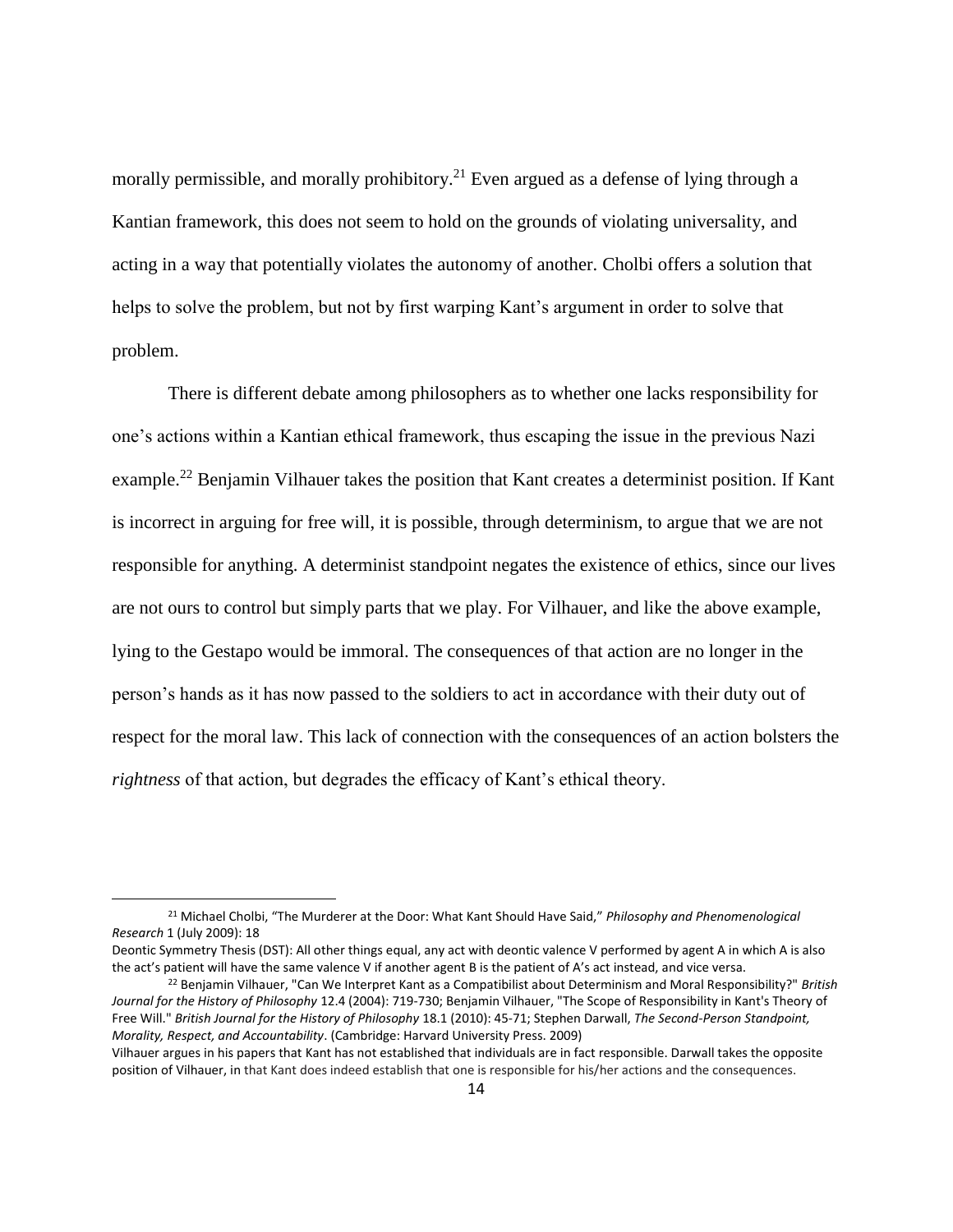Stephen Darwall, takes an opposing position to that of Vilhauer, and defends his argument using the same foundation as that of Cholbi. Darwall argues that Kant does establish that one is responsible for his or her actions, through a second-person standpoint, because moral obligation is about accountability. The second-person standpoint, for Darwall and like Kant, is about the importance of the dignity of an autonomous moral agent.<sup>23</sup> Where Darwall seems to differ from Kant is in the claim that people "hold themselves responsible by self-addressed demands from a perspective that we and they share" and therefore dignity allows for a certain authority over others.<sup>24</sup> This apparent authority that Darwall finds does appear to link one with a responsibility for his or her actions, but it does not come from a Kantian perspective. Darwall admits, at the end of his work, that his link presupposes a certain contractualist prose to Kant's moral argument.<sup>25</sup>

While the position of Darwall does not affect the decision to be made, in accordance with the CI, it does add another problem to be debated. The existence of this debate further illustrates the problem inherent in focusing too intently on the intentions, rather than intent and outcome, in order to determine the right course or action. This is not to say that solely being responsible for one's actions solves the problem that is created by not factoring the outcome of an action into the morality of that action. Knowing potential consequences and trying to correct one's action to better affect a positive outcome is the first step in being responsible for one's actions.

<sup>23</sup> Stephen Darwall, *The Second-Person Standpoint, Morality, Respect, and Accountability*. (Cambridge: Harvard University Press. 2009), 13.

<sup>24</sup> Stephen Darwall, *The Second-Person Standpoint, Morality, Respect, and Accountability*. (Cambridge: Harvard University Press. 2009), 122.

<sup>25</sup> Stephen Darwall, *The Second-Person Standpoint, Morality, Respect, and Accountability*. (Cambridge: Harvard University Press. 2009), 307.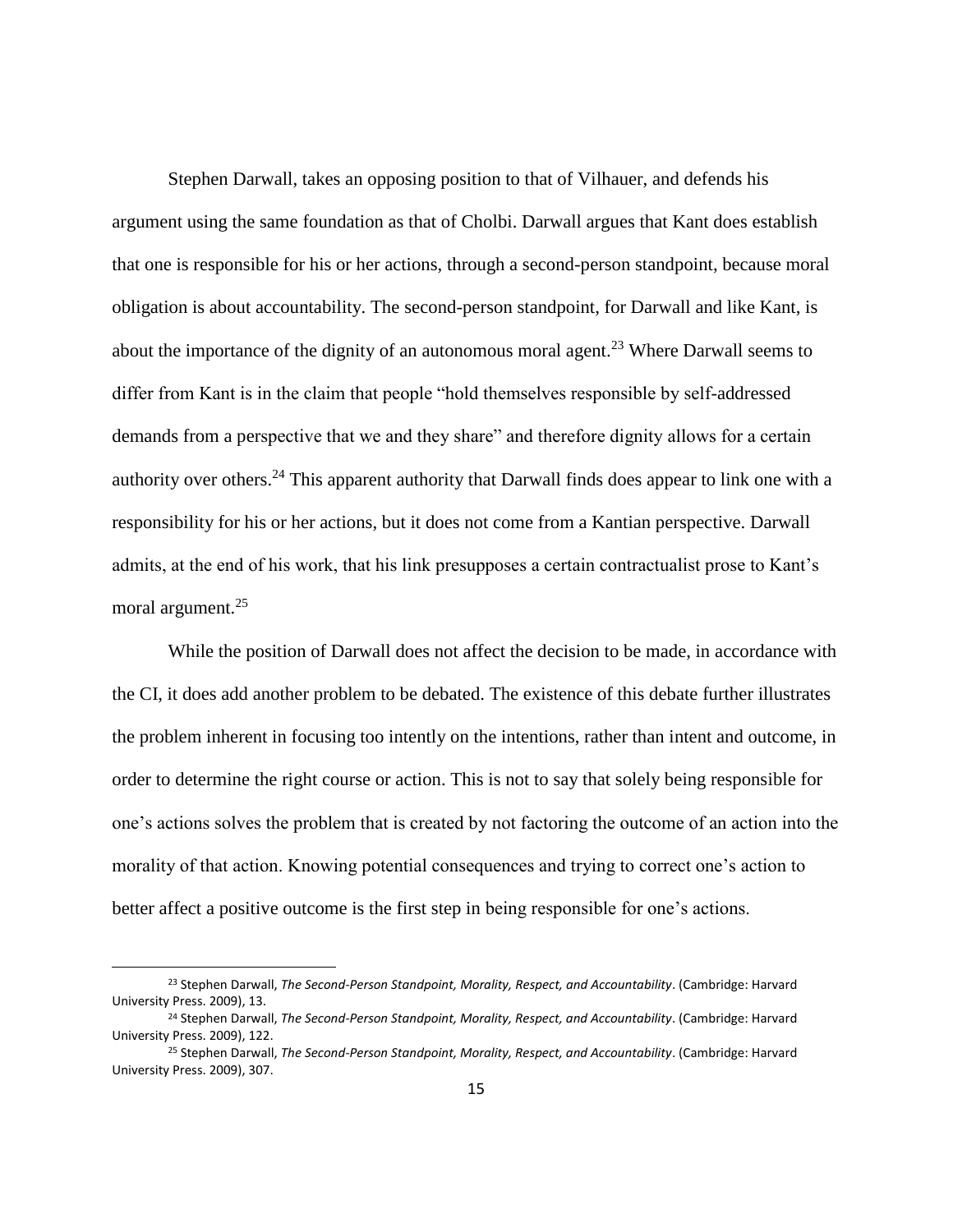Responsibility is not merely an acceptance or an understanding of the effects, after the fact, nor is it a solution for determining why the consequences ought to matter. Responsibility is simply an active relationship with both the intent and the consequences of one's actions. It seems inconsistent in that a right act, having a negative outcome, could still be seen as the correct action. This is an instance that is contradictory, perhaps not to Kant's theory, but in the sense that it is inconsistent with the way humans interact. Cholbi, Darwall, and Villauer provide insight to the strengths and weaknesses in Kant's ethical theory, but only seem to do so in light of other moral theories that they utilize to aid their critiques.

Attempts to argue from only one theory among many ethical traditions can lead to contradictions or to a lack of a clear direction for moral action. This is why a sufficient foundation for moral theorizing must be grounded in the duty *and* the potential consequences of an act. It is entirely plausible that one could act in a manner that is consistent with deontological theory -- in that right action comes from a duty that has been determined by reason -- and still fail in bringing about what some would call a 'good' or 'pleasing' result. While it does not appear to be a major problem *for* Kant, it is a major issue *in* Kant's theory. This disparity between right action and potentially negative consequences points to a flaw that must be understood in a larger scope than a single theory provides. This potential contradiction, where an action can be right but produce negative consequences, also shows the necessity of consequences being factored into the formulation of action that stems from a duty.

One could argue that we could answer that we are in fact hiding Jews, but that we do not have to indicate where they are. This seems like an answer that only delays the inevitable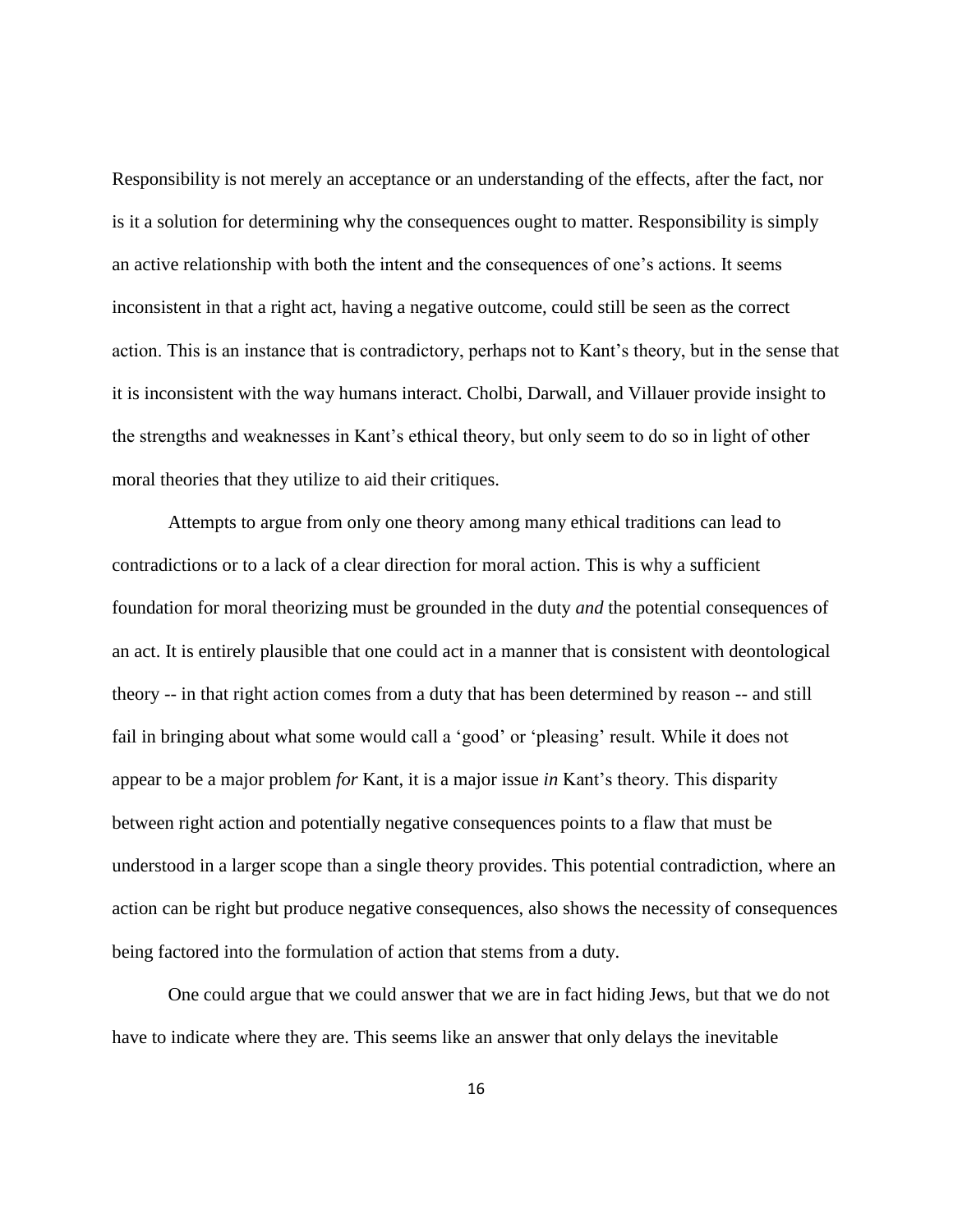immoral act of lying. The right action is the course that has us tell the truth, but there is more at stake than the violation of a moral law. Perhaps a hypothetical moral prison is our destination for lying to the Gestapo in order to protect the lives of other human beings. Those same beings that Kant argues have an innate dignity and must be treated as ends rather than means.<sup>26</sup> Telling the truth to the Gestapo would then be using the cloistered Jews as a means to our own continued safety. The harm to these hypothetical people is far more of an issue than the lie that was told to protect them. Another problem then arises where we have used ourselves merely as a means to the end of protecting these people. One could universalize a duty to protect or help others, as Darwall would probably support, but the point of contention would still be there same. There would be a subjective interpretation, not an objective knowing, of where or when our duty stops and respect for our own person begins.

The obvious strengths in Kant's ethical theory help to clearly define rules for the right action. The problem with outlining the right action is that the considerations of the good are left by the wayside. If Kant truly is the advocate of reason and rational consistency, then we must either question his rational consistency or the efficacy of his moral theory. Questioning a theory does not mean abandoning the theory or arguments. It means turning a critical eye to those things that are inconsistent with the way life unfolds. I do not believe that Kant ignored the consequences of our actions in order to formulate the CI. It is far more likely that, for Kant, the consequences of an act were not certain like a practical law, they were hypothetical and therefore

<sup>26</sup> Immanuel Kant, *Grounding for the Metaphysics of Morals [1785].* 3rd ed. trans. James W. Ellington (Cambridge: Hackett Publishing Company, 1993), 58.

<sup>&</sup>quot;Act in such a way that you treat humanity, whether in your own person or in the person of any other, never merely as a means to an end, but always at the same time as an end."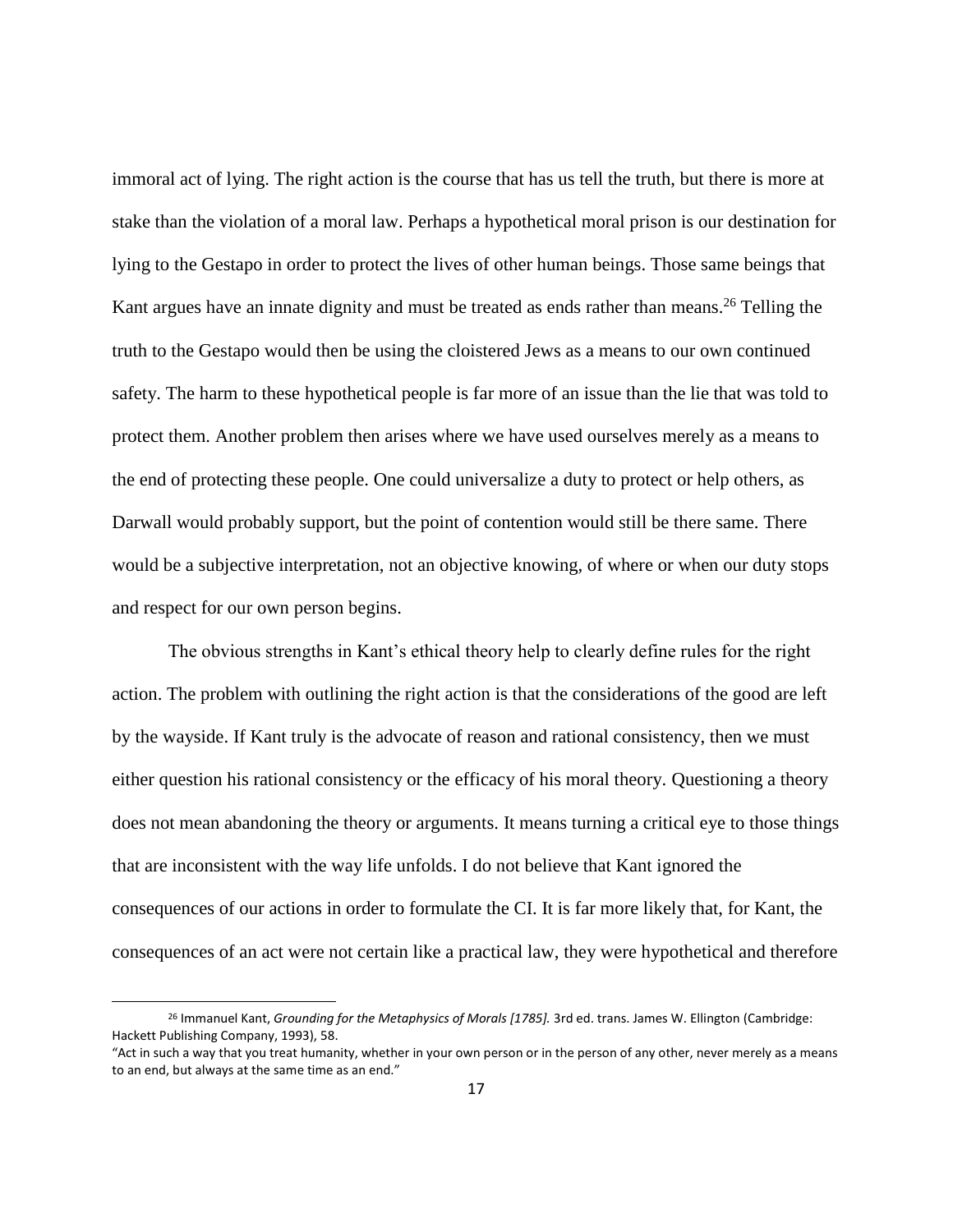not something that could be objectively argued for. The burden of proof remains, then, on demonstrating that the consequences of any action done out of respect for the moral law cannot have an equal effect on people. It is easy to argue that murder is wrong, the first formulation of the CI demonstrates this, but it is something else entirely to say that the murder of one's child would have an equal effect on all involved. The loss is greater in the eyes of the parents, but the occurrence is no less a tragedy. There is some continuity to the consequences of actions, and this continuity can be measured objectively. Our actions do not occur in a vacuum. They affect others and they always have consequences.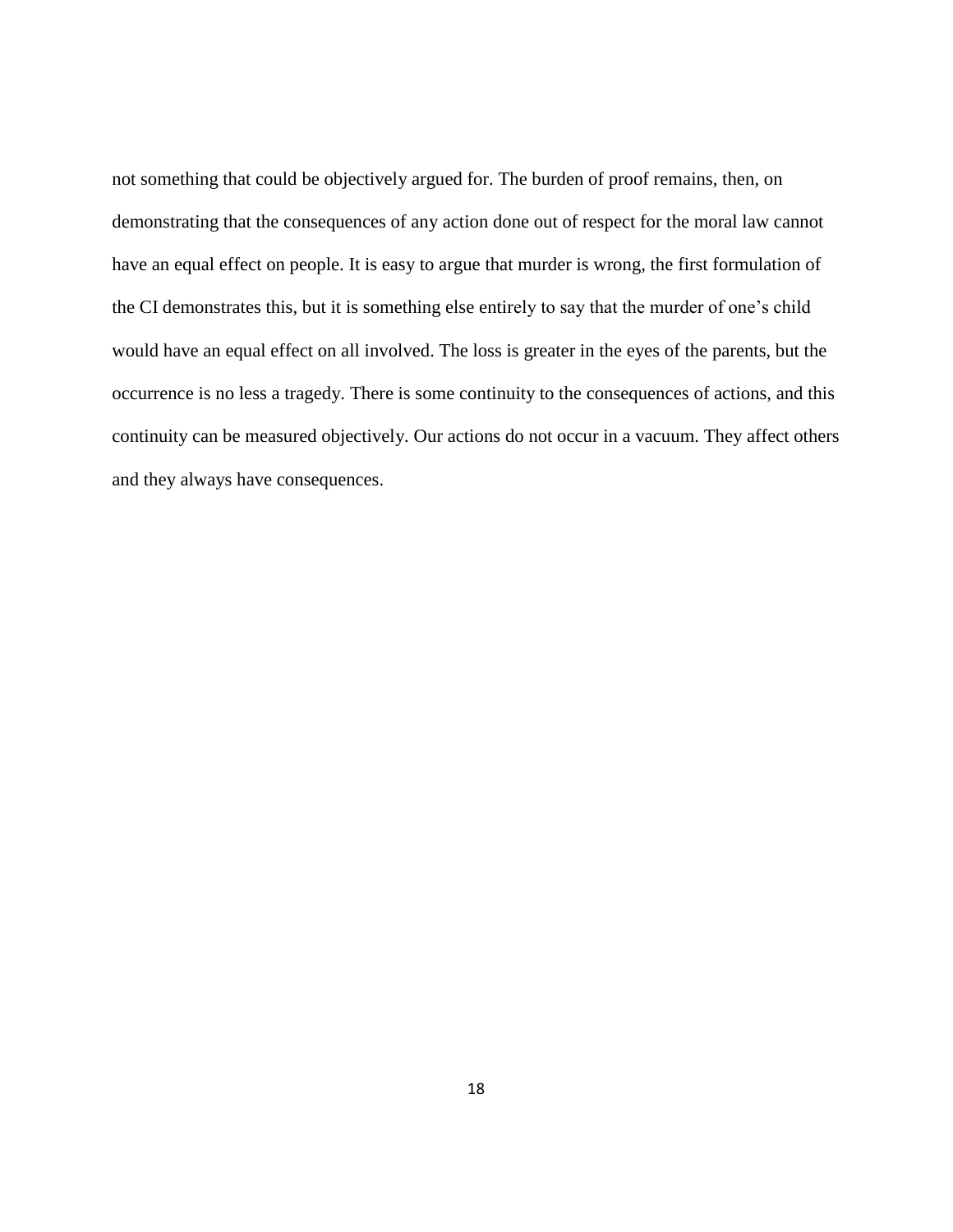## **Chapter III: Consequentialism**

#### **There are Consequences**

<span id="page-25-0"></span>Nature has placed mankind under the governance of two sovereign masters, *pain* and *pleasure.* It is for them alone to point out what we ought to do, as well as to determine what we shall do. On the one hand the standard of right and wrong, on the other the chain of causes and effects, are fastened to their throne. They govern us in all we do, in all we say, in all we think: every effort we can make to throw off our subjection, will serve but to demonstrate and confirm it. – Jeremy Bentham, *An Introduction to the Principles of Morals and Legislation*

Consequentialism holds that morality is properly understood in the effects of one's actions. One's moral actions should necessarily lead to an increase of in the happiness of the greatest number of people and is therefore the desired outcome. In establishing the Principle of Utility, Jeremy Bentham stated that "the principle of utility is meant that principle which approves or disapproves of every action whatsoever, according to the tendency it appears to have to augment or diminish the happiness of the party whose interest is in question."<sup>27</sup> In establishing this principle, Bentham put forth a system in which people are able to determine the moral acceptability of their actions based upon the consequences of those actions. Bentham was,

 $\overline{a}$ 

<sup>27</sup> Jeremy Bentham, *An Introduction to the Principles and Morals of Legislation* (Historical Prints. London: British Library, 2011), chap. 1. Sec. 1.3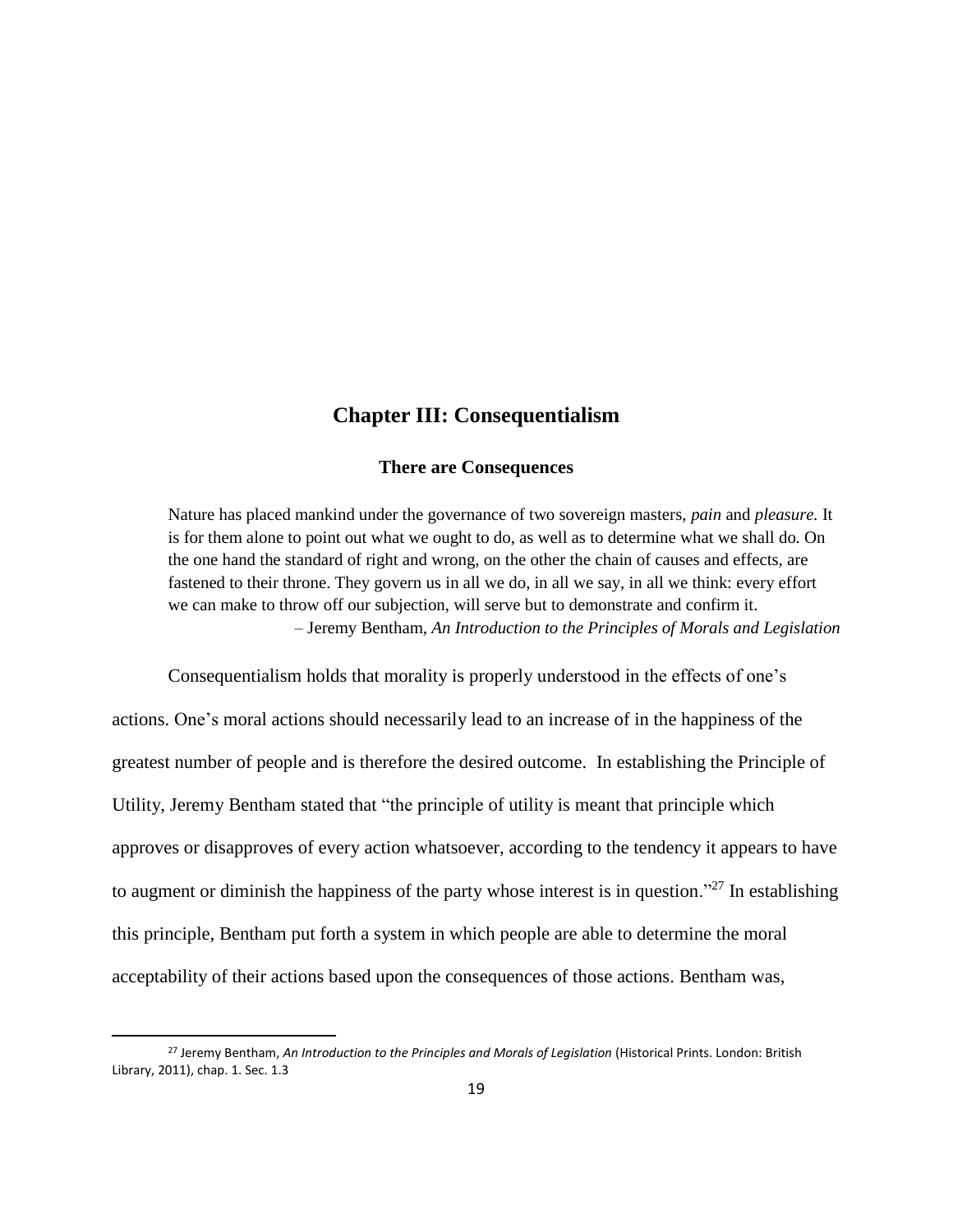however, not the first to put forth the idea of utility and how it pertained to people's actions. Nearly fifty years earlier the Scottish philosopher David Hume stated that ,"In all determinations of morality, this circumstance of public utility is ever principally in view; and wherever disputes arise…the question cannot, by any means, be decided with greater certainty, than by ascertaining, on any side, the true interests of mankind."<sup>28</sup> While it may be that utility is understood in subjective terms, the real issue arises when one attempts to find the best solution that would affect multiple people, using only his or her subjective view.

Consequentialist ethical theorists argue that it is the outcome of one's actions that determine moral import. Bentham, in promoting the Principle of Utility, measured the outcome of an action performed with the *Felicific Calculus* or the hedonistic calculus.<sup>29</sup> In using this calculus one must measure the utility or 'utiles' produced by one's actions. These utiles are used as a direct measure of the pain (negative utile) or the pleasure (positive utile) that is the result of an action or intended decision. One need only add up the number of positive and negative utiles in order to determine the acceptability of an action. If there exists a positive calculation, then a course of action is in keeping with the Principle of Utility and therefore it is morally acceptable.

Bentham's attribution of a numeric value to pain and pleasure is a strict measure of the outcome produced by an action, yet his calculus was severely flawed. Human interaction and experience are entirely too complex to break down into a simple point system that adds pleasure and pain together like an accountant would create a balance sheet. Some actions produce more or

<sup>28</sup> David Hume, *An Enquiry Concerning the Principles of* Morals. (Echo Library, 2007), pt. 2. sec. 17

<sup>29</sup>Jeremy Bentham, *An Introduction to the Principles and Morals of Legislation* (Historical Prints. London: British Library, 2011), chap. 4.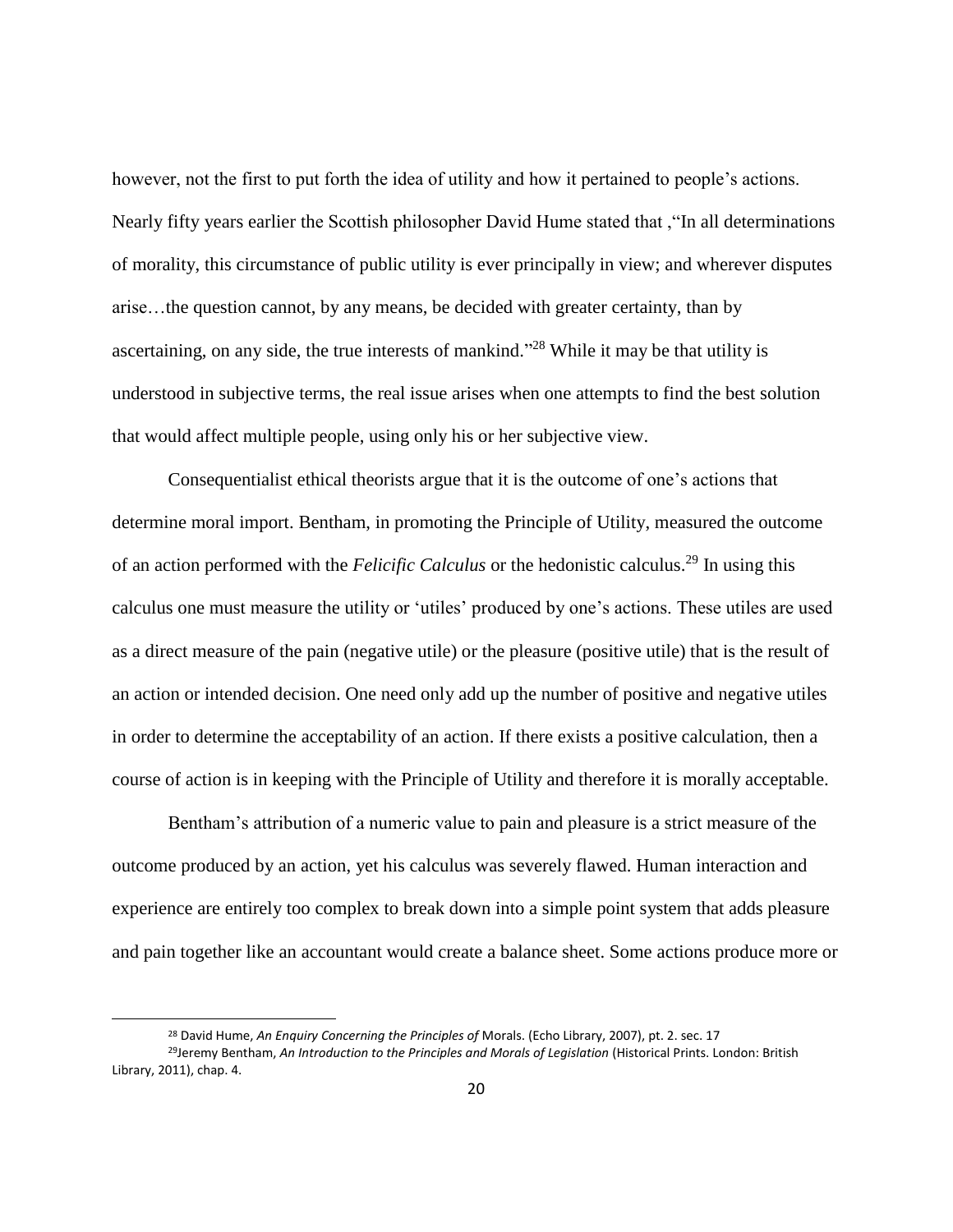less pleasure, depending on the person and the situation. When building a bridge or a dam, relying on  $1+1=2$  as a foundation for further formulations is a sound practice. Pleasure and pain do not fit neatly into the little boxes that Bentham would like, and thus are not so easy to stack by adding and subtracting. Bentham may have seen these flaws as minor, and simply weighted the positives and negatives and found his theory workable despite the drawbacks, but it was John Stuart Mill who saw the limitations in early conceptions of Utilitarianism, and determined that they were too great to ignore. Mill adapted the formulations of the Principle of Utility with which Jeremy Bentham started in order to better allow for theory to become practice.<sup>30</sup>

Bentham failed to see that his moral theory, while better qualified than Hume's remarks on the nature of utility, would still allow for atrocities to be committed by the many against the few. Take, for example, a room of one hundred people. If seventy of the one hundred people decided that they could increase their pleasure by enslaving the remaining thirty, then by Bentham's calculus the action would be permitted. One need only add up the seventy positive utiles and then subtract the remaining thirty negative utiles and the result would still be positive. This, of course, is a crude metaphor for showing the weakness of early Utilitarianism, but it does show potential negative aspects of people's character, such as greed and lust for power, that Bentham either found unnecessary or simply left out. Without fully addressing this limitation in his moral theory, Bentham legitimized the abuse of power.

<sup>30</sup> John Stuart Mill, *Utilitarianism*. (New York: Createspace, 2010), chap. 2.

Mill remarks that mere quantity of pleasurable things would be an absurd measure of the goodness of an action. There must also be a measure in the quality of the pleasure. In theory more pleasure than pain is the right way to go, but in practice these things are measured differently. Some would prefer a beer and a football match to a cup of tea and a game of chess. One allows the person to simply enter a state of ignorant bliss, while the other has secondary effects such as strategy and camaraderie. The former is passive and the latter is active. Surely these two examples cannot be viewed as producing the same pleasure.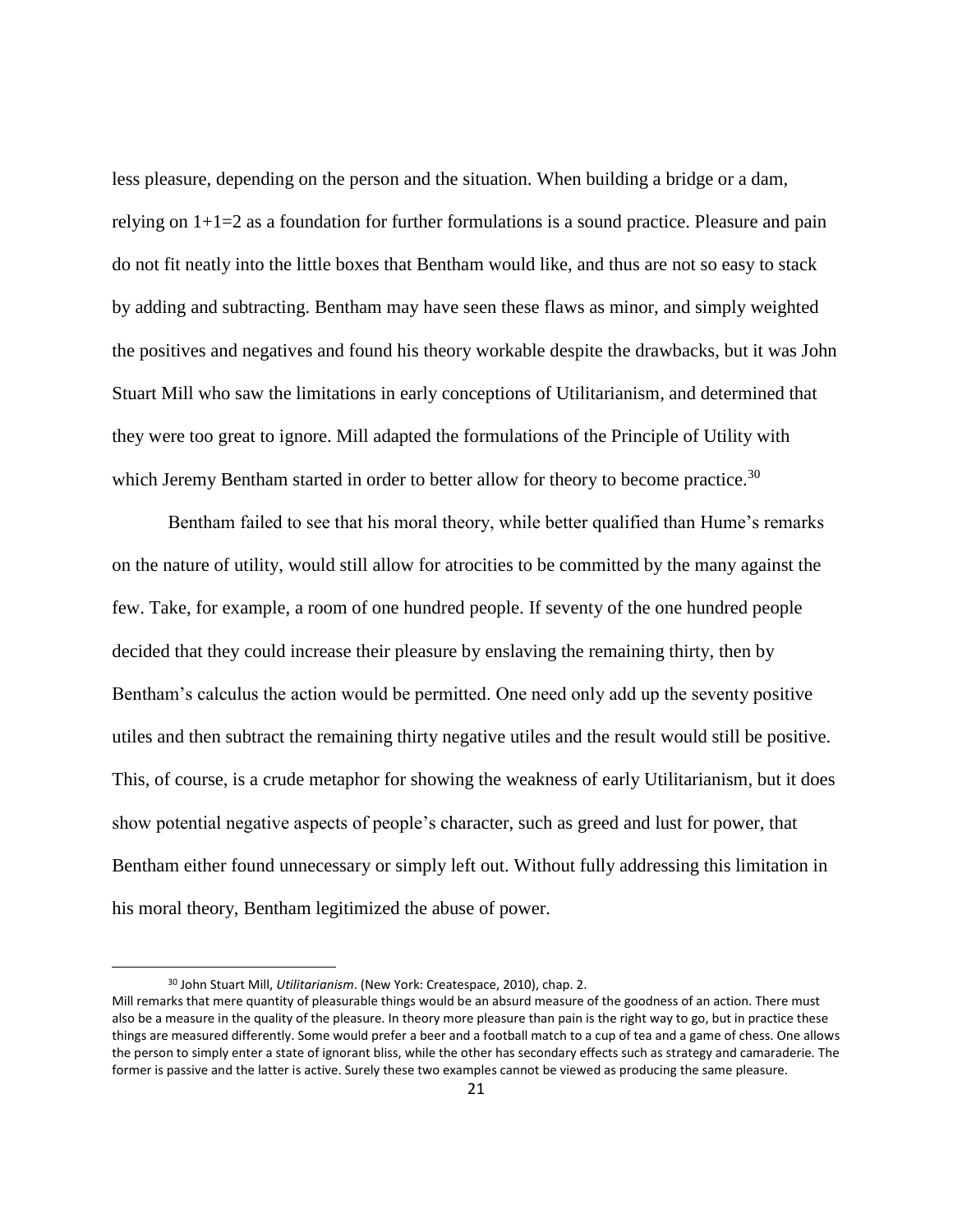The early arguments made by Bentham in respect to utilitarianism are very pragmatic in nature. Bentham argued that the interest of the community is the sum of the interest of those that comprise it. He furthered that statement by saying that it is vain to talk about the interests of the community without understanding that of the individual.<sup>31</sup> The problems of such circular arguments can leave one wondering where to begin or end, but what is more, it does not provide a clear direction for people to take.<sup>32</sup> What is important to understand is the difficulty in determining whether the aggregate pleasure or happiness that a community can experience will be the same as that of a single individual, early utilitarianism was an attempt to create a moral system that provided a possibility to do so.

The next formulation of utilitarianism comes from John Stuart Mill, who was one of Bentham's students. Today, utilitarianism as a theory and the name J.S. Mill are nearly synonymous when referring to consequentialism in ethics. J.S. Mill took the Principle of Utility, later called the Greatest Happiness Principle, and attempted to correct some of the limitations that he saw in the original formulation. According to Mill, humans experience higher and lower pleasures and that these higher and lower pleasures are still consistent with the Principle of Utility. In addressing this, Mill states that "It is quite compatible with the principle of utility to recognize the fact, that some kinds of pleasure are more desirable and more valuable than others."<sup>33</sup> This means that for Utilitarians, at least of the sort that J.S. Mill envisioned, one

<sup>31</sup> Jeremy Bentham, *An Introduction to the Principles and Morals of Legislation* (Historical Prints. London: British Library, 2011), chap. 1. sec. 4.

 $32$  The lack of stated premises does not indicate that assumptions have not been made. Bentham is clearly making an argument by stating a conclusion. The vanity of not understanding the individual is both a conclusion and a contradiction. <sup>33</sup> John Stuart Mill, *Utilitarianism*. (New York: Createspace, 2010), chap. 2. pt. 1

<sup>22</sup>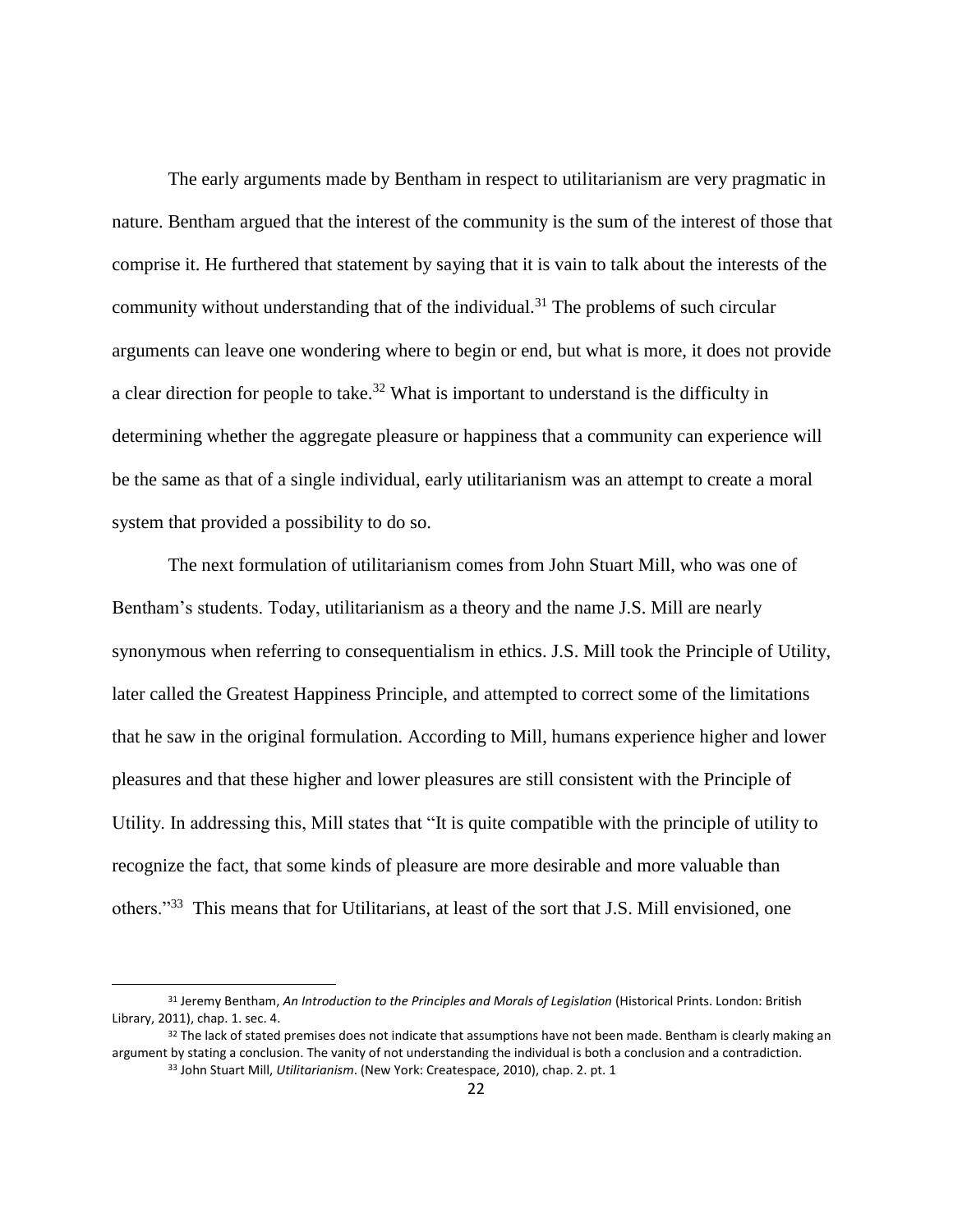should act in a way that creates the greatest happiness for the greatest number of people.<sup>34</sup> The new version of the Greatest Happiness Principle does not completely solve the circular reasoning problem from which Bentham suffers, but in adding the separation of higher and lower pleasures, Mill is able to account for more of the complexity in human experience than Bentham could have. In other words, when relating back to the previous example of the seventy people enslaving the thirty, there is a psychological component that is factored in. The displeasure felt on an intellectual and emotional level would outweigh the pleasure experienced on the physical level, under Mill's calculation. This is still a crude example, but it illuminates a fundamental improvement in the work of Mill over that of Bentham.

Thus it is the work of John Stuart Mill's, in regards to *Utilitarianism* that is the larger focus of utilitarianism as a moral theory in this thesis. Unlike Kant, who originated his own moral theory to work within his metaphysics, Mill recast the utilitarian theory of his mentor in order to have a more usable theory. John Stuart Mill is far from the final word on Utilitarianism as a theory of consequence based ethics, but he is generally thought of as the major – if not main – theorist of this type of theory. Nearly every introduction to ethical theory course or book devotes a large portion of the discussion to Mill's moral treatise, *Utilitarianism*. Mill is also used more often as the foundation for other work in consequentialist ethics or as a starting point for a critique and improvement of the theory. Mill might very well approve of this as he not only defended utilitarianism but worked to improve it. Utilitarianism, in my view is, not just a theory

<sup>34</sup> John Stuart Mill, *Utilitarianism*. (New York: Createspace, 2010), chap. 2. pt. 1

Mill's "greatest happiness principle holds that actions are right in proportion as they tend to promote happiness; wrong as they tend to produce the reverse of happiness. By happiness it is intended pleasure, and the absence of pain; by unhappiness, pain, and the privation of pleasure."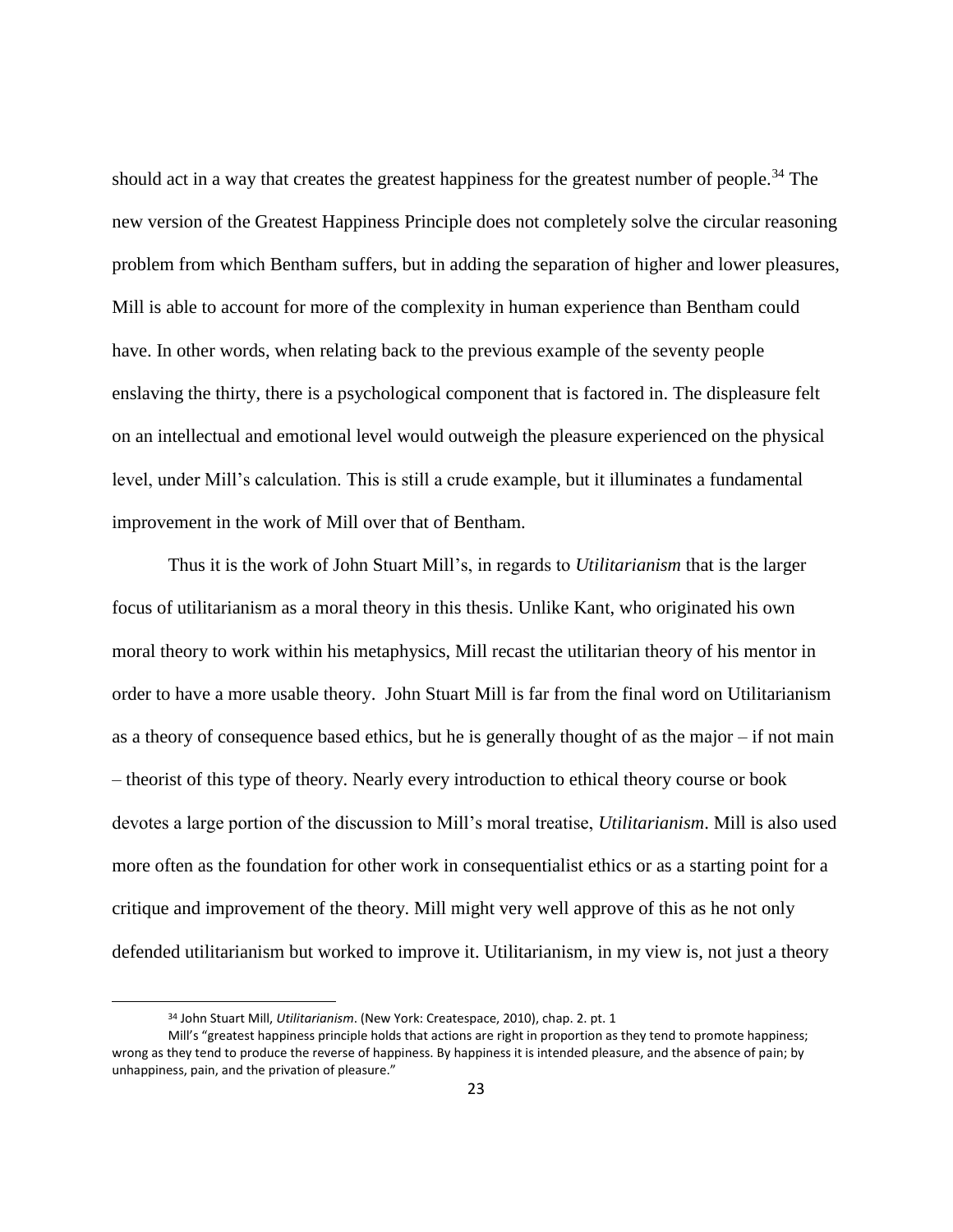to be debated but a pragmatic approach to life and society. Utilitarianism is not just a moral theory, it is a larger pragmatic philosophical doctrine. In his books *On Liberty* and *The Subjection of Women*, Mill moved from theory to application and provided a blueprint of how society should conform.

It is necessary for careful examination of Mill's conception of utilitarianism to take into account Mill's near contemporary, 19<sup>th</sup> century ethicist Henry Sidgwick's interpretations of and additions to the theory.<sup>35</sup> John Rawls says it best when commenting on Sidgwick, stating that his *The Methods of Ethics* "is the clearest and most accessible formulation" of utilitarianism, when it comes to understanding and applying the theory.<sup>36</sup> Sidgwick has taken the theory farther than Mill, just as Mill did with Bentham's earlier ideas. In doing so, Sidgwick refined the work of Mill and made it clearer for people to utilize. Mill was attempting to make utilitarianism a more pragmatic approach to moral theory. In Mill's other works we can see the move from the 'ought' to the 'can', yet much is still left to be desired. It is my belief that it is Sidgwick who makes the application of the theory far clearer and easier to apply than his predecessors did.

For both of these philosophers, the aggregate effects of one's actions on the community are the most important moral considerations. Sidgwick, as I understand him, argues for a contractualist version of utilitarianism in that agreements made by society are morally acceptable

<sup>35</sup> Henry Sidgwick, *The Methods of Ethics*. 7th ed. (Cambridge: Hackett Publishing Company, 1981), 57-62. Sidgwick argues for a view of rule consequentialism that is rooted in the same arguments that Kant uses for deriving duty. Sidgwick also makes claim that Kant has contractualist leanings when he argues for the CI and thus links Kant to rule consequentialism through these arguments.

<sup>36</sup> John Rawls, foreword to the 7th ed. Henry Sidgwick, *The Methods of Ethics*. 7th ed. (Cambridge: Hackett Publishing Company, 1981)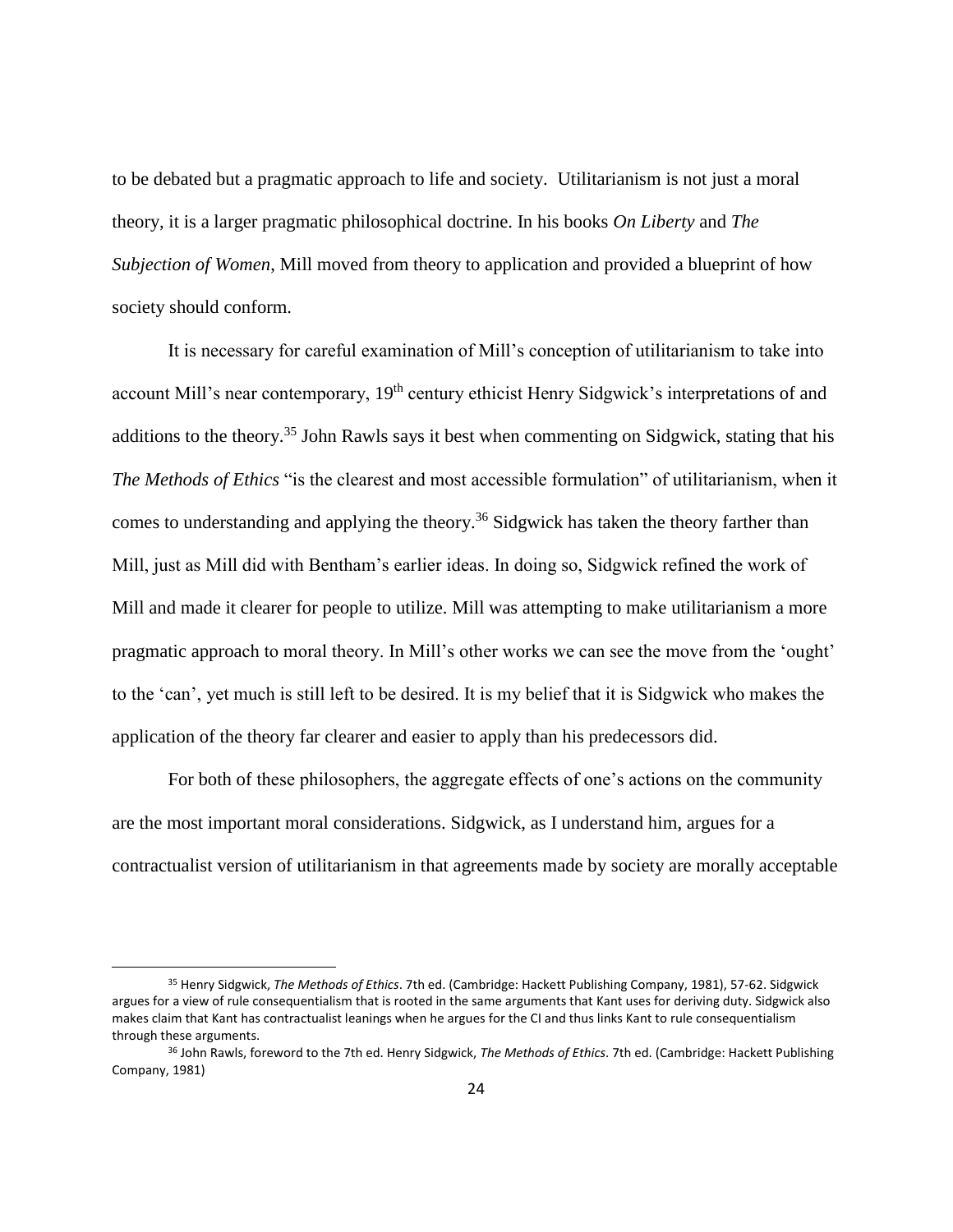because the majority understands the potential outcome.<sup>37</sup> For Sidgwick it is not just pain and pleasure but the agreeable and the disagreeable of consciousness that acts as the litmus test for the Greatest Happiness Principle. Where Mill sees the higher and lower pleasures, Sidgwick goes further in arguing that consequentialism implies a certain duty, in that, in order to determine the import of an action, one must act. Whereas Kant is concerned with the 'rightness' of an action, Sidgwick states that 'right' presupposes a desired end.<sup>38</sup> For Sidgwick it appears that formulating utilitarianism as a rule, rather than an act, is where he views the potential for reconciliation between consequentialism and non-consequentialism.<sup>39</sup> This difference is that in act utilitarianism, there is no universality considered with the act. The rule that is established by the interpretations made by rule utilitarians presupposes a fundamental universality to the action.

Sidgwick, however, is not the only one of the aforementioned theorists to allude to Kantian deontology and consequentialist ethics as working together. Mill stated that there are differences between first and second order principles, arguing that the Greatest Happiness Principle was of the first order and that other theories could be second order, thus allowing many potential overlaps.<sup>40</sup> While not speaking directly about principles, Sidgwick mirrors Mill when

 $\overline{a}$ 

<sup>37</sup> Henry Sidgwick, *The Methods of Ethics*. 7th ed. (Cambridge: Hackett Publishing Company, 1981), 5.

<sup>&</sup>quot;Men never ask, 'Why should I believe what I see to be true?' but they frequently ask, 'Why should I do what I see to be right?" He goes on to explain that it is society as a whole that determines and enforces the right, and has a very Lockean connotation to it. In other words society obeys rules by a tacit acceptance of the *rules* that should be followed, because these rules bring about the desirable end.

<sup>38</sup> Henry Sidgwick, *The Methods of Ethics. 7th ed. (Cambridge: Hackett Publishing Company, 1981),* 26

<sup>&</sup>lt;sup>39</sup> Act Utilitarianism - being a singular act that does not serve as precedent for other acts, nor relies on previous acts, in order to bring about the greatest happiness for the greatest number, which is the Greatest Happiness Principle. Rule Utilitarianism - being a rule that is followed which is determined by the 'goodness' of the consequences derived and is another interpretation of the Greatest Happiness Principle, but with a caveat of establishing that one should always act according to the precedent of the rule.

<sup>40</sup> John Stuart Mill, *Utilitarianism*. (New York: Createspace, 2010), chap. 2.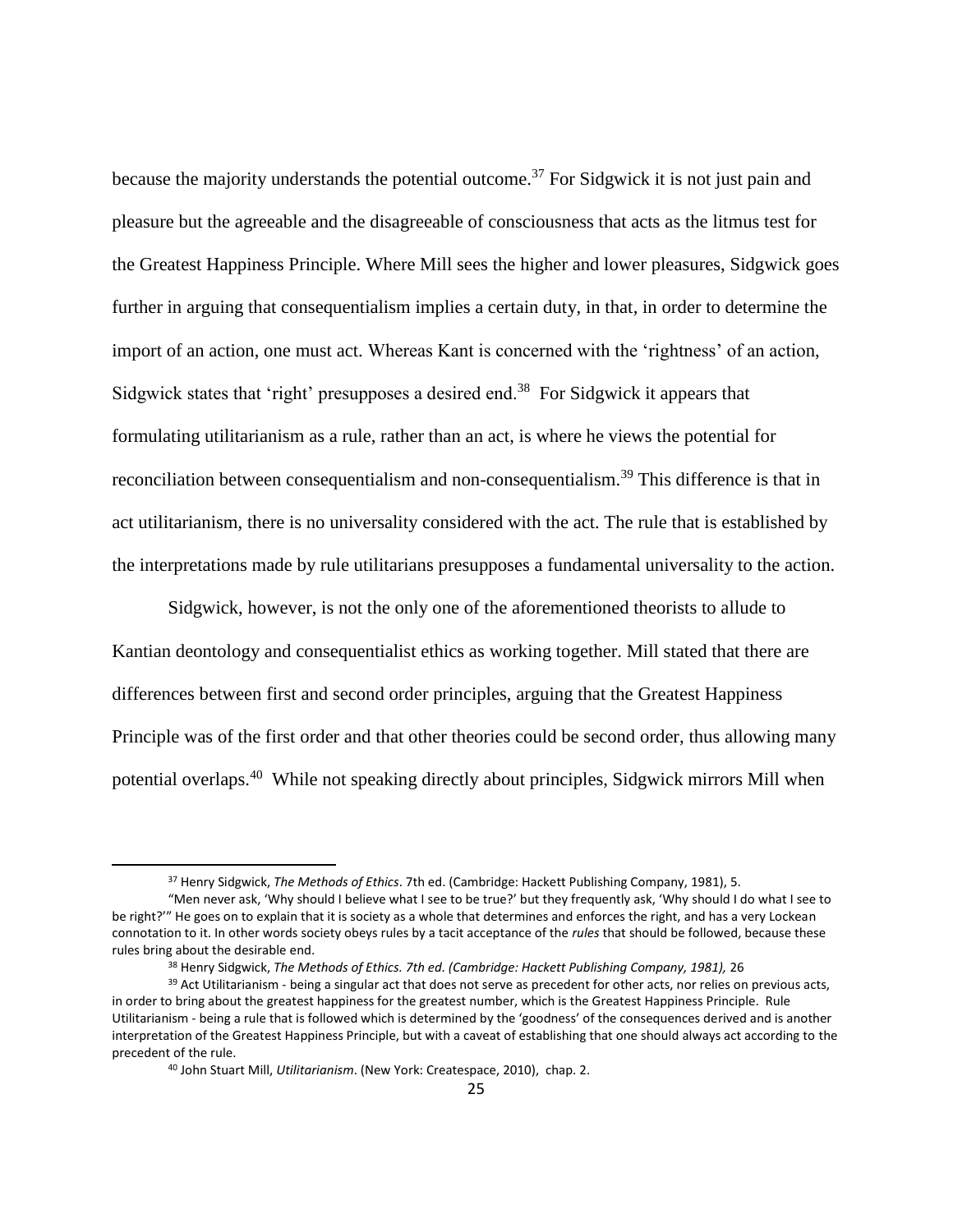he states that "so far as two methods conflict, one or the other of them must be modified or rejected."<sup>41</sup> Bentham also made statements, more in line with Sidgwick's views of rules, that designated actions as 'oughts' or that the intent must be in line with the Principle of Utility.<sup>42</sup> This would indicate that while intent based non-consequentialist and outcome based consequentialist theories are not incompatible, the originators of consequentialist based theory saw that non-consequentialism was subordinate to their own theory. In other words, only after one has measured the consequences of an action, can that action be used as a template for a rule. This new rule, formed by applying the Greatest Happiness Principle, would then act as what Kant would call a moral law.

This conception of moral laws, to be issued as rules in utilitarianism, is such that the moral law must be determined after the fact, and is nothing more than a reactionary state of mind. It does not seem to be the case that theorists advocating for a way of acting would be advocating a system that is reactive rather than active in nature. This would further presuppose that Kant's calculus for moral theory is either flawed in the view of Bentham, Mill, and Sidgwick or there is no objective moral law to base the rule on and it must come after the consequences have been measured. Without an objective measure, rule utilitarianism fails much in the same way as the initial and the alternate conceptions of the utilitarian ethical theory.

The most serious problem with act utilitarianism, as I see it, is that the calculus for it appears highly subjective and at times could simply be arbitrary. If one is faced with an unknown

<sup>41</sup> Henry Sidgwick, *The Methods of Ethics. 7th ed. (Cambridge: Hackett Publishing Company, 1981),* 6.

<sup>42</sup> Jeremy Bentham, *An Introduction to the Principles and Morals of Legislation* (Historical Prints. London: British Library, 2011), chap. 1 sec. 10.

Bentham uses the Principle of Utility here, before he changes it to the Greatest Happiness Principle.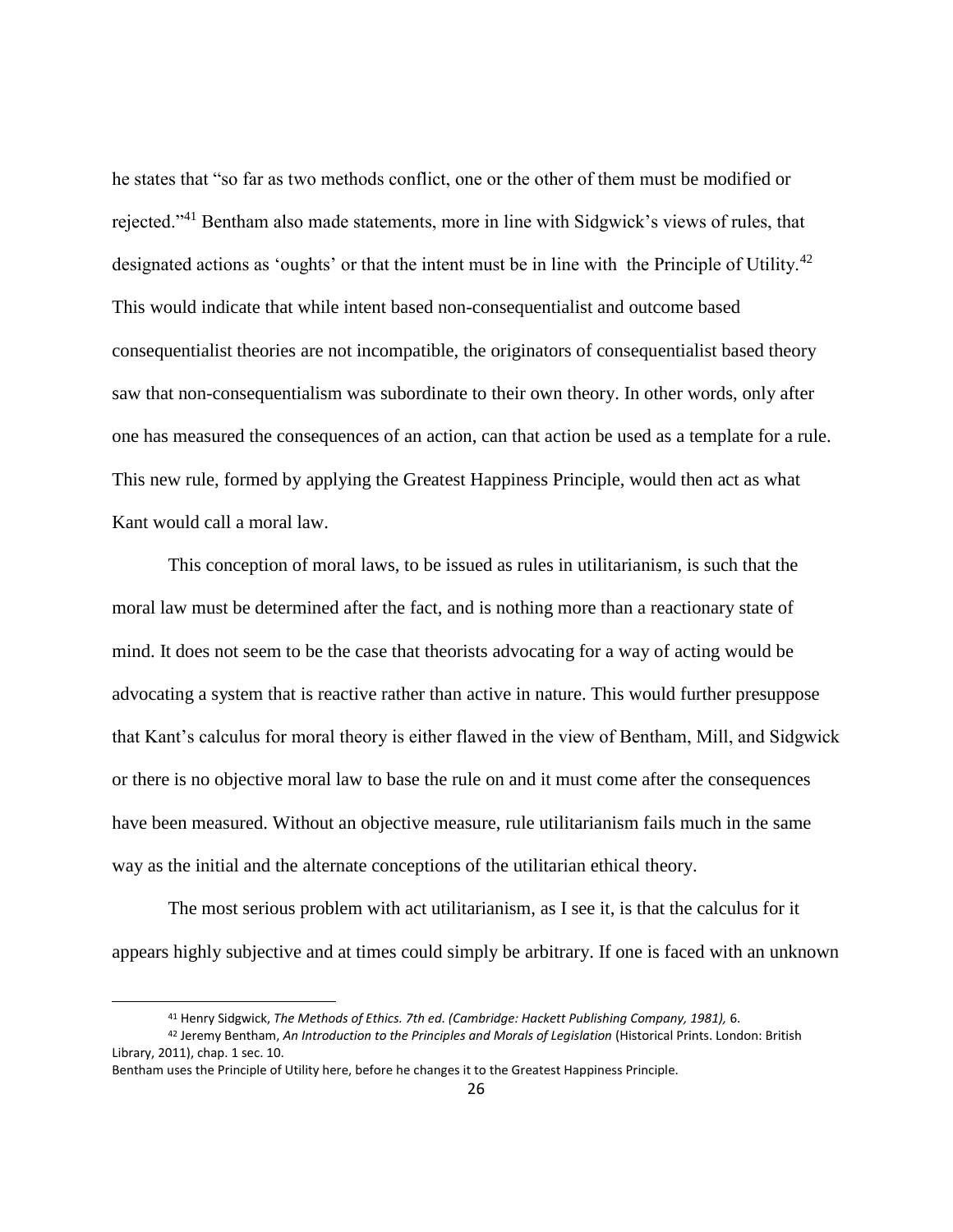situation, then it would be reasonable to make what is 'potentially' the best choice. The issue with what seems potentially good is not much more than best guess and a leap of faith, which is hardly the most rational course of action. Guessing should not be a part of moral theory. When faced with an unknown, the act utilitarian appears to be left stranded in some cases. This lack of direction or weakness in the theory is another reason that it must be supplemented by something else at those times when it cannot be relied upon to guide one's actions. As Sidgwick and Bentham have shown, there is a need to establish or at least rely on certain principles beyond the Greatest Happiness Principle in order to ensure that utilitarians can indeed act. These second order principles have been argued for by Mill, called 'oughts' by Bentham, and backed up by Sidgwick. Rule utilitarianism lays out a blueprint for what guidelines should be followed. Just like Kant, there is a universalizability to the rule that is being established. In other words, the intention is to produce the greatest happiness for the greatest number, provided one follows this rule. This places rule utilitarianism into a category that is far more in line with a Kantian perspective. So it appears that for rule utilitarianism to remain internally consistent there must be an acknowledgment of an objective set of rules or at the very least an objective constant to which the Greatest Happiness Principle must adhere.

Another of the major drawbacks of consequentialist theories is in not giving the intent of the actor sufficient consideration in determining whether a person acted morally. It is possible that a person could want to act in a bad way, but if that act were to produce a good outcome, then it would be said the act was indeed good. In other words, consequentialism can conceivably allow one to be "accidentally" moral. If one can be accidentally moral, it appears that morality is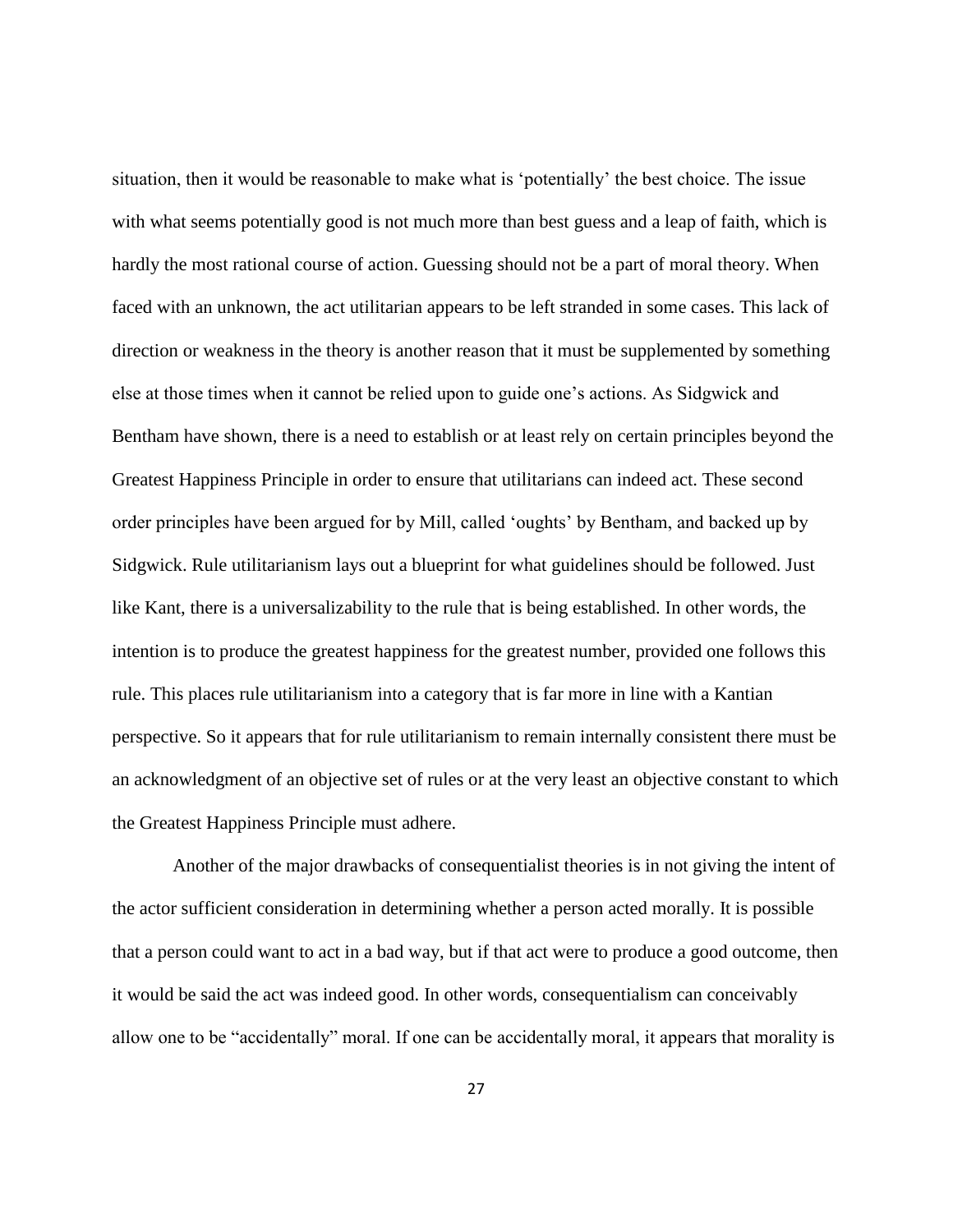not even rooted in the individual, but in an obscure or arbitrary measure of the outcomes of human actions. Yet this is exactly that for which early utilitarian thinkers, like Jeremy Bentham, argued: a simple calculation for determining the good.<sup>43</sup> If this is the case morality might as well be left up to chance occurrences and the debate could stop where it stands. It does not seem intuitively to hold that an accident is vicious or benign, since both vice and virtue implies intent, and therefore it is even less likely that one can be accidentally moral.

Fortunately, the debate over ethical theory has not stopped, and continues to progress and develop. Henry Sidgwick did help to make utilitarianism clearer and easier to utilize. His arguments for utilitarianism are given more scrutiny in later sections of this thesis. While the drawbacks of Sidgwick's rule utilitarianism have been mentioned, it is important to note that his attempted combination of Kantian and Millian ethical theories are important to future attempts at reconciliation of the two ethical theories. Sidgwick's arguments give perspective on utilitarianism that Mill could not, and help pave the way for philosophers like Derek Parfit to begin the debate again. While Parfit claims that Sidgwick had two masters, Kant and Mill, he says that he himself had two masters, Kant and Sidgwick. Parfit's work on reconciling nonconsequentialism and consequentialism by combining parts of the major theories is the most important work to date.

<sup>43</sup> Jeremy Bentham, *An Introduction to the Principles and Morals of Legislation* (Historical Prints. London: British Library, 2011), chap. 4. Bentham's Felicitas Calculus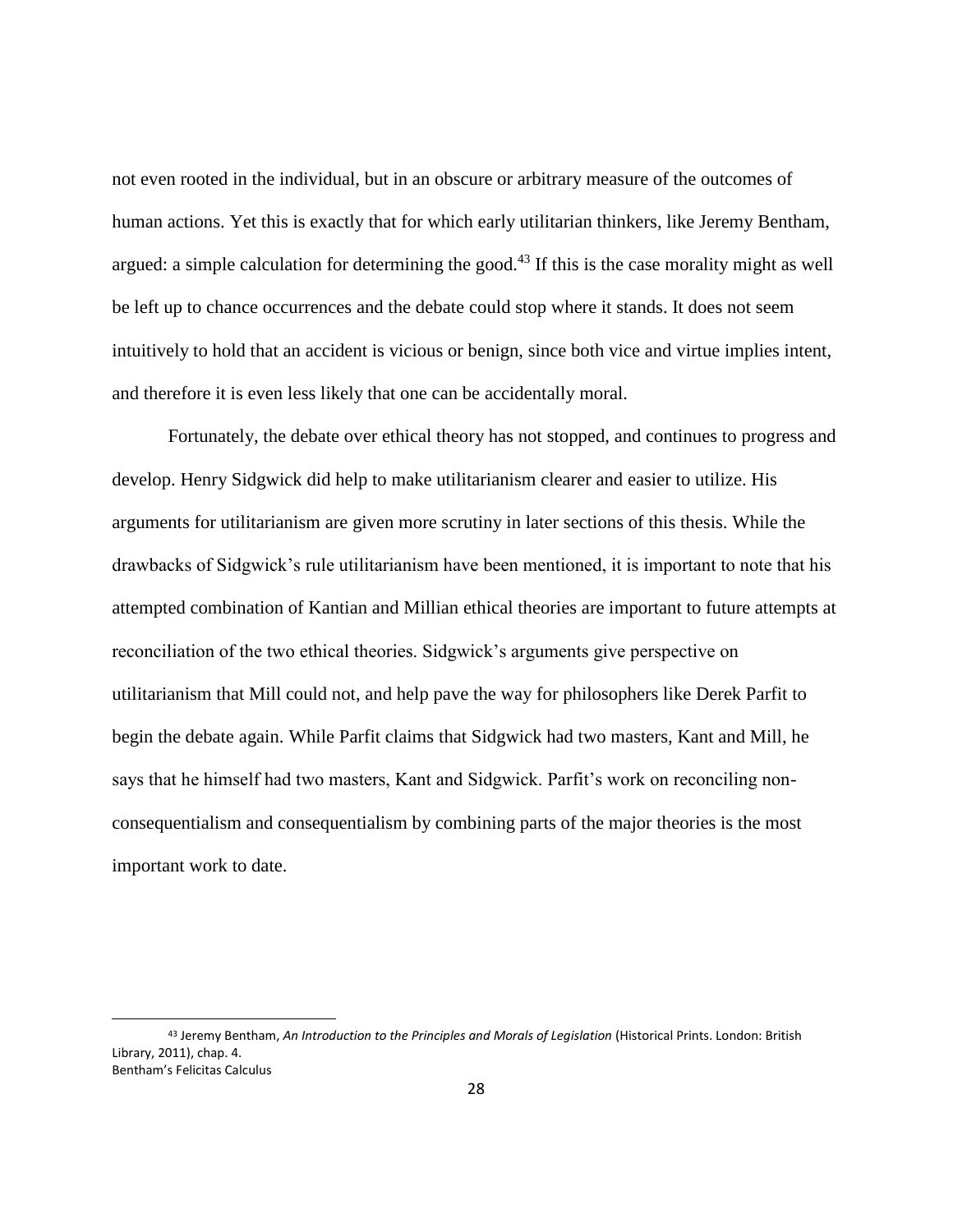## **Chapter IV: Combining Theories**

## **Philosophical Semantics**

<span id="page-35-0"></span>I don't think there's anything in the compromise that means that there's a clash of ethics. More often there's a compromise between ethics and expediency.

– Peter Singer, *nthposition*

Combining or attempting to reconcile disparate ethical theories in order provide a better understanding of morality is not a new concept. In *The Elements of Moral Philosophy*, James Rachels argues for "multiple strategies utilitarianism" as the basis for moral action. In *The Triumph of Practice over Theory in Ethics*, James Sterba claims that philosophers have been too "warlike" in positioning ethical theory.<sup>44</sup> Rather than try to find a solution to the question of how and why one should act, Sterba claims that contemporary philosophers have been too focused on what their colleagues have gotten wrong instead of what they have gotten right.<sup>45</sup> Sterba argues

 $\overline{a}$ 

<sup>44</sup> James Sterba, *The Triumph of Practice over Theory in Ethics,* (New York: Oxford University Press, 2005), 45

<sup>45</sup> James Sterba, *The Triumph of Practice over Theory in Ethics,* (New York: Oxford University Press, 2005), 44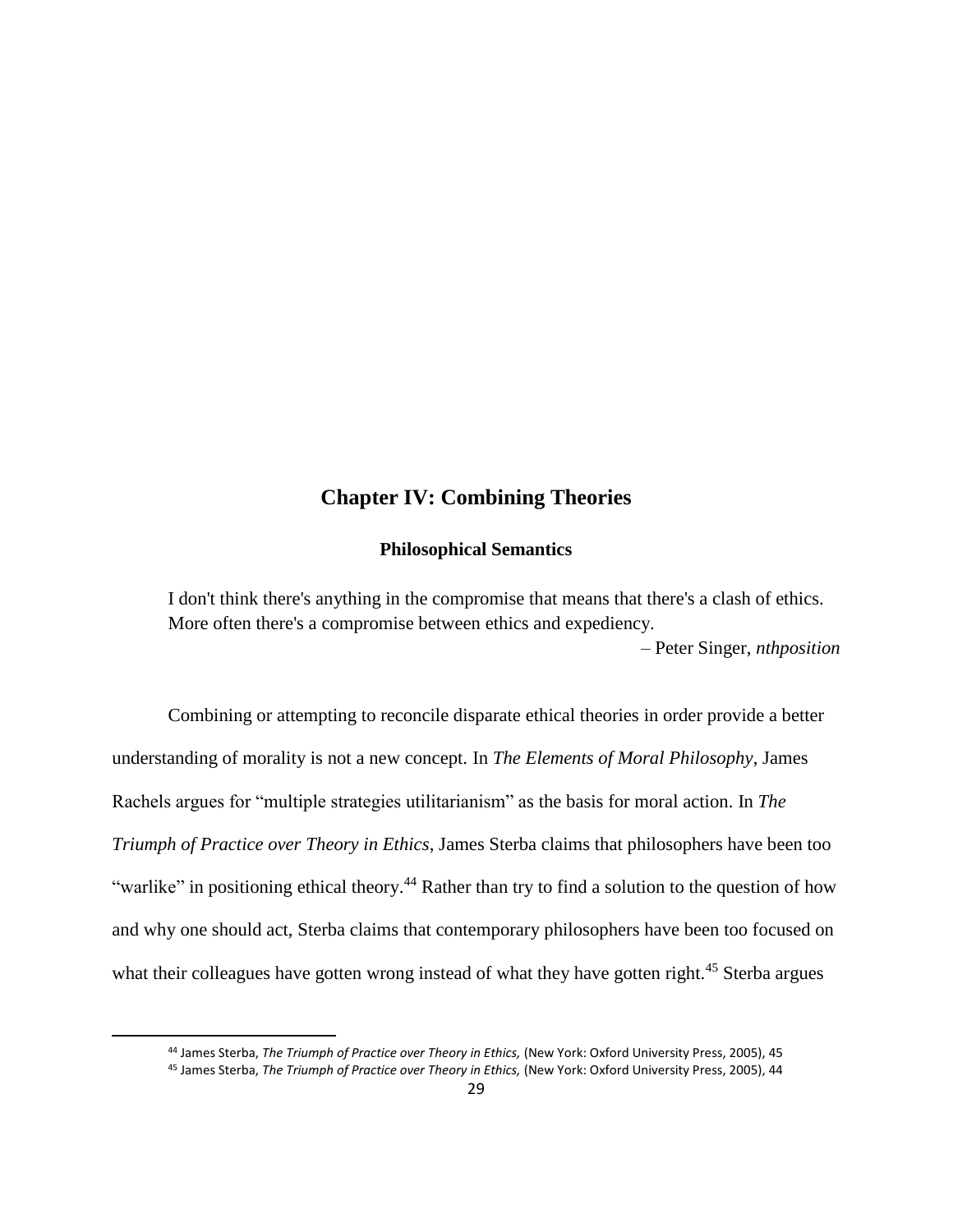that a "peacemaking" way of analyzing ethical theory allows us to establish common ground between multiple theories.<sup>46</sup> Establishing common ground between theories creates a pragmatic approach to ethics. This pragmatic approach allows us to utilize what works and to do away with what does not.

Sterba's peacemaking way of viewing ethical theory as well as Rachels' attempts lack a clearly defined way to prescribe what action to take or to predict what action will be taken under certain conditions. Like Mill, Rachels and Sterba suffer from a fundamental problem of subjectivism that introduces another new confusing element, such as which theory to combine with which and under what conditions. Rachels and Sterba are two theorists, among many, who attempt reconciling and/or combining ethical theories, but end up replacing one unclear position with another. While not solving the particular problems that I feel exist within ethics, Rachels and Sterba have contributed to combing current theories in two important ways. The first is that Rachels has shown the continued flexibility of outcomes based in consequentialist ethical theory. The second comes from Sterba in pointing out that the debate on and within ethics has been far too antagonistic.

 Two works regarding reconciliation of non-consequentialist and consequentialist ethics are Henry Sidgwick's *The Methods of Ethics* and Derek Parfit's *On What Matters*. Parfit and Sidgwick take roughly the same approach in attempting to fix inconsistencies or inadequacies in consequentialism and non-consequentialism. They utilize a particular theory as a foundation for their respective works, and through an examination of other theories, they establish common

<sup>46</sup> James Sterba, *The Triumph of Practice over Theory in Ethics,* (New York: Oxford University Press, 2005), 45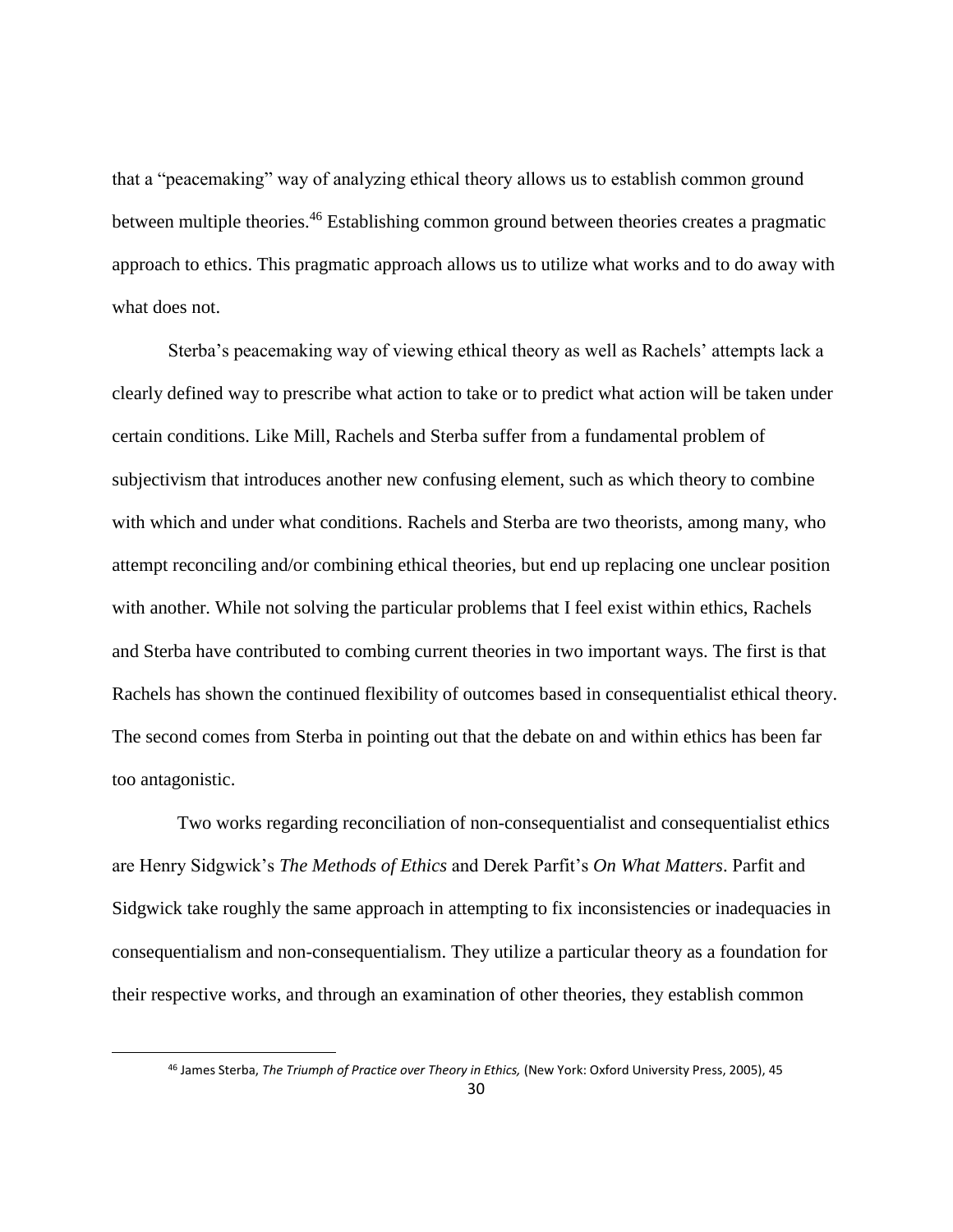links that help to address the shortcomings of the original ethical theory. Their works are incredibly important to the study of ethical theory, and I believe that they have helped to create a more complete conception of ethical theory that has practical utility. I believe, however, that there are limitations and even some contradictions within the arguments of Parfit and Sidgwick that limit the efficacy of their ideas on the subject. In using the arguments and concepts from the ethical theories of Mill and Kant, both Parfit and Sidgwick have furthered the study of ethical theory but fail to hit their intended marks. Combination of the sort that Parfit and Sidgwick attempts show that using an established theory as the foundation of a new one leaves the new theory incomplete. Either the new theory suffers from the same drawbacks as the original, or with the piecemeal combination of other theories, the new theory becomes internally inconsistent. I argue that this is just such the case with the arguments made by both Parfit and Sidgwick.

While the works of Derek Parfit and Henry Sidgwick do not fully satisfy the conditions that each philosopher set out meet, they are extremely important in attempting to further understand Kantian and Millian ethical theory. Sidgwick denies that Mill and Kant have created competing and incompatible theories of moral action when he states that "abstract moral principles as we can admit to be really self-evident are not only not incompatible with a Utilitarian moral system, but even seem required to furnish a rational basis for such a system."<sup>47</sup> Mill stated that Kantian deontology does not conflict with utilitarianism, but Sidgwick argued that utilitarianism could be improved by deontology. In a similar manner of reasoning, Parfit

<sup>47</sup> Henry Sidgwick, *The Methods of Ethics*. 7th ed. (Cambridge: Hackett Publishing Company, 1981), 496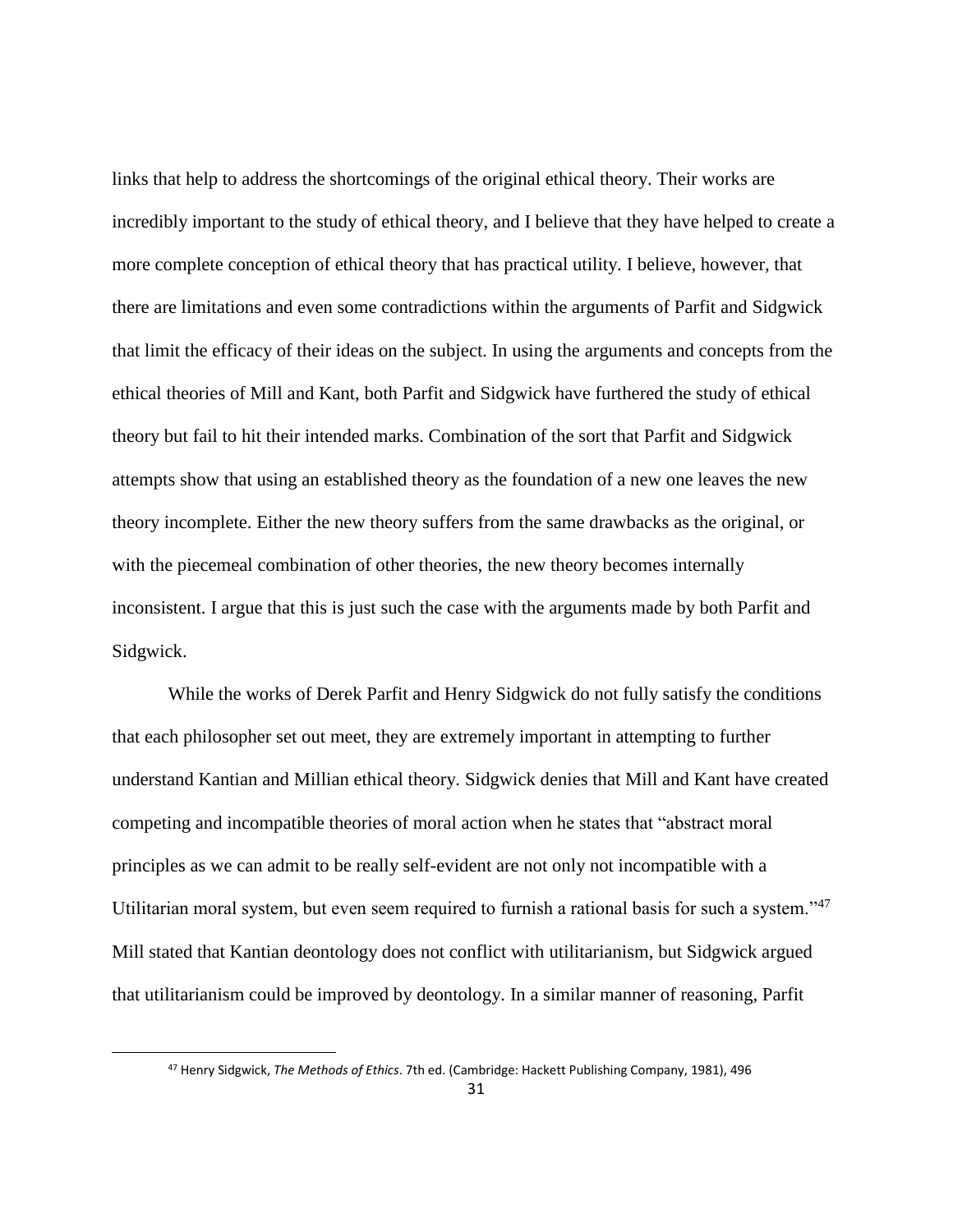furthers the work of Sidgwick by arguing for the importance of utilizing consequentialist reasoning in a deontological theory. Sidgwick and Parfit both argue for a connection of Kantian deontology and consequentialism, and they do so through contractarian thought.<sup>48</sup>

For Parfit, as well as for Mill and Sidgwick, Kantian deontology and utilitarianism are not wholly incompatible. Mill states that "to all those *a priori* moralists who deem it necessary to argue at all, utilitarian arguments are indispensable."<sup>49</sup> Sidgwick argues that the principles that define the treatment of the 'right', 'wrong', the 'good', and 'bad' are not dissimilar and are a part of the same whole in ethics.<sup>50</sup> Parfit takes a much more expansive view of how Kantian thought and consequentialist thought are not incompatible. In *On What Matters*, Parfit breaks apart differing interpretations of consequentialism to show potential weaknesses, and that they presuppose certain intent based notions.<sup>51</sup>

Even if deontology and utilitarianism are not incompatible, that fact alone does not necessitate combining them into a different, single theory. What may lead one to wish to combine them, however, are their limitations. For example, the deontologist is not concerned with the consequences of actions and the utilitarian may be led to permit the tyranny of the majority for the purpose of creating the greatest happiness for the greatest number. Sidgwick did not create a new ethical system by combining Kant and Mill. What he did, instead, was defend utilitarianism using Kantian means. He did this through rule-based utilitarianism that appears to

<sup>48</sup> Derek Parfit, *On What Matters*. Vol. 1. (London: Oxford University Press. 2011), 378; Henry Sidgwick, *The Methods of Ethics*. 7th ed. (Cambridge: Hackett Publishing Company, 1981), 303

<sup>49</sup> John Stuart Mill, *Utilitarianism*. (New York: Createspace, 2010), 5

<sup>50</sup> Henry Sidgwick, *The Methods of Ethics*. 7th ed. (Cambridge: Hackett Publishing Company, 1981), 2-6

<sup>51</sup> Derek Parfit, *On What Matters*. Vol. 1. (London: Oxford University Press. 2011), 371-376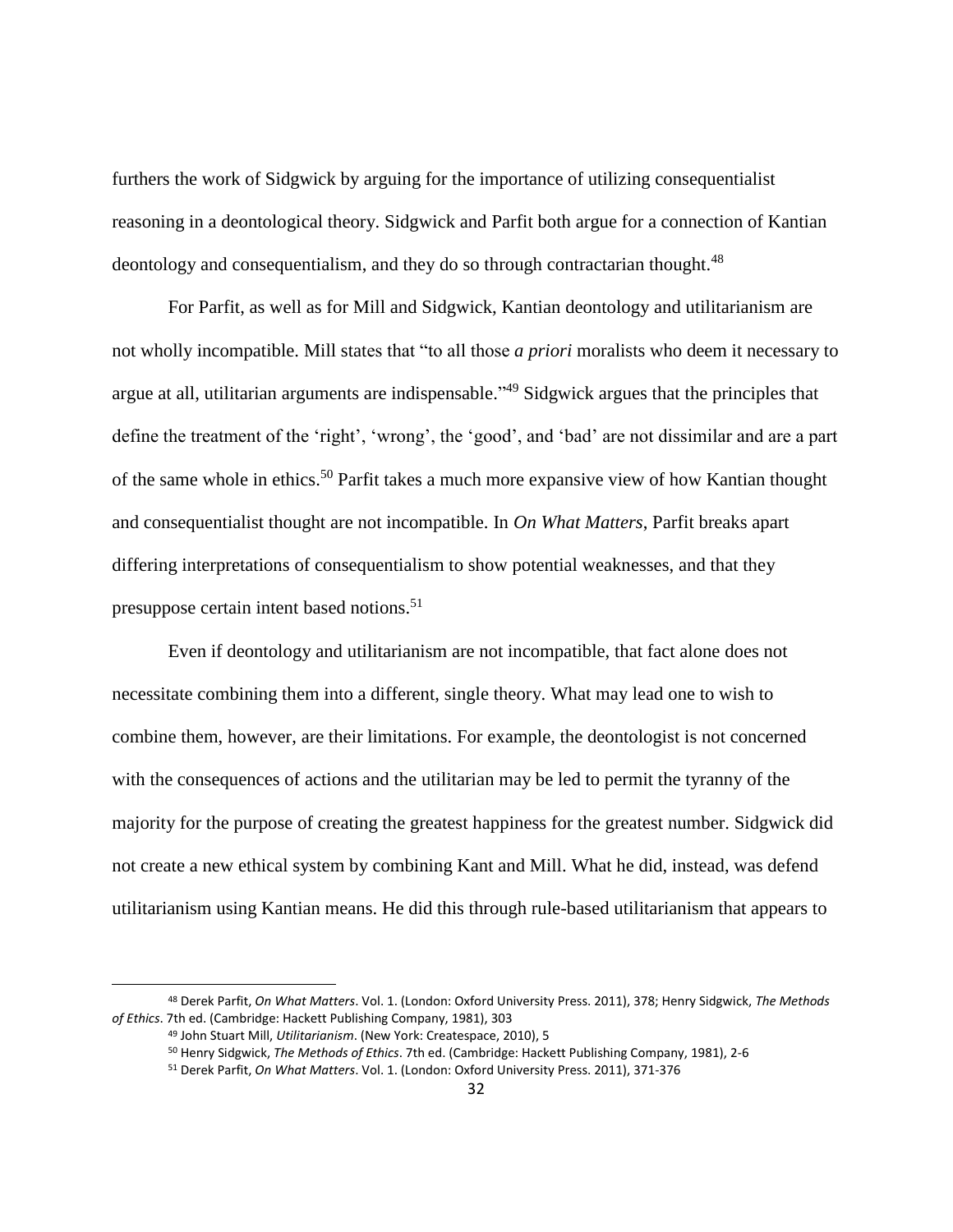be a deontological argument semantically related to utilitarianism when he states "I suppose no Intuitionist would maintain that carefulness in conforming to accepted moral rules has not, on the whole, a tendency to promote happiness."<sup>52</sup> While Sidgwick keeps the same goal as the early utilitarians, that of the Greatest Happiness Principle, the rule utilitarianism he argues for relies on the same arguments that Kant makes in the first formulation of the CI.<sup>53</sup> Kant's first and second formulations of the CI are not completely used by Sidgwick in creating the rules that should be followed. Instead, Sidgwick utilizes the pragmatic nature of Kant's universalizability in order to support the forming of a rule which will determine future actions. The rule that one must follow in order to achieve the greatest happiness for the greatest number is followed by virtue of it being universalized for all 'like' situations.

Parfit argues that the compatibility of Utilitarianism and deontology does not necessitate their combination. In *On What Matters*, he argues that ethical theories are converging on the same ideal, that of universal laws that guide human behavior.<sup>54</sup> Parfit goes on to argue that due to this "convergence," ethical theories can and should be combined.<sup>55</sup> I, however, do not agree with Parfit's analysis. I do not believe that the major ethical theories are convergent in the way that Parfit indicates. This presupposes that ethical theories begin at different points to converge on an end point, and I maintain that ethical theories begin at the same place and reach different

<sup>52</sup> Henry Sidgwick, *The Methods of Ethics*. 7th ed. (Cambridge: Hackett Publishing Company, 1981), 428

<sup>53</sup> Immanuel Kant, *Grounding for the Metaphysics of Morals [1785].* 3rd ed. trans. James W. Ellington (Cambridge: Hackett Publishing Company, 1993),

In the first formulation of the CI, Kant states "Act only according to that maxim whereby you can, at the same time, will that it should become a universal law."

<sup>54</sup> Derek Parfit, *On What Matters*. Vol. 1. (London: Oxford University Press. 2011), 412

<sup>55</sup> Derek Parfit, *On What Matters*. Vol. 1. (London: Oxford University Press. 2011), 413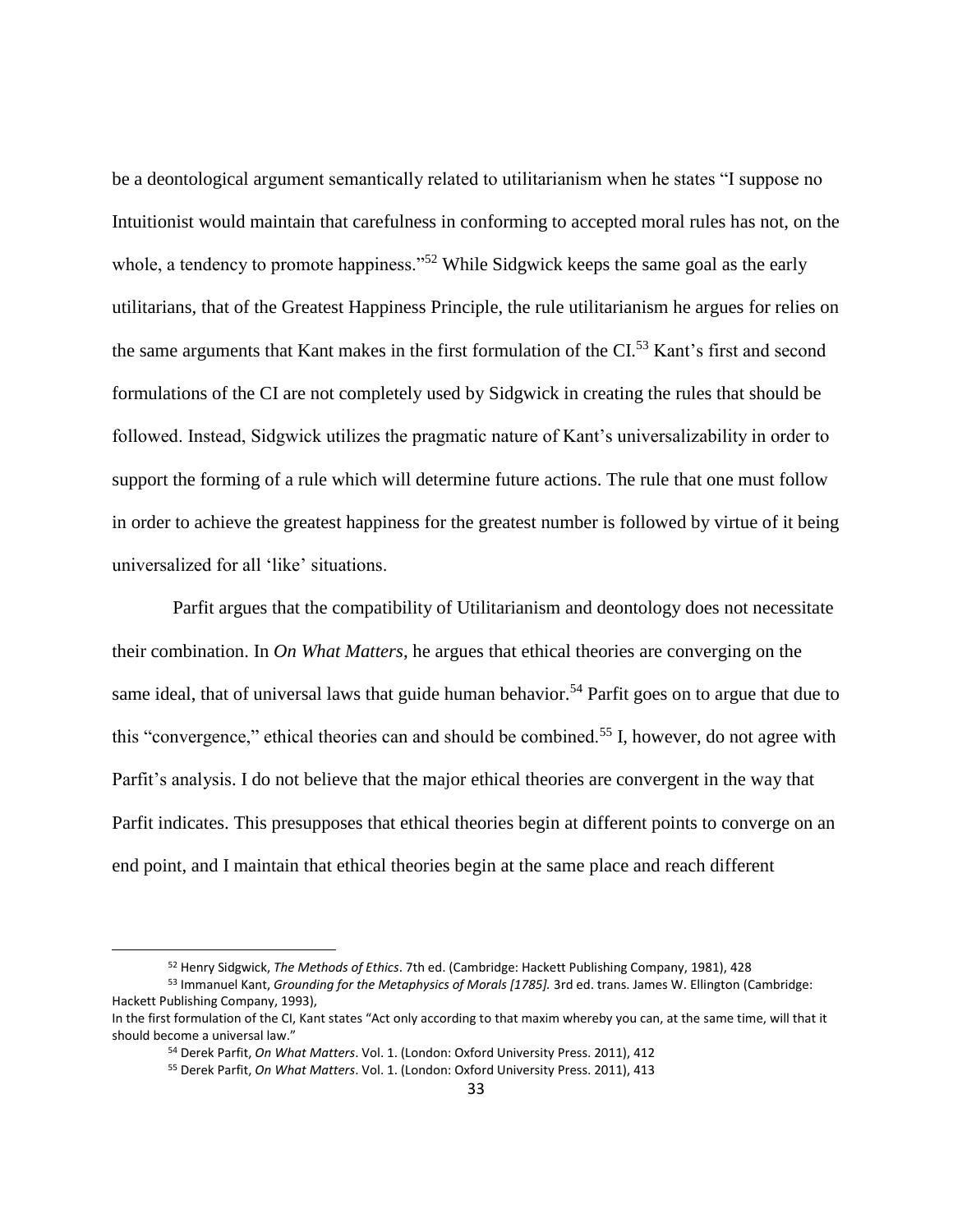conclusions. I also do not agree that a potential convergence on the same end considered by multiple ethical theories necessitates combination of theory. Parfit's attempt to combine the major theories into a usable system is comprehensive and complex, but it also suffers from the drawbacks of subjective interpretation.

#### **Climbing the Mountain**

<span id="page-40-0"></span>In his magnum opus, *On What Matters*, Derek Parfit covers all aspects of philosophy in a two volume set containing over one thousand pages of arguments and critiques. Parfit examines ethical theory and determines that the philosophers before him were primarily aimed at the same goal: to understand and guide human actions and interactions. This seems to be obvious in that the goal of moral theorizing is to understand and help guide human actions and interactions, and yet like Sterba, he feels the need to point this out. Parfit hinges many of his ethical arguments upon proofs in various places throughout the two volume work. While comprehensive in its coverage of philosophy, *On What Matters* is more than an argument for a new understanding of moral theory. It is a critique on all aspects of philosophy and a complete guide to understanding the epistemology, metaphysics, and overall cosmology of Derek Parfit.<sup>56</sup> Due to the expansive nature of the work, it is difficult to fully separate any single theory from the various proofs that Parfit utilizes to make his arguments. In sections on ethical theory in volumes one and two, Parfit lays out his sketch of ethical theories and then selects one that he finds most important.<sup>57</sup> While

<sup>56</sup> It should be noted that Parfit spent nearly three decades researching, lecturing on, and writing *On What Matters.* To fully understand the nature of the work, as well as critiquing it, would cover far more material than is necessary in this thesis. That being said, certain assumptions that Parfit attempts proofs for have been accepted to better utilize the ethical theory that Parfit forwards in the work.

<sup>57</sup> Derek Parfit, *On What Matters*. Vol. 1. (London: Oxford University Press. 2011), 130 - 317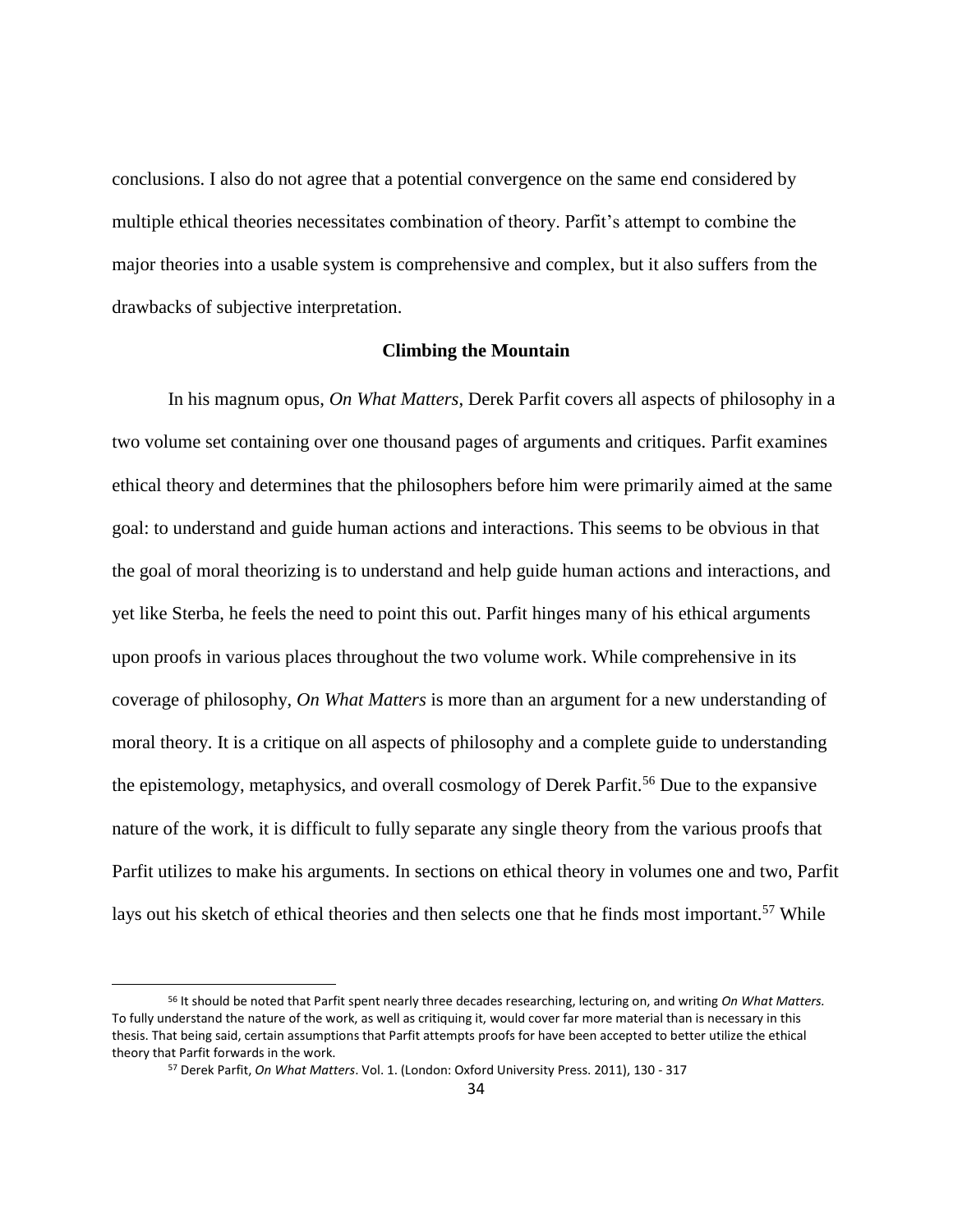Parfit assembles his theory by using arguments from many philosophers, it is clear that Kantian deontology forms the foundation for his arguments as he states that outcomes are important "since some acts are in themselves good; and some things may be worth doing only for their own sake."<sup>58</sup> Parfit indicates that Kant and Sidgwick were his masters in explaining how he came to understand moral theory, but in the course of *On What Matters,* it is Kant to whom Parfit always returns.<sup>59</sup>

Like Henry Sidgwick, Parfit builds his own moral theory that is a combination of nonconsequentialism and consequentialism with aspects of virtue theory and contractarian thought. However, unlike Sidgwick, Parfit utilizes the work of Immanuel Kant for his foundation, rather than the theories of Mill and Bentham as Sidgwick did. Parfit also goes further than Sidgwick does when arguing for his own theory. Where Sidgwick fails to make a final statement on the nature of Egoistic or Universal Hedonism as being the best theory to utilize, Parfit is not so hesitant.<sup>60</sup> Parfit is peculiar in the way in which he states that his interpretation is the one to follow. He will show, via proofs, that other theories fail to meet their burden of proof or that they are internally inconsistent. While utilizing Kantian universality, Parfit has a tendency to rewrite the work of others in order to better craft his own arguments, such as when he states that "Whether our acts are right or wrong, Kant claims, depends on our *maxims*, by which Kant

<sup>58</sup> Derek Parfit, *On What Matters*. Vol. 1. (London: Oxford University Press. 2011), 130

<sup>59</sup> Derek Parfit, *On What Matters*. Vol. 1. (London: Oxford University Press. 2011), xxxiii

<sup>&</sup>quot;While describing how he came to write his great, drab book *The Methods of Ethics,* Sidgwick remarks that he had 'two masters': Kant and Mill. My two masters are Sidgwick and Kant."

<sup>60</sup> Henry Sidgwick, *The Methods of Ethics*. 7th ed. (Cambridge: Hackett Publishing Company, 1981), 499; Derek Parfit, *On What Matters*. Vol. 1. (London: Oxford University Press. 2011), 130; Sidgwick dances around the nature of the greatest good when dealing with the Egoist or the Universal. Parfit flat out says that outcomes are not the only good worth achieving.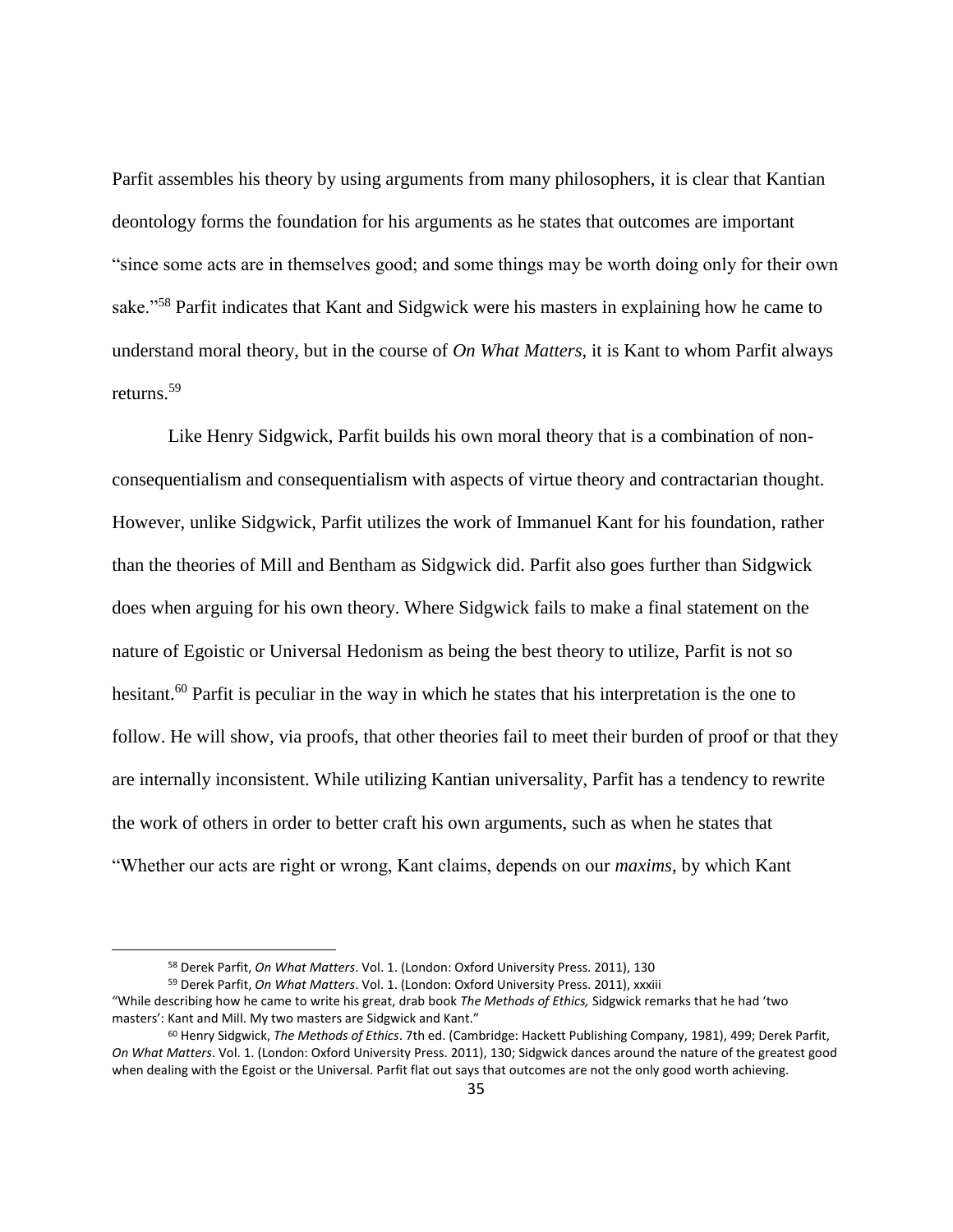usually means our policies and their underlying aims."<sup>61</sup> Parfit then tempers his final analysis with 'if we accept...' and other such non-committal phrases in order to refrain from absolutes, which gives the reader what appears to be no other choice than to accept his conclusions.<sup>62</sup> From here Parfit begins to lay out his own formulae for how the major ethical theories are convergent and thus how his Triple Theory is the best for determining moral action.<sup>63</sup>

Parfit's Triple Theory makes the claim that an act is wrong if it is disallowed by a principle contained in the theory. In crafting the theory, Parfit uses the phrase "if and only if" and the disjunctive phrase "or just when" to denote the potential violation of one of the aspects of the theory.<sup>64</sup> Parfit is rather vague in that the act is wrong if it is not allowed by some principle, a principle which must pass the test of the Triple Theory. The first part of the Triple Theory is that of a principle that is a universal law that would make things go best. This principle appears to act with Kantian universality in mind, but requires the subjective measure of 'best' to be left to the consequences. It is problematic then, because one needs another calculus, one that Parfit fails to provide, in order to determine the best outcome and for whom. The second principle is one that is a universal law that everyone could rationally will. Again, we see that Parfit retains his Kantian foundations. This is probably the most important of the three aspects of

<sup>61</sup> Derek Parfit, *On What Matters*. Vol. 1. (London: Oxford University Press. 2011), 275

<sup>62</sup> Derek Parfit, *On What Matters*. Vol. 1. (London: Oxford University Press. 2011), 414

<sup>&</sup>quot;If we accept this Triple Theory, we should admit that, in explaining why many kinds of acts are wrong, we should not need to claim that such acts are disallowed by some triply supported principle."

<sup>63</sup> Derek Parfit, *On What Matters*. Vol. 1. (London: Oxford University Press. 2011), 131-146, 413; Derek Parfit, *On What Matters*. Vol. 2. (London: Oxford University Press. 2011) 244-258

An act is wrong if and only if, or just when, such acts are disallowed by some principle that is

<sup>1.</sup> one of the principles whose being universal laws would make things go best,

<sup>2.</sup> one of the only principles whose being universal laws everyone could rationally will....

<sup>3.</sup> a principle that no one could reasonably reject.

<sup>64</sup> Derek Parfit, *On What Matters*. Vol. 1. (London: Oxford University Press. 2011), 413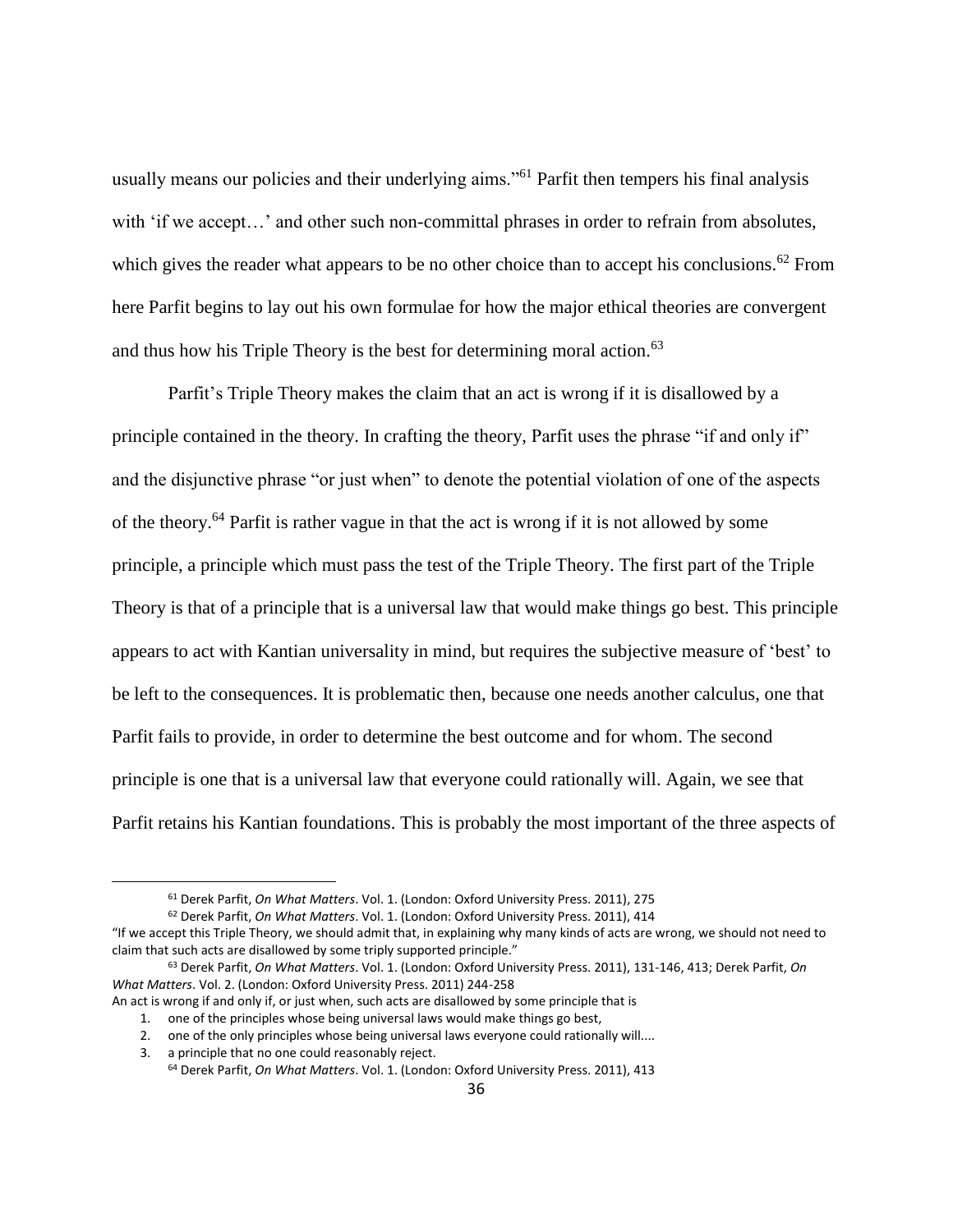Parfit's Triple Theory. This tenet seems to take into account the aspects of rationality that both MacIntyre and Nathanson argue for by using the term 'could.' In a perfect world, all people could reason in the same manner, so this aspect of Parfit's theory seems sound. The third and final part of the Triple Theory is a principle that no one could reasonably reject. Even if people were to be operating with only the Triple Theory in mind, it seems highly unlikely that what would be considered reasonable would be held by all, equally. Yet, this is exactly what Parfit assumes when creating the Triple Theory from his argument on the convergence of ethical theory.

Parfit argues that the major ethical theories are convergent, and therefore can and should be combined. This argument is troublesome in that it relies upon the end result of the different theories' positions, and this seems to be opposed to the Kantian idea of morality originating in duty that Parfit uses as a foundation. While I, too, utilize parts of Kant's deontology, Parfit goes farther and creates a potential contradiction as support for his conclusions, in that one should have an objective measure for the intent and yet a subjective analysis of the consequences.<sup>65</sup> In other words, Parfit is making the claim that objective moral rules are necessary, but so too are the subjective responses to the consequences of following those rules. The issue remains unsettled as to whether the negative consequences stemming from a rule are enough to amend an objective moral rule. In going further, Parfit also claims in Volume 1 of *On What Matters* that "subjective theories are built on sand," and at best should not be viewed as solid or stable. <sup>66</sup> If

<sup>65</sup> Derek Parfit, *On What Matters*. Vol. 1. (London: Oxford University Press. 2011), 131-146; Derek Parfit, *On What Matters*. Vol. 2. (London: Oxford University Press. 2011), 244-258. Refer back to the Triple Theory.

<sup>66</sup> Derek Parfit, *On What Matters*. Vol. 1. (London: Oxford University Press. 2011), 91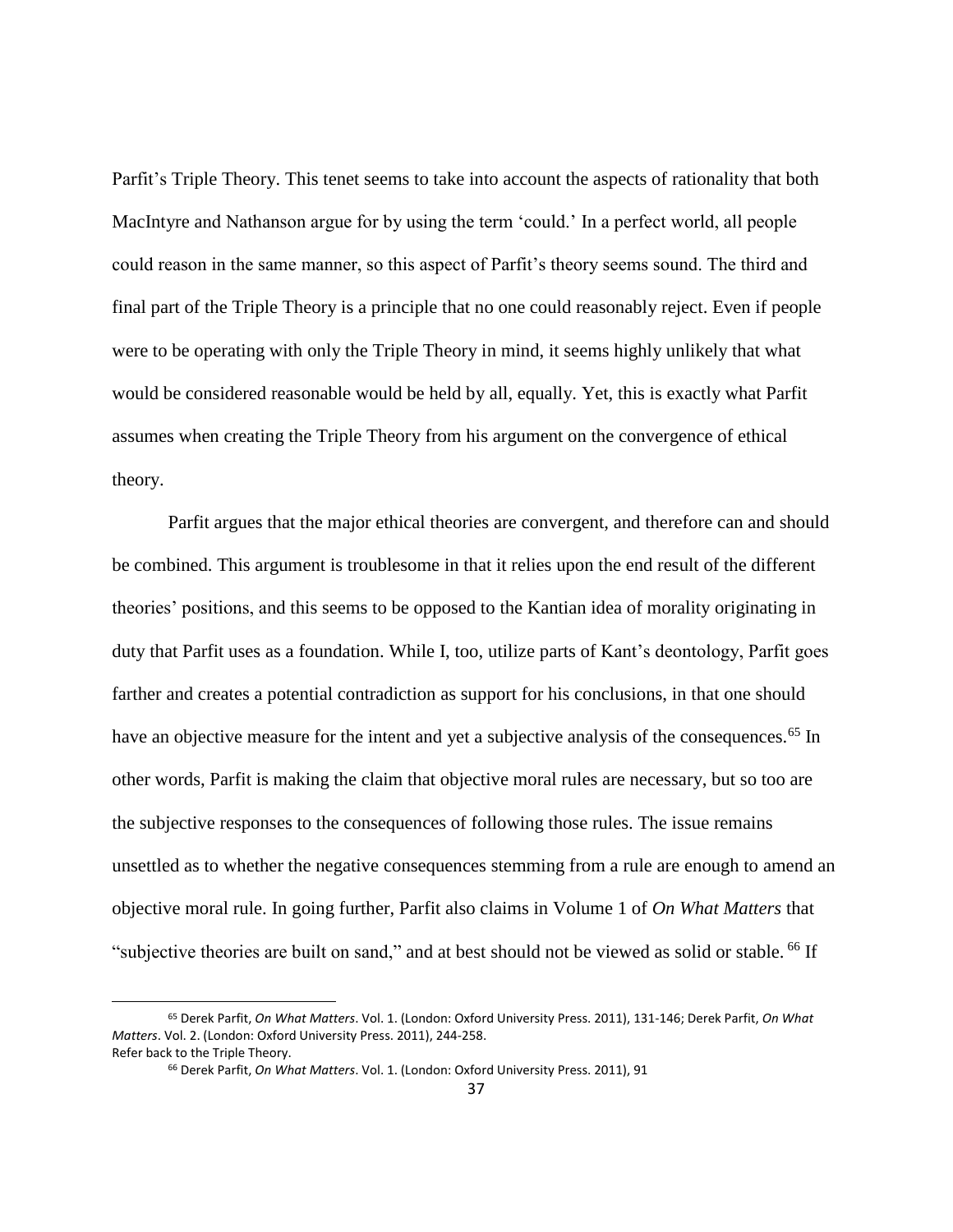this is truly the case, as I would also agree, Parfit's theory suffers from the same subjective shortcoming. Perhaps Parfit, in the end, creates less a new ethical theory or mode of applying ethical theory, and instead leaves us with a seemingly inconsistent or incomplete test of theories.

#### **Making Rules**

<span id="page-44-0"></span>Henry Sidgwick, in *The Methods of Ethics*, acknowledges that utilitarianism has come to be viewed in two hedonistic ways, Universal Hedonism and Egoistic Hedonism.<sup>67</sup> He is quite careful to point out that utilitarianism, or Universal Hedonism as he calls it, is not to be associated with a psychological egoist theory.<sup>68</sup> Sidgwick argues that the distinction between the universal and the egoistic should be obvious, yet for some reason the two have become confused. The former provides for a distinction of 'all' while the latter is merely concerned with the 'self'. He goes on to say that there is no necessary connection between the psychological proposition that maximizing personal pleasure is the ultimate end and that of egoism maximizing personal pleasure as the right end. <sup>69</sup> Sidgwick is very careful when crafting utilitarianism, in his view, so that it remains the clearest representation of Bentham's Greatest Happiness Principle. In a footnote, Sidgwick claims that Mill has aided the confusion and not clarified as he claimed to do in *Utilitarianism*. <sup>70</sup> John Rawls, and Sidgwick, may have felt that *The Methods of Ethics* is not mired with the same lack of clarity from which Mill suffered. I feel that it fails to provide any clearer system than Mill created. Sidgwick may have improved utilitarianism by the

<sup>67</sup> Henry Sidgwick, *The Methods of Ethics*. 7th ed. (Cambridge: Hackett Publishing Company, 1981), 119

<sup>68</sup> Henry Sidgwick, *The Methods of Ethics*. 7th ed. (Cambridge: Hackett Publishing Company, 1981), 411

<sup>69</sup> Henry Sidgwick, *The Methods of Ethics*. 7th ed. (Cambridge: Hackett Publishing Company, 1981), 41

<sup>70</sup> Henry Sidgwick, *The Methods of Ethics*. 7th ed. (Cambridge: Hackett Publishing Company, 1981), 412, n1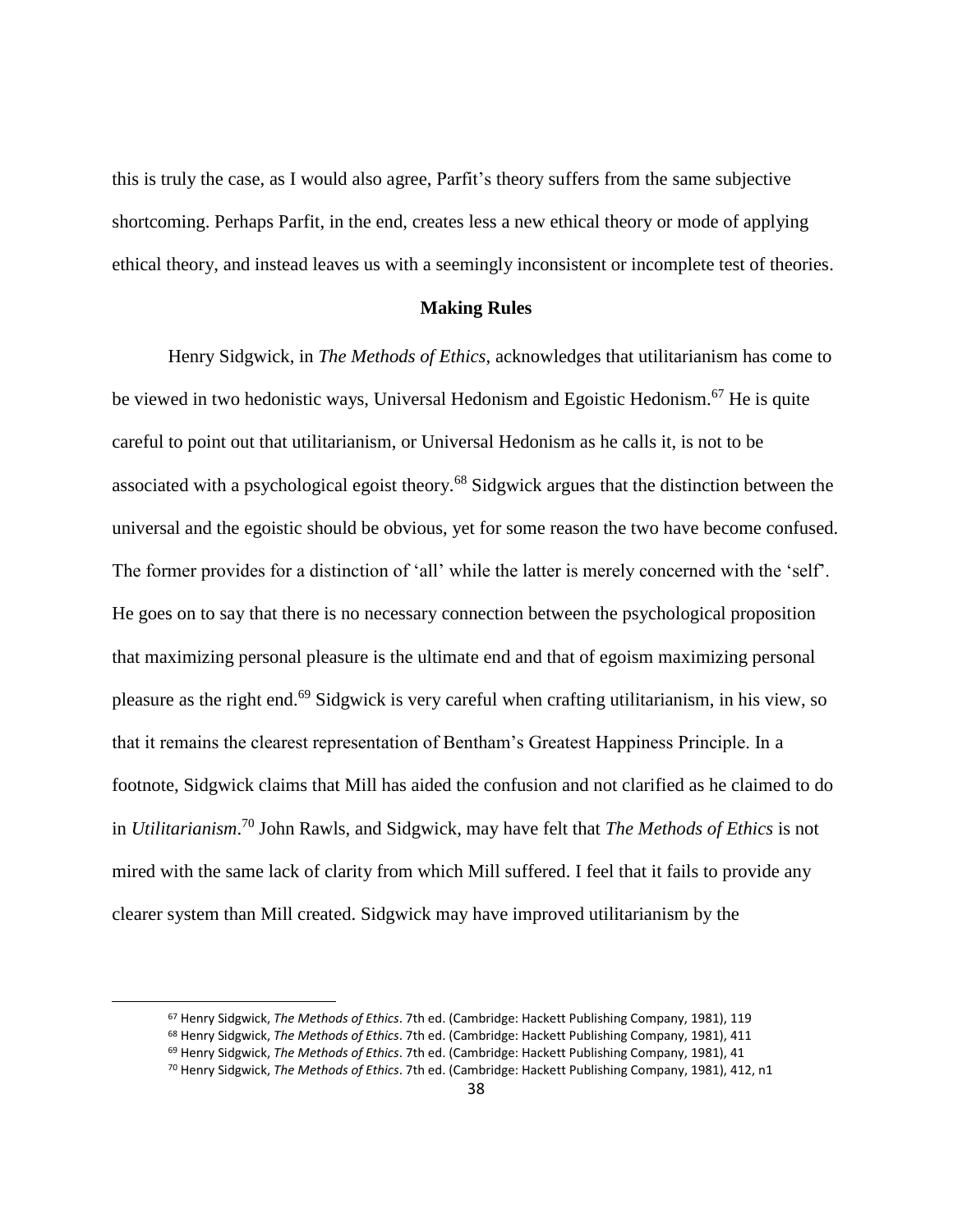incorporation of rules, but those rules still suffer from the same subjective interpretations from which Mill's theory suffers. Like Mill, Sidgwick requires the outcome of an action to be measured before that outcome can become a rule. The application of Sidgwick's rules makes utilitarianism easier to implement, but does nothing to rectify the issues of subjective interpretation of the consequences.

While Mill and Sidgwick both rely on Bentham as a foundation, Sidgwick removes a great deal of the individualism that is apparent in both Mill and Bentham. Mill has a way of stratifying people, much in the same way that Plato does in *The Republic*, where those who are more intelligent are seen as more capable.<sup>71</sup> Sidgwick makes his feelings quite clear on the subject when he states that "Happiness as an ultimate end categorically prescribed, – only it is now General Happiness and not the happiness of the private individual. And this is the view that I myself take of the Utilitarian principle."<sup>72</sup> In stating his view in this manner, Sidgwick still does not escape the same issue that Mill has when dealing with the majority over the minority. What happens is that Sidgwick creates a more universalized way of viewing utilitarianism, one that can rely on hard rules to govern every human's action regardless of their capabilities. This begins to sound more like a Kantian means for determining how a utilitarian should go about achieving the desired ends. In fact, Sidgwick, like Kant, also sees the value in striving towards excellence or perfection. Sidgwick claims that "the only two ends which have a strongly and widely supported

<sup>71</sup> John Stuart Mill, *Utilitarianism*. (New York: Createspace, 2010), chap. 2; Plato, *The Republic* trans. Benjamin Jowett, (Ann Arbor: Borders Classics, 2004)

<sup>72</sup> Henry Sidgwick, *The Methods of Ethics*. 7th ed. (Cambridge: Hackett Publishing Company, 1981), 8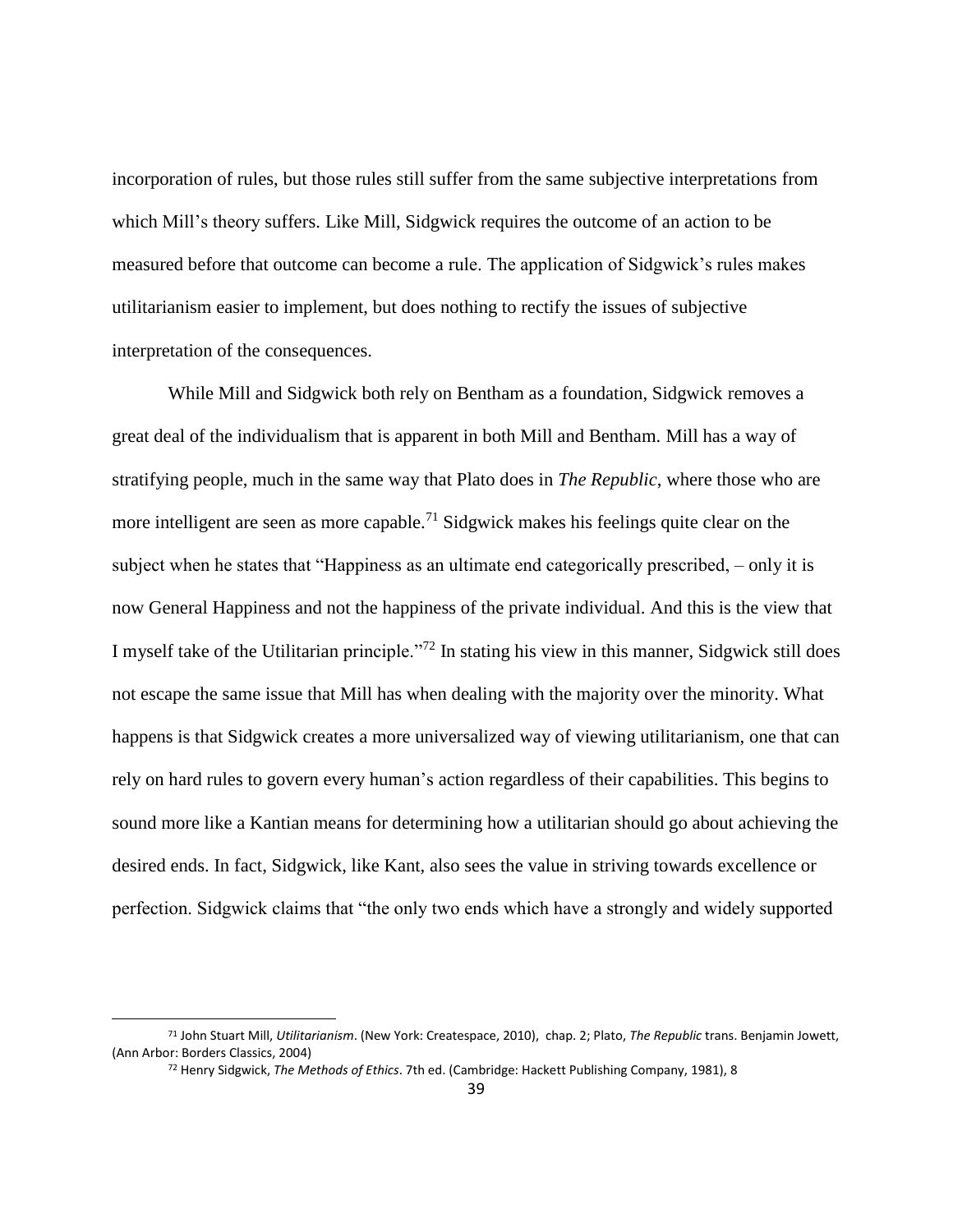claim to be regarded as rational ultimate ends are the two just mentioned, Happiness and Perfection or Excellence of human nature."<sup>73</sup>

Henry Sidgwick argues that he is returning to the core values of Bentham's view of utility and the Greatest Happiness Principle, but in doing so seems to presuppose a certain duty to others. This duty comes in following rules that will bring about the greatest happiness for the greatest number, but are only determined after the consequences have been measured. What is interesting is that in claiming to return to what utilitarianism truly is – as well as trying to create a clear method for implementation of utilitarian morality – Sidgwick is utilizing a form of Kantian methodology. This is the case in that Kant claimed that we are autonomous, rational agents who are free to make our own choices while, ironically, being "determined" by reason. Sidgwick continues down the same Kantian path when he admits that disinterested action towards what may be personally pleasurable is not only rational but instinctive in humans.<sup>74</sup> In other words, Sidgwick, while maintaining the Greatest Happiness Principle, is saying that people do not always seek personal pleasure first and to be rational is to employ some measure of objectivity. Therefore it is almost as if Sidgwick, speaking for utilitarians, is using a deontological calculus for determining what action will produce the most good, in that sometimes people must look beyond their pleasures, objectively, to work for the greater good. His major failing is that his view of utilitarianism is still confounded by the same problem of subjectivity.<sup>75</sup> The Rules that Sidgwick would have us follow are still determined by

<sup>73</sup> Henry Sidgwick, *The Methods of Ethics*. 7th ed. (Cambridge: Hackett Publishing Company, 1981), 9

<sup>74</sup> Henry Sidgwick, *The Methods of Ethics*. 7th ed. (Cambridge: Hackett Publishing Company, 1981), 57

 $75$  The issues with subjectivity in ethics were discussed in Chapter 3.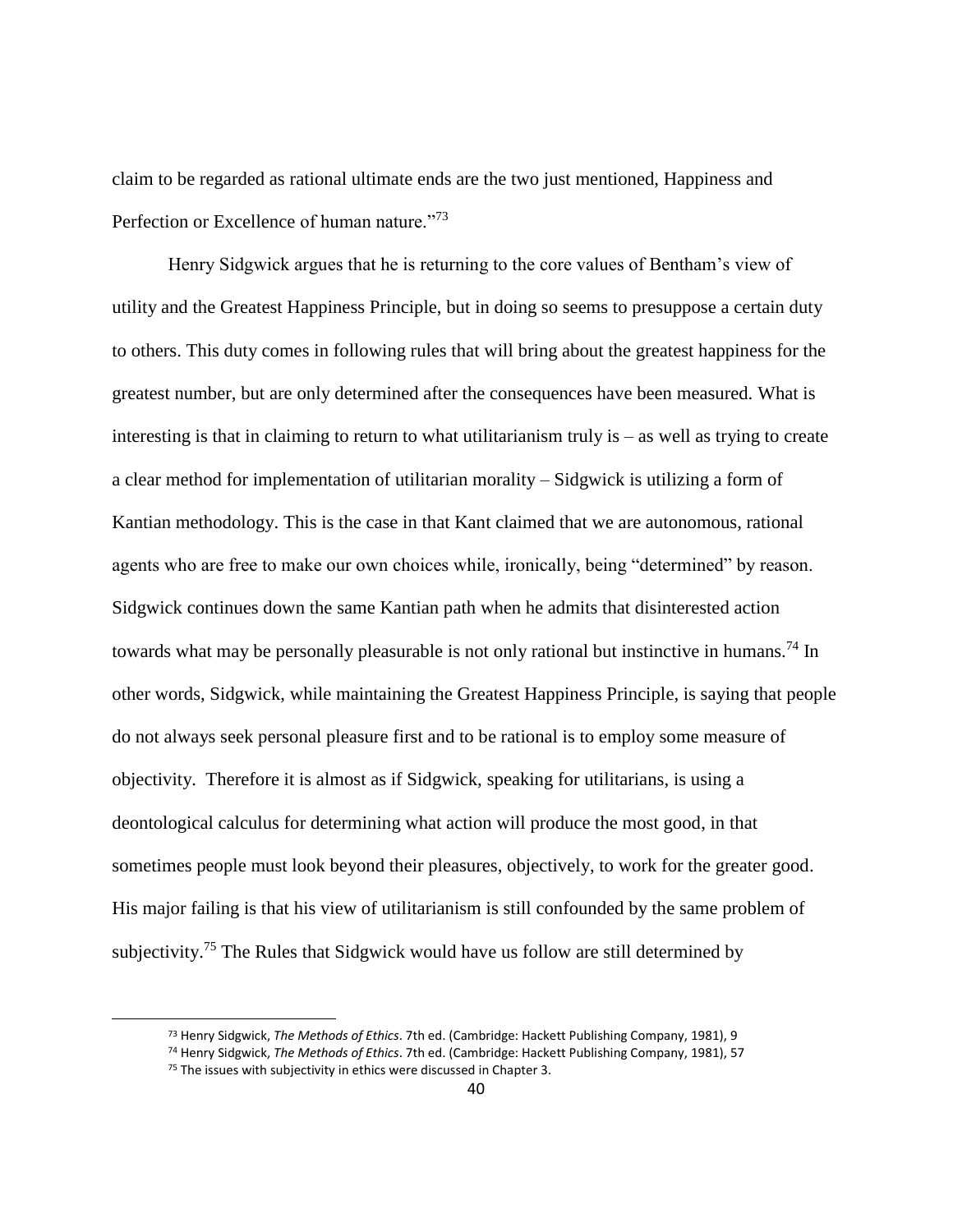interpretations of consequences as experienced by people. If one were to use the calculus of Bentham, how can we be sure that it is a measure that one or all would agree upon? Sidgwick never fully answers this question in his *The Methods of Ethics*. What Sidgwick does is to argue for a relation of common sense to utilitarianism as well as some reference to a rational exploration of virtue theory that should, if employed by people, would lead them to agree on a general definition for right action.<sup>76</sup> This general definition appears to act, for Sidgwick, as what Kant would call an objective measure rather than a subjective interpretation of the right. This just does not seem to address sufficiently the issue of subjectivity and lack of clarity that hinders utilitarian moral theory.

*The Methods of Ethics* does lay out a far clearer path than that of the earlier works on utilitarianism by Jeremy Bentham and J.S. Mill. To be able to map out a clear path to moral action in utilitarianism, Sidgwick filled in the gaps with arguments and concepts from virtue ethics, contractarianism, and deontology. Throughout the section on "Laws and Promises," Sidgwick argues that duty is inherently a promise, which can thus be seen as a contract.<sup>77</sup> The act of not breaking promises is a part of having a good character, but it is also conducive to a better society. The very nature of establishing rules that then lead to fulfilling the Greatest Happiness Principle is very Kantian with the necessity of 'universalizing' a rule. Sidgwick clearly defines his methods for implementing utilitarianism, in that reasons or intent for acting includes more than simply action toward ends that are considered ultimate ends by traditional utilitarians. While

 $\overline{a}$ 

<sup>76</sup> Henry Sidgwick, *The Methods of Ethics*. 7th ed. (Cambridge: Hackett Publishing Company, 1981), 422-426

<sup>77</sup> Henry Sidgwick, *The Methods of Ethics*. 7th ed. (Cambridge: Hackett Publishing Company, 1981), 295-311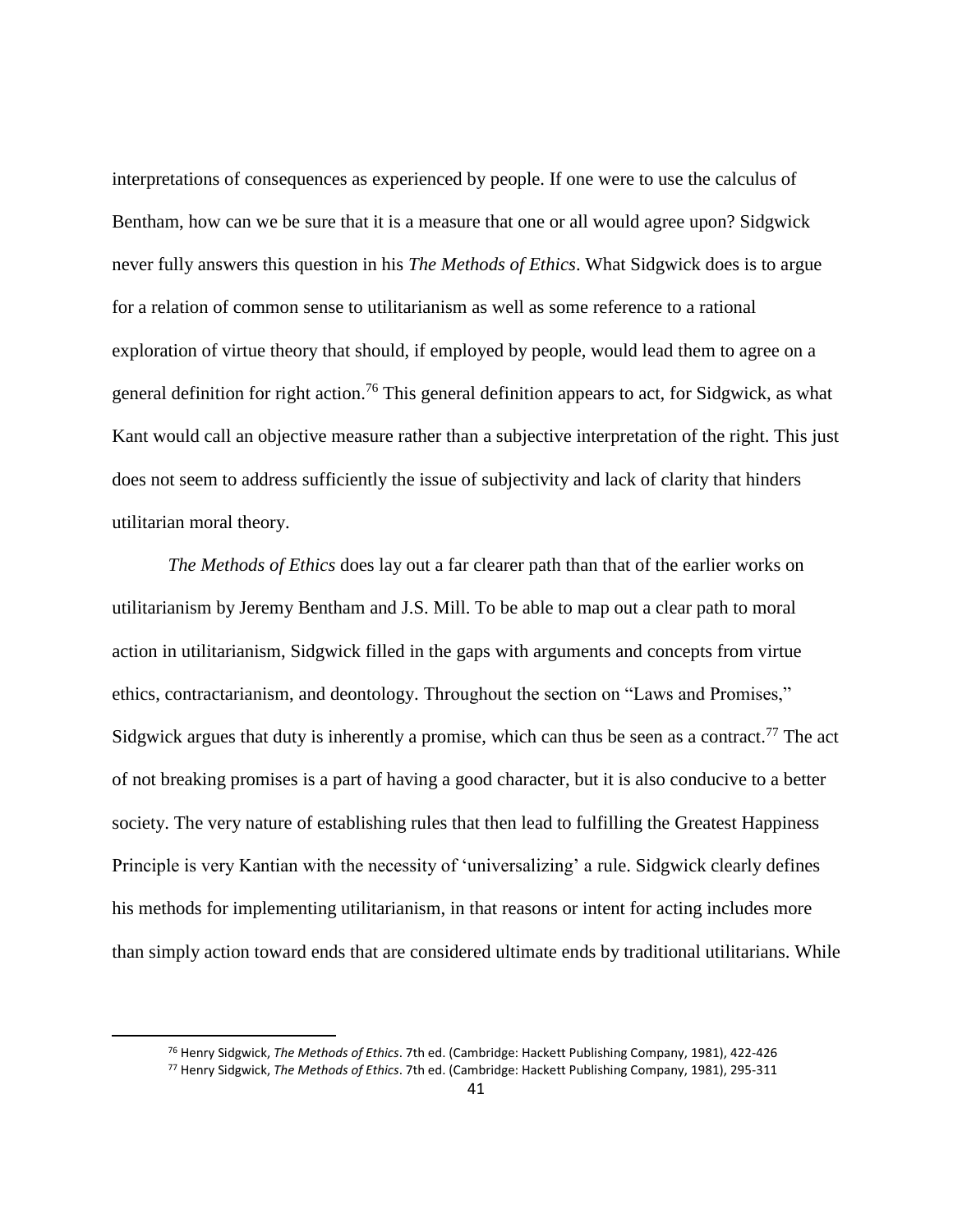he remains a strict utilitarian, Sidgwick's reasons are to simplify the decision making process in order to better adhere to the Greatest Happiness Principle. Sidgwick's arguments make utilitarianism easier to implement, in that once the rule has been established, the rule acts as a heuristic. This is where Sidgwick's contributions are most prevalent because there is no more contemplation of the ends because one can rely on a rule to bring about those desired ends which conform to the Greatest Happiness Principle.

The arguments made by Sidgwick help to make utilitarianism easier to implement and do remove a great deal of the time that is necessary in deciding on how to act in a given situation, but do not address the larger problems identified with utilitarianism. One can simply follow a given rule, because that rule has already been vetted against the consequences of a previous similar situation and we already know that the consequences will provide for the greatest happiness for the greatest number of those involved. This simplicity on the part of Sidgwick is also where his view of utilitarianism still falls short due to the weaknesses inherent in outcomes based consequentialism. In the end, Sidgwick's methods fail to overcome the subjective nature of utilitarianism. With so many forms of Hedonistic moral theory, it is difficult to measure how any one of the universalized rules of Rule Utilitarianism was formed.<sup>78</sup> In other words, whose definition of pleasure and pain was presupposed in order to measure whether or not the greatest number received the greatest happiness? The goal was to simplify the methods of utilitarianism, but it seems that ease is turned on its top when considering alternate measures of pleasure and pain. Sidgwick even admits that utilitarianism in the end, or Universal Hedonism as he calls it, is

<sup>78</sup> Henry Sidgwick, *The Methods of Ethics*. 7th ed. (Cambridge: Hackett Publishing Company, 1981), 124-125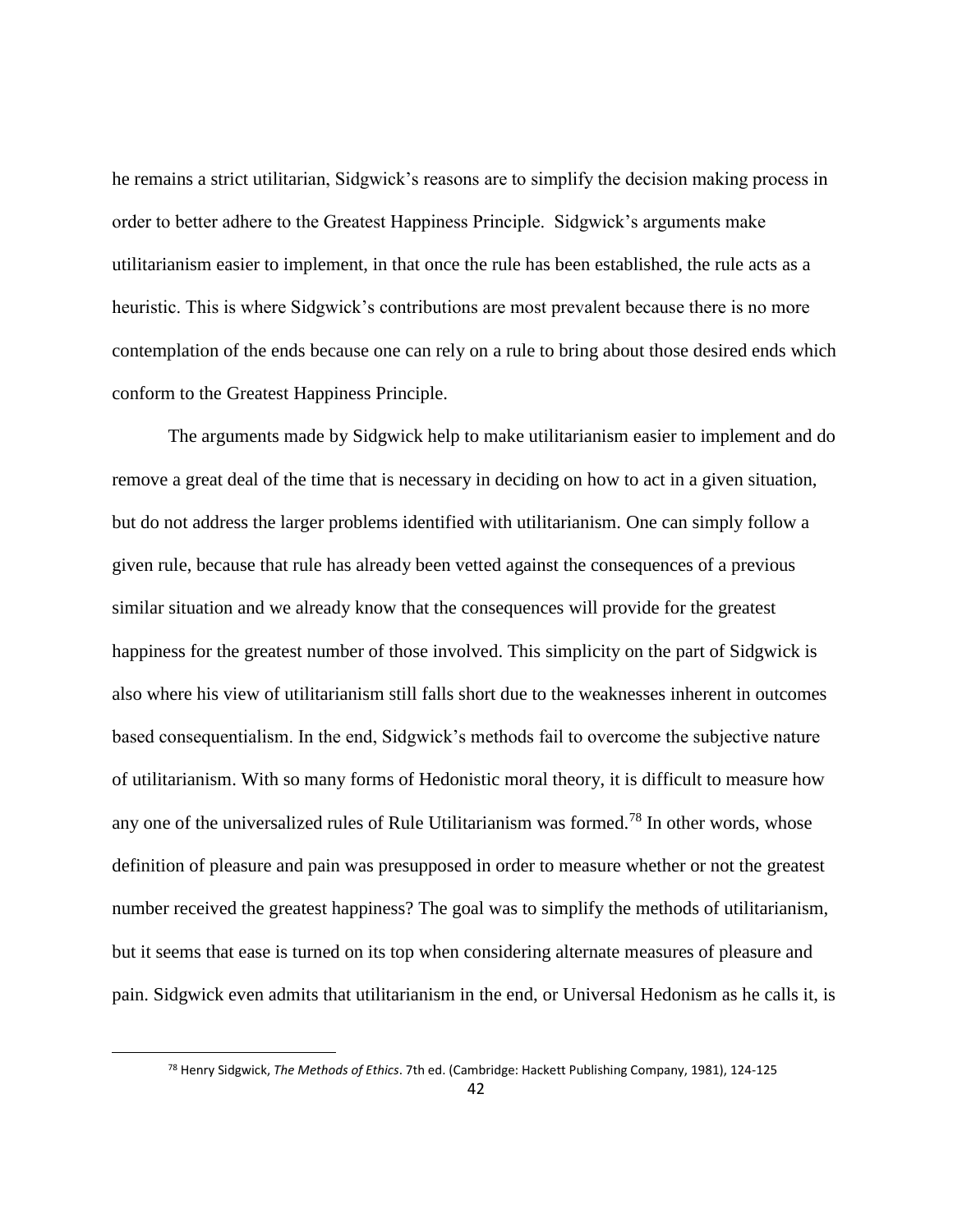not easily distinguished from Egoistic Hedonism, or the desire for pleasing the self above others, when trying to convince the latter to operate as the former.<sup>79</sup>

In chapter 1 I argued that reason leads to different conclusions about morality, but even this does not show that understanding morality is an individually subjective event, nor does it compel us to combine existing theory. If we are not compelled to combine, reconcile, or create a new system for determining moral action then it might be as Susan Wolf states "that Parfit's Triple Theory may be the best candidate for the job."<sup>80</sup> This, however, does not seem consistent with reality, as the very nature of incomplete or inadequate systems compels us to address deficiencies. We see that Parfit's system contains an element of contradiction, so we are compelled to continually work to improve our understanding of moral theory.

One cannot accidentally be moral, because, morality is an active and rational engagement with other beings and the larger world in which we live. While experience is subjective, how one interprets an experience is a product of what one has experienced.<sup>81</sup> This experiential circle is necessary in order to better understand the world, but it creates problems in understanding fully the position from which another person is arguing. I do not mean that reason is subjective, but that humans through reason subjectively interpret the world due to incomplete knowledge. As shown by MacIntyre in the first chapter of this thesis, we simply have different influences on our ability to reason due to our culture and socialization. It is because of this problem with subjectivity and incomplete knowledge that individuals must have rational reasons for arriving at

<sup>79</sup> Henry Sidgwick, *The Methods of Ethics*. 7th ed. (Cambridge: Hackett Publishing Company, 1981), 11-12, 497-499

<sup>80</sup> Derek Parfit, *On What Matters*. Vol. 2. (London: Oxford University Press. 2011), 51

<sup>81</sup> Alasdair MacIntyre, *Whose Justice? Which Rationality?.* (Notre Dame: University of Notre Dame Press, 1989)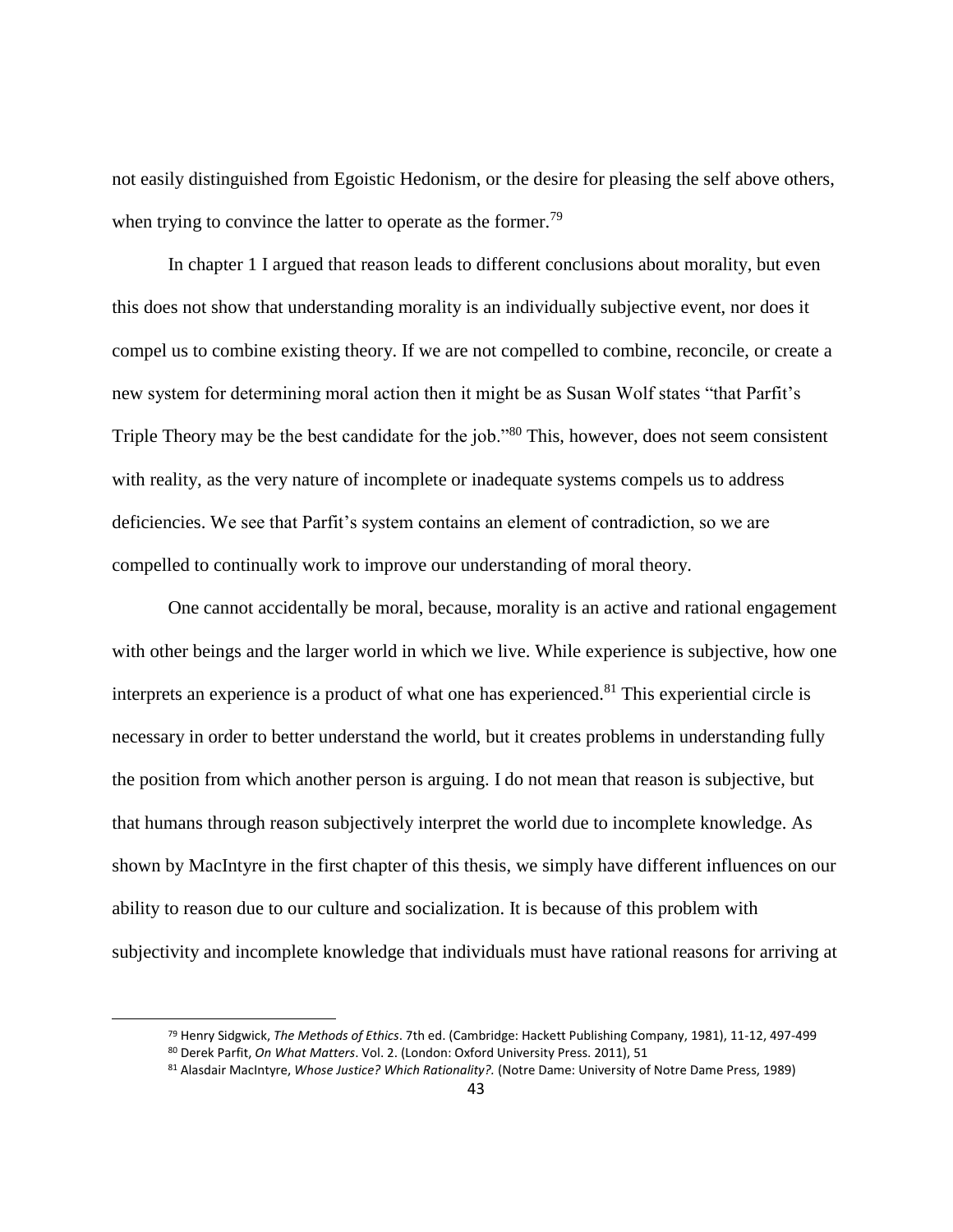a decision, where the decision is the product of considerations stemming from both nonconsequentialist and consequentialist positions.

Reason has led us to divergent conclusions for justifying what is the best action to take in a given situation. Rationality has shown that we have both unique and complementary reasons for choosing either a non-consequentialist or a consequentialist line of thinking when deciding what is the moral thing to do. Ethical theorists have shown that while creating different ways of achieving a certain end, this end is a desirable goal that will help to preserve life and aid in human flourishing. Previous attempts to combine ethical theories, piecemeal, have resulted in the new theory suffering in much the same way as the original theory. While there does exist the debate over the right and the good, this debate is still focused on the same end goal. I propose that each of the previously discussed ethical theories share the same foundation, and that foundation is the preservation of life aimed at human flourishing.

## **Chapter V: Conclusion**

### **Foundation is Life**

<span id="page-50-0"></span>When two rival intellectual traditions confront one another, a central feature of the problem of deciding between their claims is characteristically that there is no neutral way of characterizing either the subject matter about which they give rival accounts or the standards by which their claims are to be evaluated. Each standpoint has its own accord of truth and knowledge, its own mode of characterizing the relevant subject matter. And the attempt to discover a neutral, independent set of standards…which is *both* such as must be acceptable to all rational persons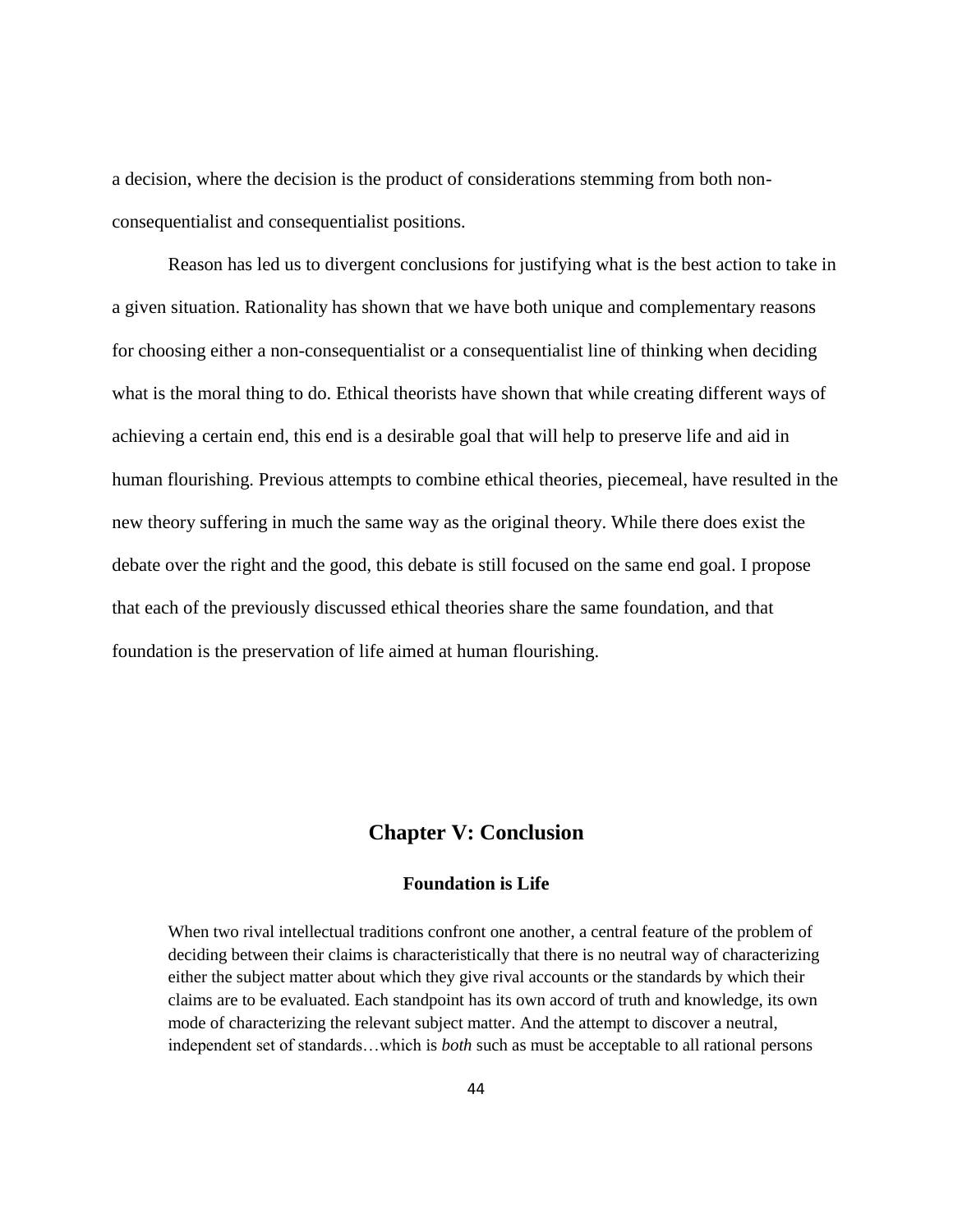*and* is sufficient to determine the truth on the matters about which the two traditions are at a variance has generally, and perhaps universally, proved to be a search for a chimera. – Alasdair MacIntyre, *Whose Justice? Which Rationality?*

MacIntyre is correct when saying that a search for a neutral standard between two rivaling traditions has been a search for a chimera, at least correct with a caveat. The caveat comes in that those who make arguments in support of a particular theory over another seemingly do so without admitting to similarities among those theories. The same goes when trying to combine ethical theories by using one theory as the base and then piecemeal other theories to fill the gaps. The initial problem that confronts any attempt at reconciling two or more ethical theories is that the proponents of one theory do not agree that there is commonality among their theories and arguments. This problem is also the case when attempting to combine different ethical theories. Non-consequentialist ethical theories heavily rely on a conception of the 'right' and therefore the right action in a given scenario. With consequentialist theories, the right is only understood after there has been a determination of the 'good'. When dealing with outcomes-based ethical theories the right action is that which produces the most good. This is highly problematic, but it does provide an avenue for choosing the correct actions to take. Any attempt at combining ethical theories must, at its foundation, have independent conceptions of the 'right' and the 'good'. What I mean is that the conception of one cannot be causally linked with the conception of the other; such as a case where an action is good because it is determined, partly or in whole, simply because it was right to act in such a way. These independent conceptions of the right and the good can then be linked by arguing that there is a fundamental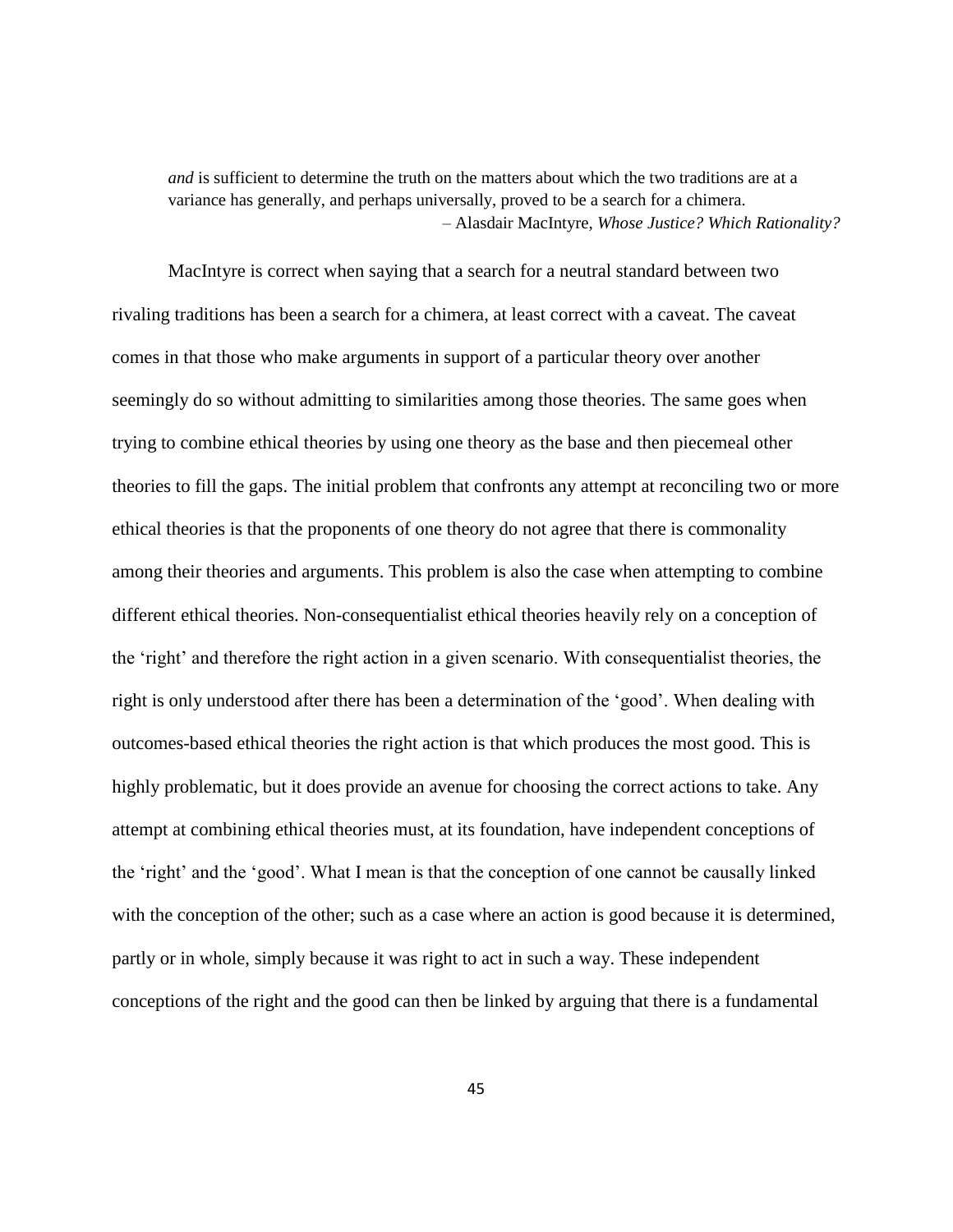connection between the goal of the right and the goal of the good. The goal should be the preservation of life, subordinate to nothing else, since without life there can be nothing else.

I believe there is an underlying argument made by the moral theories that I have examined in this thesis, and that underlying foundation is of the preservation of life. This is found in the basic assumptions and values placed on humanity, human potential, and the value of human life by Kant and Mill. The value that Kant and Mill place on human life is echoed by those who have both critiqued the moral theories of these two philosophers, as well as those who have attempted to improve or reconcile the theories. Kant has argued that there is an inherent dignity in humanity and along with the autonomy of a rational mind this dignity must be respected. This is most evident when Kant argues that people should never be considered solely as a means to an end but as ends in themselves, as he does in formulating the CI. Mill furthers this underlying argument for the preservation of life when he attributes the ability to feel pain or pleasure as that which motivates our actions. The desire to avoid pain and extend pleasure is based in the existence of life and the continuation of it.

For people to exist there must be a continuation of both people and their ability to exist. The Categorical Imperative, as created by Kant, is the litmus test against potential wrong actions. That action which cannot be universalized, because it would lead to the killing of all or the inability to improve one's self, is a wrong action and thus not moral. The same comes from the second formulation of the CI where Kant explicitly explains that using others solely as a means to an end is neither moral nor right. Using another in this manner would not lead to their flourishing nor would it be conducive to the respect that an autonomous person is due. This leads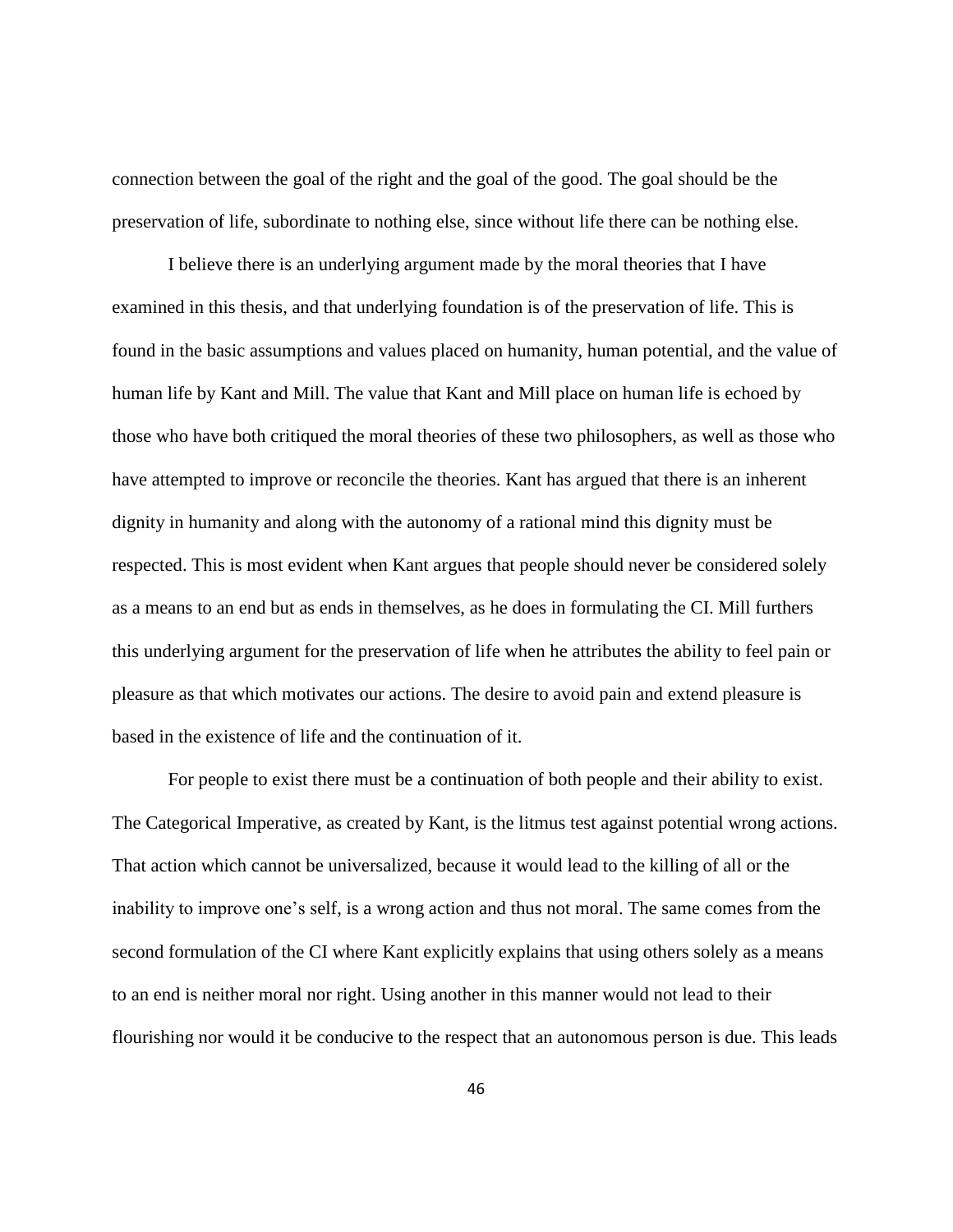me to believe that Kant presupposes a certain protection of life in his moral theory. This is not to say that there is a respect for the preservation of life, but that life is paramount. It might be arguable as to whether Kant implies a duty to improve the lives of others, but Kant does argue that people have a duty to improve themselves.<sup>82</sup> For the purposes of this thesis, it is not so important to establish that Kant argued that humans have a duty to improve the lives of all. It is just important to understand that underlying the moral theory of Immanuel Kant, there exists a necessary need to protect and preserve human life.

Hedonistic moral theory relies on an idea that pleasure is better than pain. Pleasure aids people in that seeking those things which are pleasurable are, at least, more conducive for a lengthy life. Burning our hands on a hot stove as a child teaches us to avoid hot objects in order to preserve our flesh and avoid the pain of a damaged limb. What becomes problematic in this argument is that in seeking the pleasure of eating delicious fatty foods, we are gaining pleasure that leads to our own demise by blocked arties and other diseases that obesity makes people susceptible to. I am not arguing that Mill or Sidgwick advocated an uncritical analysis in one's pursuit of pleasure. In chapters 3 and 4 of this thesis it was shown that both Mill and Sidgwick argued for higher and lower forms of pleasure. Their respective arguments showed a critical eye towards the pursuit of those endeavors that might provide for a better quality of life. I feel that in order to have any quality of life or to even pursue a better life one must first take steps to protect

 $\overline{a}$ 

<sup>82</sup> Immanuel Kant, *Grounding for the Metaphysics of Morals [1785].* 3rd ed. trans. James W. Ellington (Cambridge: Hackett Publishing Company, 1993), 62.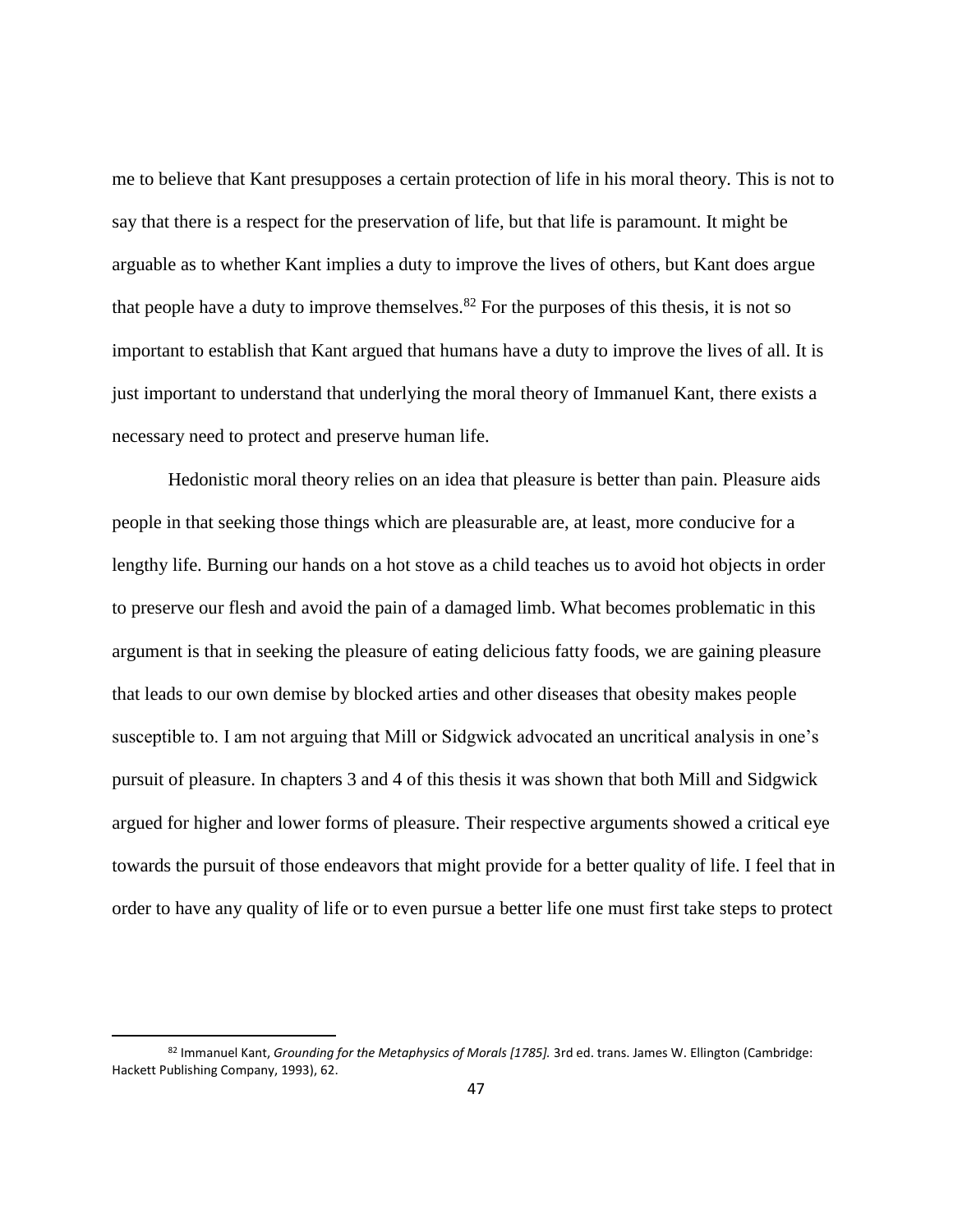and preserve that life. It would seem then that both Mill and Sidgwick also have presupposed a preservation of life argument that underscores the greatest happiness for the greatest number.

While arguing that the preservation of life underlies the moral arguments of the theorists that have been previously mentioned, there must also be a differentiation between those things that are within the realm of moral arguments and those which are not. While creating a new moral theory is not in the scope of this thesis, obtaining a better conception of what a moral theory should be is. What is important to understand is that reason should not lead to divergent conclusions about what is the moral way to act in a given situation. To have a better understanding of moral theory, we have to understand that for any moral theory to sufficiently guide human action, it must at its core have a foundation rooted in both non-consequentialist and consequentialist ethical theory. It has been shown in the preceding chapters that there are gaps in how and why people should act in certain ways that previous theories and theorists have attempted to fix. The unifying error that these theories and theorists have in common is that there is a lack of consideration for a critical foundational element. This element is that the intent and the consequences of an action deserve equal consideration. I have shown that these theories lack the ability to sufficiently guide human action, and this has been supported by the arguments of other philosophers as shown in the previous chapters. Consequentialist and non-consequentialist ethical theories are necessarily two parts of the same whole, yet by themselves they are not sufficient for determining how and why one should act in a given situation. The reasons for acting in a given way stem from the same basic principle of preserving life, and therefore the intentions as well as the outcomes of actions must fit together.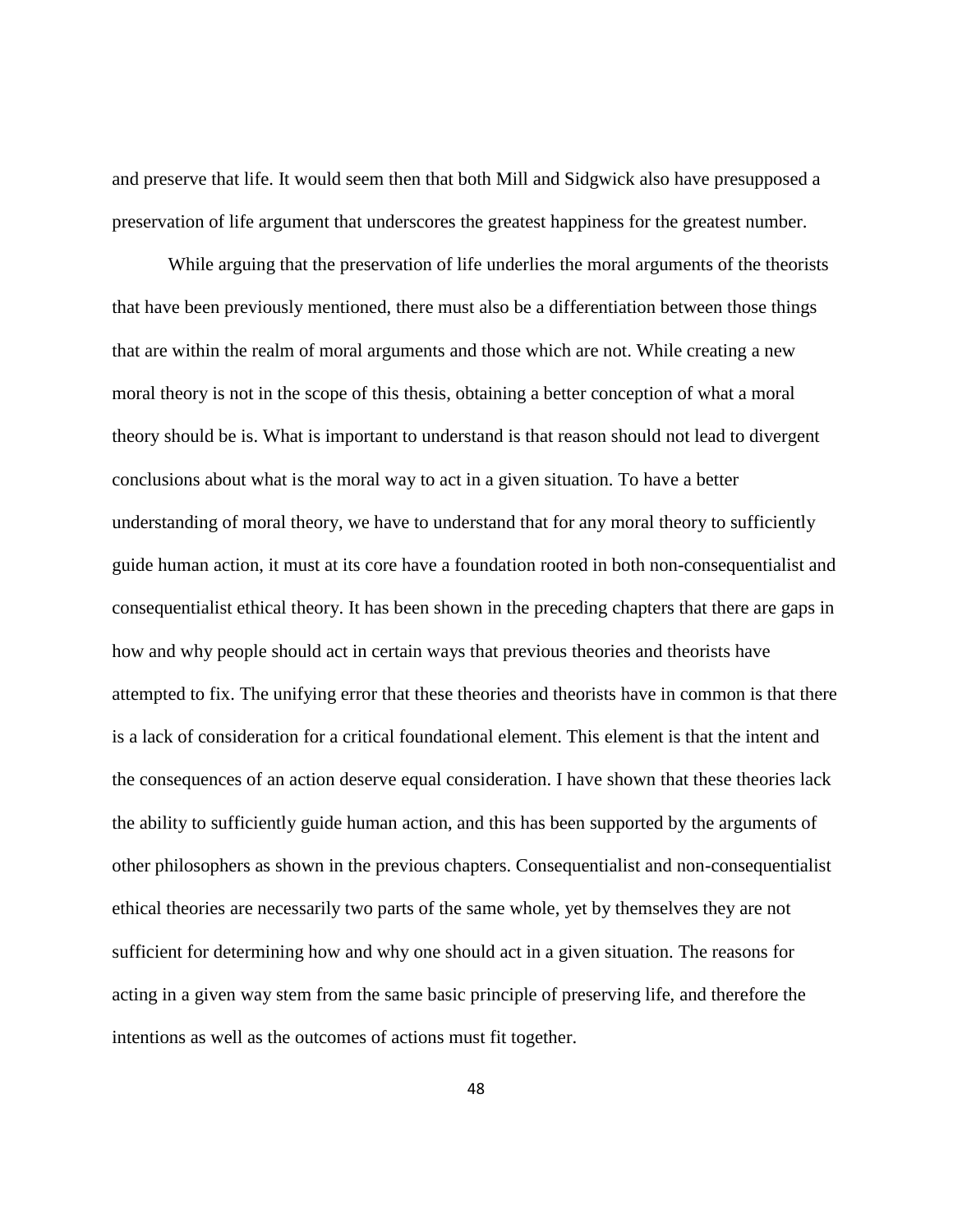#### **Layering Theories**

<span id="page-55-0"></span>J.S. Mill would have us measure the morality of an action by the amount of pleasure that was produced from the outcome of that action. The greatest happiness for the greatest number is the aggregate pleasure produced from a given action.<sup>83</sup> Like Mill, Sidgwick also differentiated between forms of pleasure, in that some pleasures are subordinate to others. Pleasures of the mind are superior to those of the flesh which helped to differentiate utilitarianism from other hedonistic theories. One of the issues that I take with utilitarianism comes from the assumption that pleasure is a significant enough end to derive a conception of the good and thus a moral theory from. Pleasure is subordinate to life, as there would be no pleasure or pain without life. Utilitarianism relies on a basic assumption of preserving life and builds the Greatest Happiness Principle on a secondary conclusion. The primary is that life must be preserved; the secondary conclusion is that a pleasurable life is more desirable than a painful one. Mill and Sidgwick's lack of focus or simple assumptions of the primary foundation in their ethical theories is what leads to the vagueness and limitations of the utilitarian theory. The lack of clarity in Mill's conception of utilitarianism is what led Sidgwick to argue that further revision must be done. Sidgwick still fails to fully articulate how he overcomes the weaknesses that Mill suffers from, and this vagueness compels the combination of consequentialist and non-consequentialist thought.

<sup>83</sup> John Stuart Mill, *Utilitarianism*. (New York: Createspace, 2010), chap. 2. pt. 1 Mill's "greatest happiness principle holds that actions are right in proportion as they tend to promote happiness; wrong as they tend to produce the reverse of happiness. By happiness it is intended pleasure, and the absence of pain; by unhappiness, pain, and the privation of pleasure."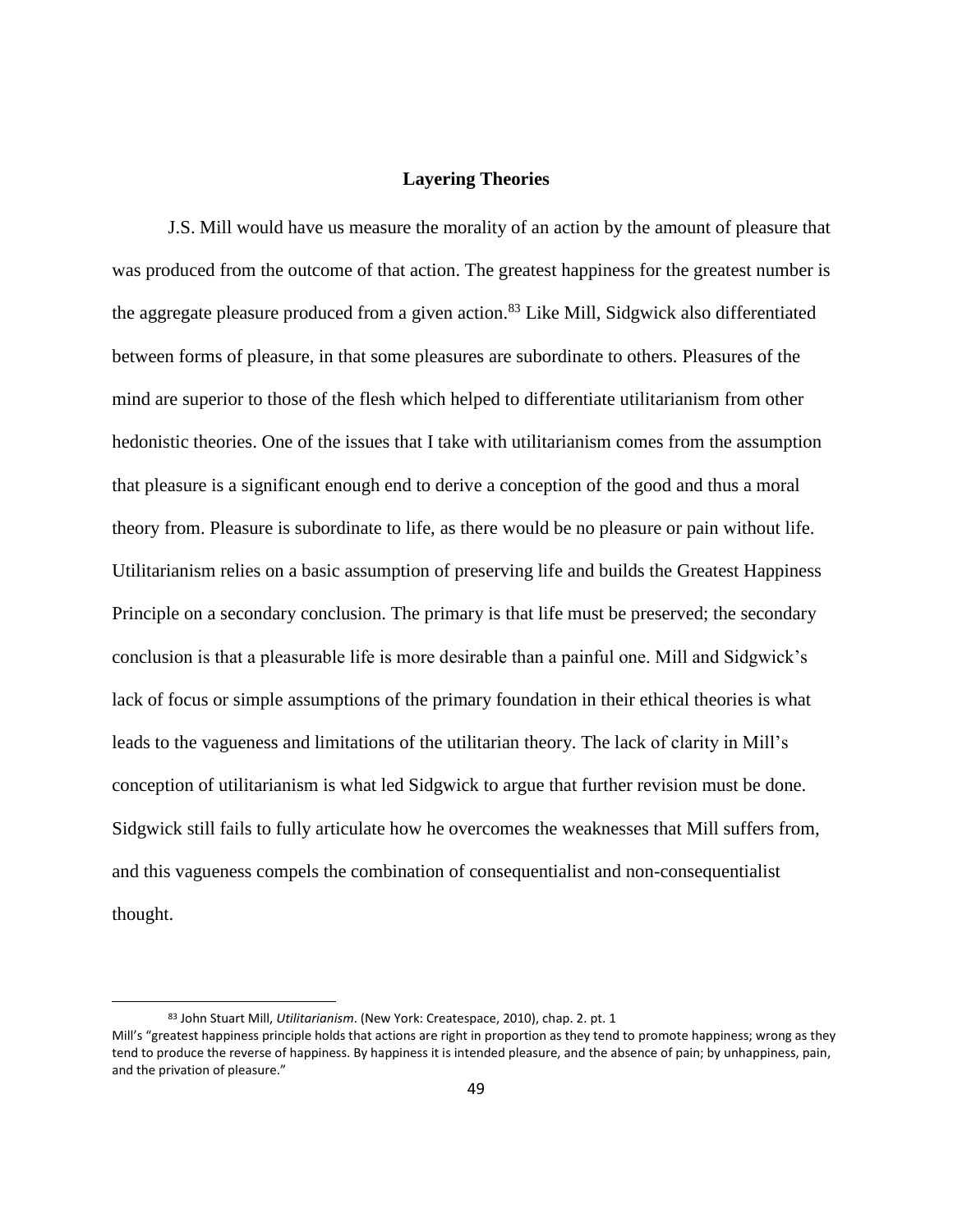What Kant would have called a Hypothetical Imperative are those conclusions that Mill and Sidgwick were concerned with. Kant realized that we are not completely connected to the outcomes of our actions and thus the desirable outcome is not a categorical one. Kant does not suffer from the same vagueness or subjective interpretation of theory that Mill and even Sidgwick do. What Kant does fall victim to is a lack of association with the outcome of actions, however positive or negative, that would fall under the Categorical Imperative. Recall the examples of the Nazis who come to the door asking if you are hiding Jews in your home; where is the concern for the lives, or at least the well being of those people? At best it is questionable, within Kant's theory, and at worst it is nonexistent. Derek Parfit attempts to reconcile this issue with his convergence argument for the Triple Theory that he formulates. Parfit argues that the intent based arguments found in Kant do have a place in moral theory, but follows it up with a subjective principle that relies on the same subjective vagueness that plagues Sidgwick and Mill. While Parfit does provide for the will and the rational capabilities of the human intellect, as does Kant, he still relies on the subjective problems that Sidgwick suffers from when he states that a principle would be right as long as "no one could reasonably reject" that principle.<sup>84</sup> Kant would argue that lying is wrong and that we should reject it, but at the same time a reasonable person would say that we should lie to protect the Jewish family we are hiding. Parfit's attempt at layering the arguments of Kant and Mill are far more complex than Sidgwick. Unlike Sidgwick, Parfit does not suffer from a piecemeal attempt at combining theory. Parfit's limitation comes in

 $\overline{a}$ 

<sup>84</sup> Derek Parfit, *On What Matters*. Vol. 1. (London: Oxford University Press. 2011), 131-146, 413 3. a principle that no one could reasonably reject.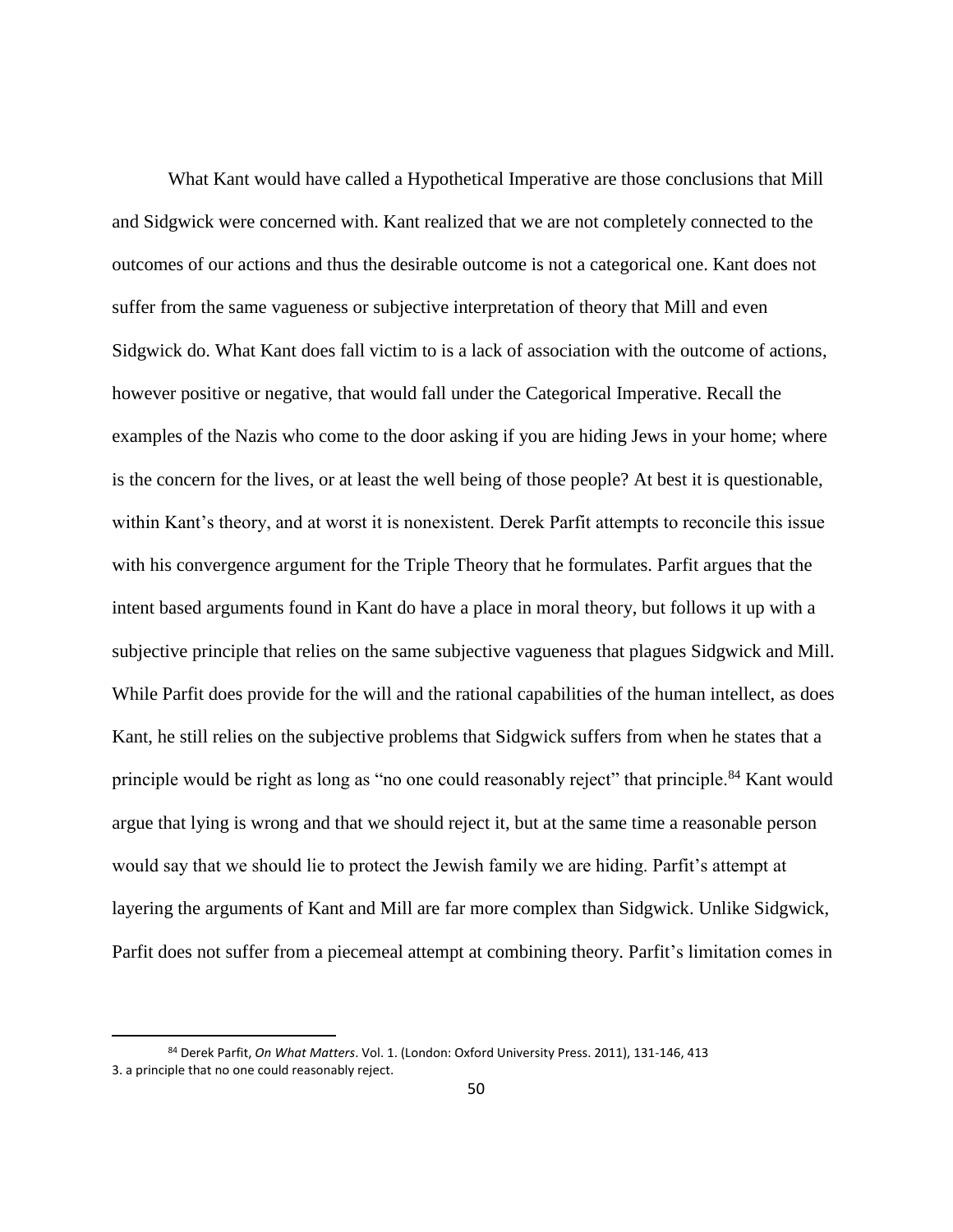the complexity of the layering the he attempts, as well as inadequately articulating the underlying foundation of preserving life.

As I understand it, the preservation of life is the most important aspect in the theories of both Kant and Mill's, and it is also primary to the arguments made by Sidgwick, Parfit, and many others, but as a foundation is not fully articulated by either thinker. This foundation is only presupposed in the arguments made by each philosopher, yet is the ground that allows for combing the theories. The intent to lie, when lying to the Gestapo, is not the goal, the intent is to protect the life of those people who are in your charge. How then are we left to decide what the act of lying is in the situation in which we are faced in the Nazi example? I argue that we do not have to consider it. We are tasked with the preservation of life, which trumps the potential universalizing of subordinate actions in achieving the primary end. The Gestapo is left no less than they were before being deceived. That they didn't meet their quota or achieve their intended end is subordinate to the safety of the family, and life may continue for another day. Kant takes too much of an atomistic view when concerning the rightness of an action, while Mill leaves us guessing at the rightness of an action.

I acknowledge that just because there have been previous attempts at combining these theories, it does not necessitate their combination. The combination of intent based and outcomes based ethical theories is also not necessitated because each theory is, by itself, lacking in providing a clear guide to human actions. The inability of any ethical theory to adequately prescribe a course for human action is why I believe that these particular theories must be reconciled and combined. What necessitates the primary combination of these two major theories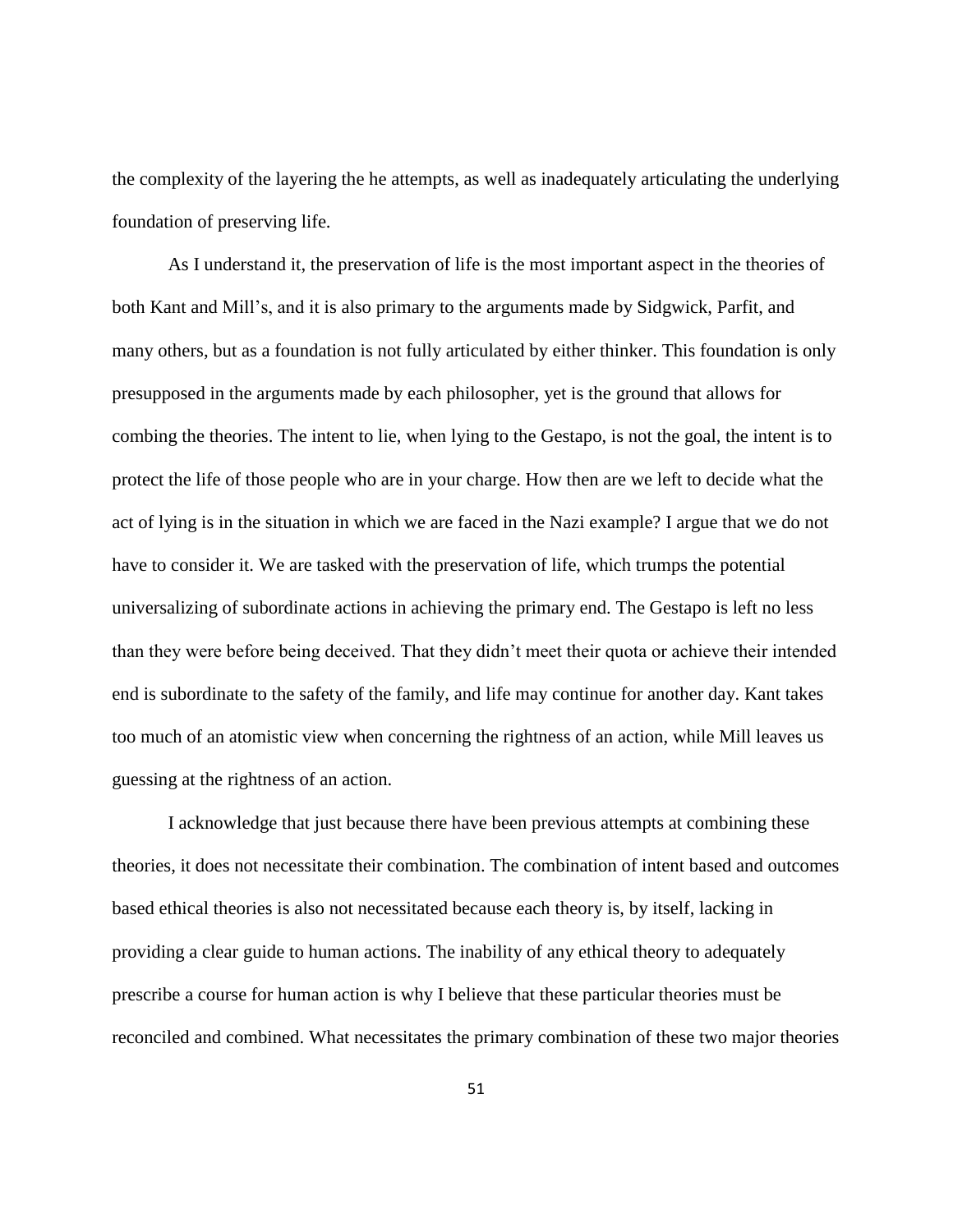is that they are focused on the two most important factors of human behavior; the reasons why we act in a certain way, and what we are attempting to produce from those actions. I argue that intent based non-consequentialist ethical theory and outcomes based consequentialist theory are the two main points that form the foundation of a larger moral theory.

#### **Foundation**

<span id="page-58-0"></span>The foundation of a larger moral theory, I believe, is the preservation of life. The idea that life is valuable and should be improved underscores the arguments in both intent based nonconsequentialist and outcomes based consequentialist ethical theories. As it has been shown in previous chapters, the attempt to combine theory without regard to this greater foundation leaves the attempted reconciliation lacking. Non-consequentialism and consequentialism are not singularly sufficient to guide human action, but they are enough to give us a greater understanding of ethical theory when they are properly combined. Mill hinted that Kant might be considered a consequentialist, and Kant argued that the consequences of our actions do not belong to us. While this seems to render any potential reconciliation between these theorists, the attempts by Henry Sidgwick and Derek Parfit have shown otherwise. While important in respect to the potential of combing ethical theory, the work of Sidgwick and Parfit did not give sufficient consideration to the underlying foundation. This lack of consideration is where I believe that Sidgwick and Parfit fell short, and why a greater understanding of moral theory still eludes us.

The foundation that Parfit creates is important because it is an attempt at reconciling major ethical theories, but his attempt shows that there is still more to be investigated with respect to our understanding of morality. What is problematic with Parfit's argument is that he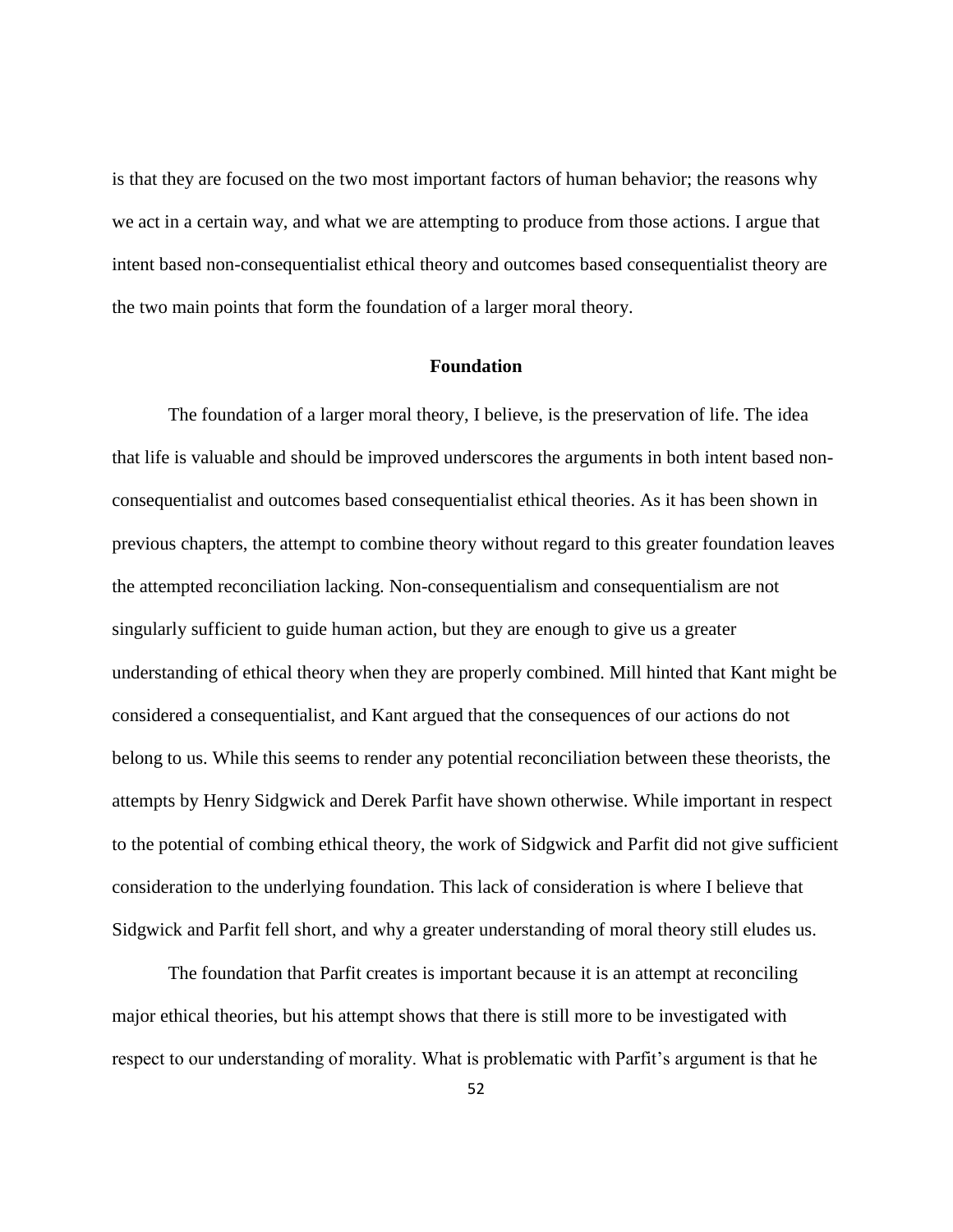posits that the major ethical theories are converging on a single conclusion of what is the best course of action for humans to take without establishing a foundation for the action. If two or more entities converge, it implies that these entities are beginning or moving from a different place than where they are coalescing. I have argued that this does not appear to be the case when considering the current body of work within ethics. It does not appear that consequentialist and non-consequentialist thinkers started in different places, but instead began reasoning from the same position, that of attempting to determine what morality is and to answer the how and why of human action. The foundation of how and why, from Kant to Mill and through Sidgwick as well as Parfit, appears to be the methods or principles for the preservation of life. This foundation, however, is not fully explored and is left to be assumed by those who are students of ethical theory.

Henry Sidgwick titled his seminal work as *The Methods of Ethics*, yet only provides the methods of a partial view of ethics. The work of Sidgwick, when viewed solely as a work in utilitarian thought, is probably the most comprehensive on the topic. As shown in previous chapters, even the rule utilitarianism of Sidgwick is lacking when compared to the scope of human action. With the subjectivity that exists within utilitarianism it can hardly be adapted, even as a rule, in all cases at all times. Taken from an absolutist position such as that, it is highly unlikely that any theory can remain consistent in all cases at all times. What this means is that no theory can be either intent based or outcomes based. Sidgwick's major shortcoming is not that he inadequately combines ethical theories, the failing stems from an unequal distribution of the intent and the outcomes. Sidgwick places to much emphasis on the outcomes,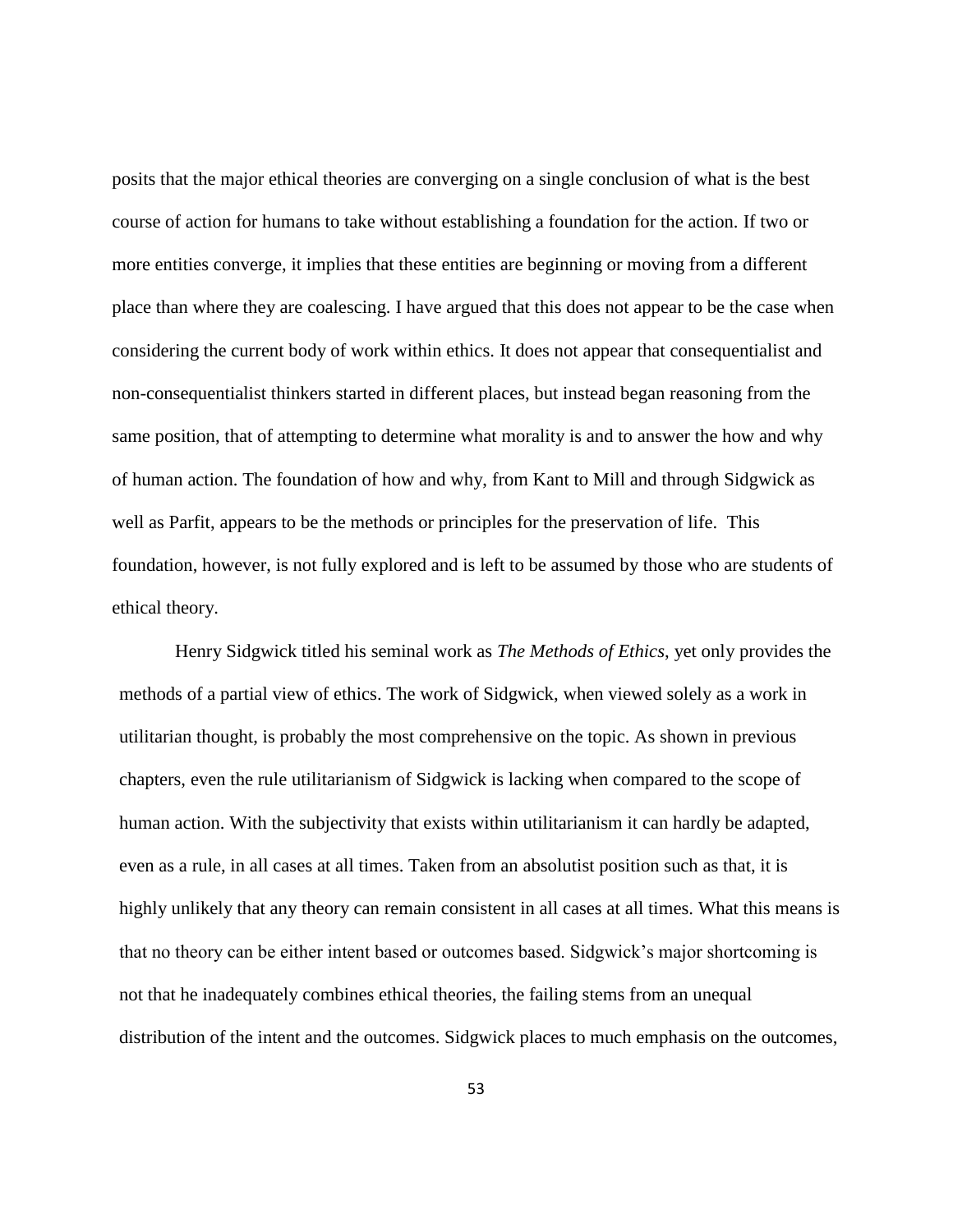in order to create the rule that then defines one's intent, in order to understand the morality of an action. For Sidgwick, moral theories are neither convergent nor divergent but circular in nature.

It does not appear to me that non-consequentialist and consequentialist theories are convergent or circular, but remain necessary, while individually not sufficient, parts of the larger whole. As I have come to understand it, and argue for, the 'why' of human actions within intentbased non-consequentialist and outcomes-based consequentialist ethical theories is the preservation and continuation of human life. Without our continued survival and flourishing there will be no arguments within philosophy, no continuation of higher and lower pleasures, and the dignity of a dead species will not matter. The 'how' can simply be regarded as the methods of each individual theory and extends from an understanding and consideration of the reason to act and the effects that stem from that action. The foundation is life and at best it has been only alluded to in the moral theories of Kant, Mill, Sidgwick, and Parfit.

The Greatest Happiness Principle must be a consideration when determining if an act is right when utilizing the maxims that come from applying the CI of Kant. In the analogy of the Gestapo knocking at the door, the Nazi's are in fact being used solely as a means to the end of destroying the Jews. When the act of lying is measured using the CI we see that it is immoral to act in such a way. When measuring the same act of lying using the GHP of Mill, we have not such illusions of immorality in keeping our charges safe. When combining the two seemingly different theories we are left with the question of how to act in this situation. When we move to the larger foundation that both theories stem from, the preservation of life, the path becomes clearer. It is not hard to understand that being dishonest is not a good thing, or even the right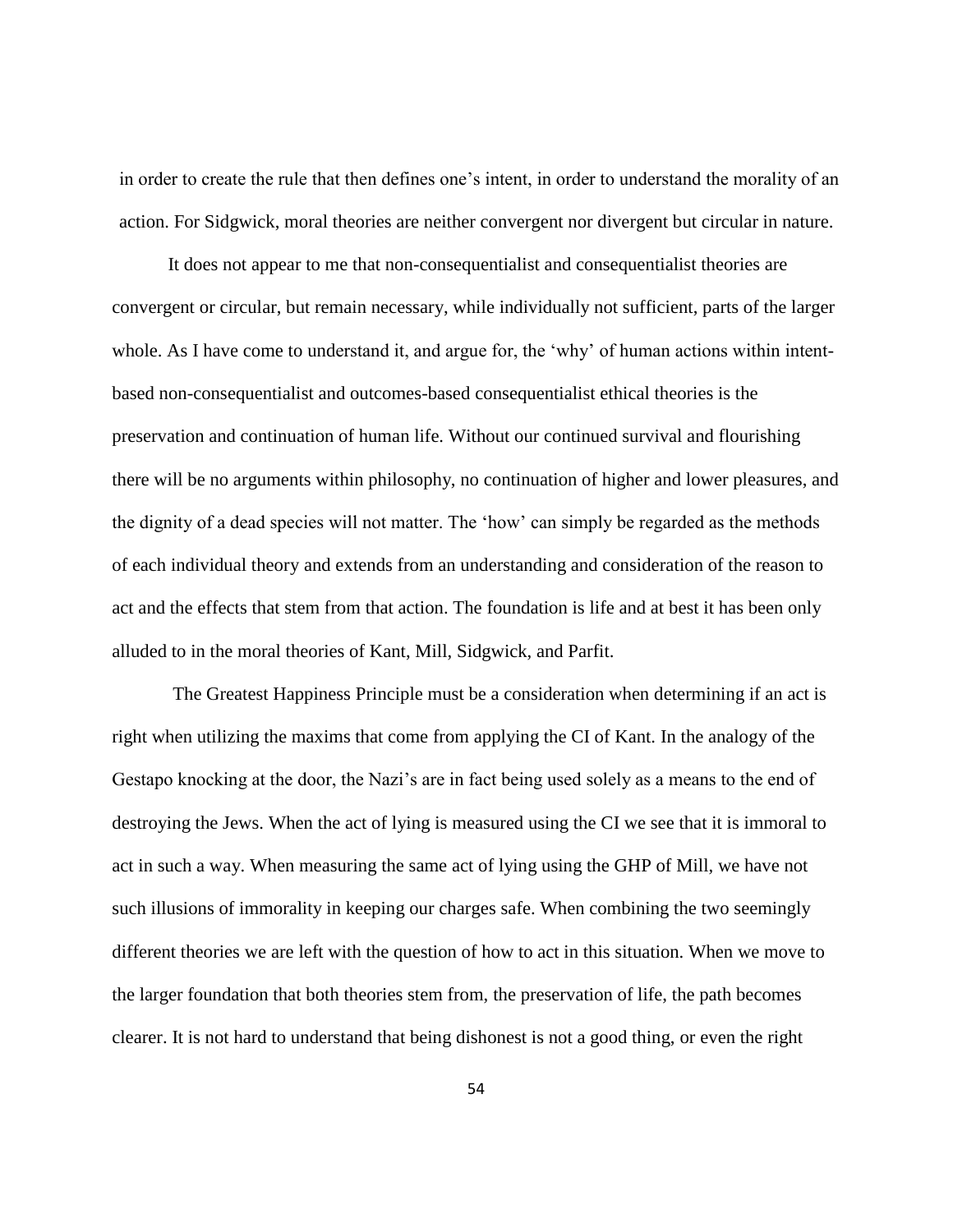action to take, but lying to preserve the lives of others is the right and good thing to do. The lie, alone produces pain in the form of deceit, but life is not so atomistic. We have the rational capability to derive maxims via the CI, we can also use this rational capacity to understand events in a chain. Just as morality should be viewed from the intent through to the outcomes, we should reason through the lie and why we would be dishonest; to preserve life.

The previous example of lying to the Nazis is not just an easy way of showing the limitations of a single theory, but is also an easy way to show the benefits that comes with combining ethical theories. A harder and more troublesome thought experiment designed by Philippa Foot, called the Trolley Car Dilemma, has given ethicists plenty to debate about, and is an example of the larger complexities in life. We rarely debate the simple solutions, for obvious reasons. It is the difficult scenarios that display the weakness and strengths in our resolve. The Trolley Car Dilemma (TCD) is usually described like this: There is an out of control trolley traveling down the tracks. Ahead, on the tracks, there are several people tied up and unable to get to safety. The actor is standing some distance off in the train yard, next to a lever. If the actor were to pull this lever, the trolley will switch to a different track. Unfortunately, on the track that the trolley would switch to there is a single person walking who would not be able to get away. The actor has two options: (1) Do nothing, and the trolley kills the five people on the main track. (2) The actor pulls the lever, diverting the trolley onto the side track where it will kill one person. 85

<sup>85</sup> Philippa Foot, *The Problem of Abortion and the Doctrine of the Double Effect* in *Virtues and Vices* (Oxford: Basil Blackwell, 1978), (originally appeared in the *Oxford Review*, Number 5, 1967.) Foot's original version was posited that a judge or magistrate is faced with rioters demanding that a culprit be found for a certain crime and threatening otherwise to take their own bloody revenge on a particular section of the community. The real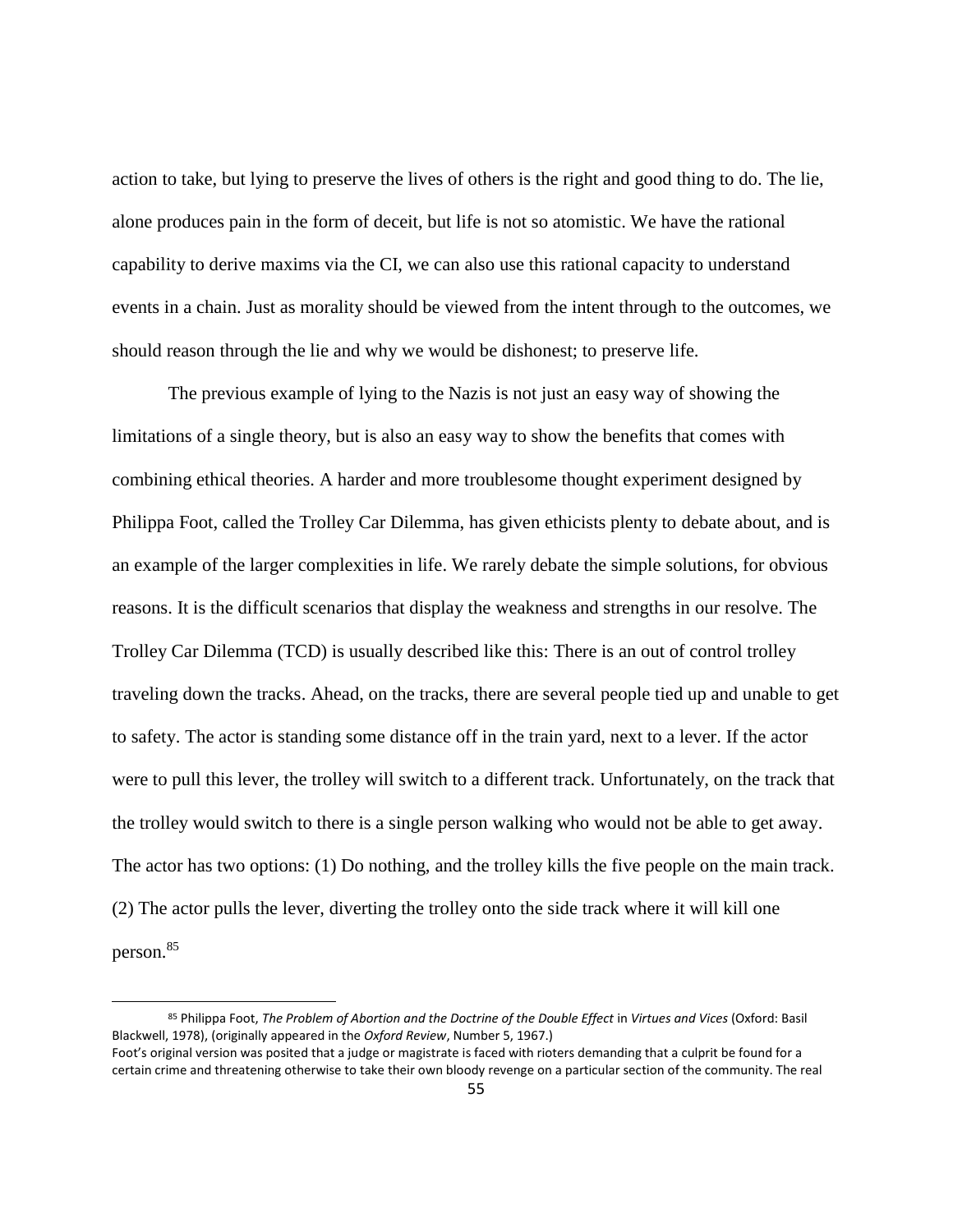The first problem that the TCD provides is whether or not the actor is indeed part of the problem if he or she fails to do anything. I argue that by being in the situation, of one's volition or not, the actor indeed is part of the problem. Failing to act when one has the power/ability to act is the same as acting when determining the morality of a given act. The next problem is in deciding whether or not one should pull the lever and kill one person or several. In arguing that the foundation of both previously examined ethical theories lies in the preservation of life, the actor is faced with a decision that will have immediate repercussions unlike the Nazi example. A Millian argument would be to pull the lever and save the many at the expense of the one. The Kantian argument, simplified, would be to not use the one solely as a means to the end of saving others, and that we could not universalize killing even if it is a mercy killing. The latter point of the Kantian argument is debatable, but the problem still stands. The Kantian argument seems to presuppose that the actor is not the focal point in the equation until the actor has chosen to act. By not pulling the lever the actor has not acted wrongly, because there has been no act. I disagree with an analysis of this sort as a human life will end either way and we are compelled to act. Intent and action begin at the time when the actor can effect change or act. By not pulling the lever we have chosen not to act, which is still an action, and is therefore linked with intent and the outcomes.

One of the first objections could come from a position much like the one that Derek Parfit advocates. His Triple Theory would seem to fit this problem and create a solution that would

 $\overline{a}$ 

culprit being unknown, the judge sees himself as able to prevent the bloodshed only by framing some innocent person and having him executed.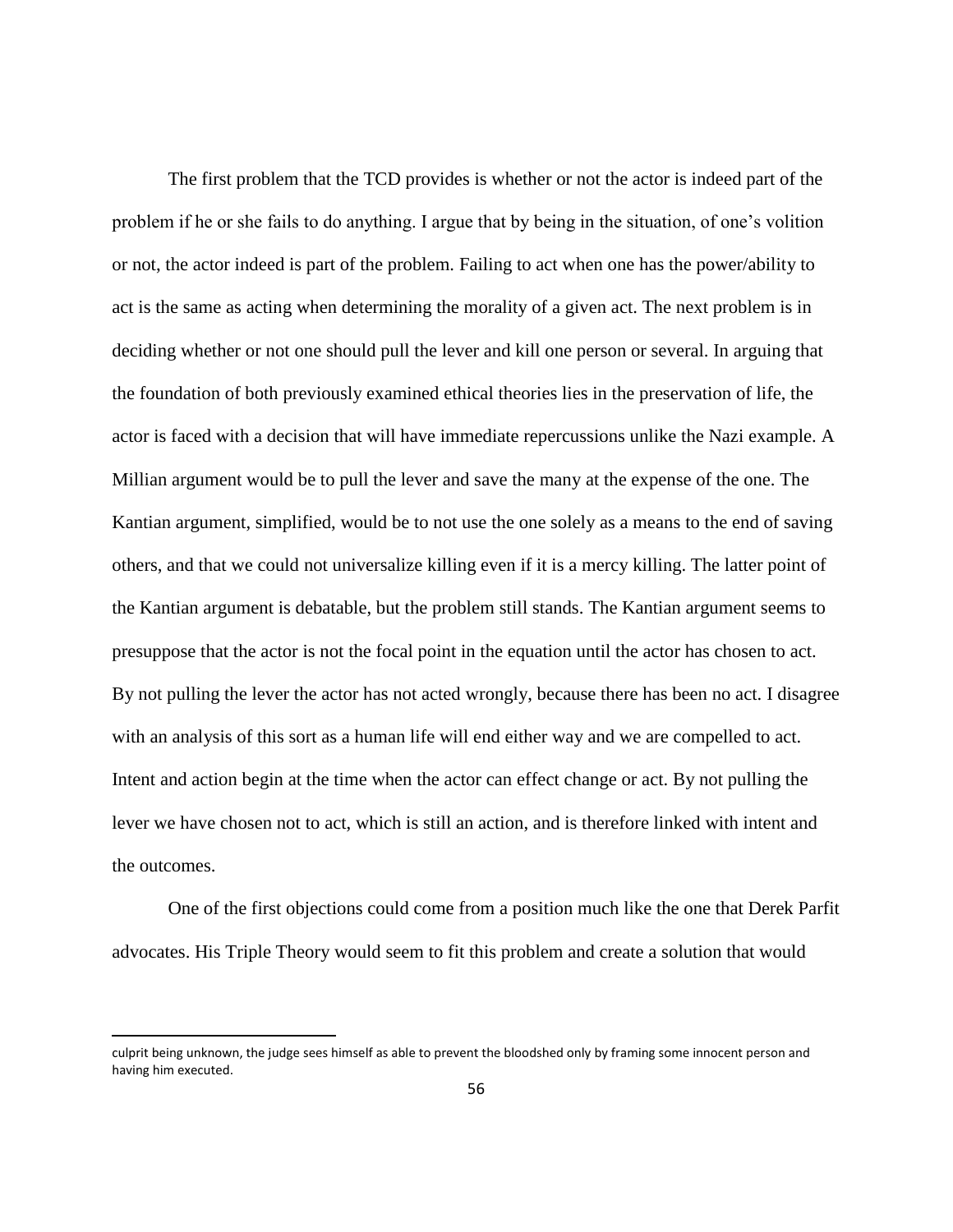satisfy those theorists in both the non-consequentialist and consequentialist camps.<sup>86</sup> On the surface the position that I take would seemingly fit with that of Parfit, but I feel that this is just not the case. Parfit seems to confuse, or at least not fully articulate, the difference between the instrumental value and the intrinsic value of a human or multiple human lives. The Kantian formulation of dignity has nothing to do with the instrumental value of the person. The fact that a person 'is', is the sufficient condition.<sup>87</sup> Where Parfit might claim that no one could reasonably reject a claim that to kill five prisoners rather than end the life of a doctor is reasonable or rational, this does cause a problem in the work of Parfit. While it might be reasonable to assume that a doctor is of more instrumental value than a single or multiple law breakers, it is difficult to make the same claim for the intrinsic value. If we are to separate, and then valuate, human life according to instrumental value, then we might as well return to the cold calculus of Jeremy Bentham.<sup>88</sup> The very nature of instrumental value is also a subjective measure and complicates the third principle of Parfit's Triple Theory even more. While Parfit may provide a better means of determining a moral right and/or good than his predecessors, it is arguably true that some ambiguity still exists within his ethical theory as well.

<sup>86</sup> Derek Parfit, On What Matters. Vol. 1. (London: Oxford University Press. 2011), 131-146, 413; Derek Parfit, On What Matters. Vol. 2. (London: Oxford University Press. 2011) 244-258

An act is wrong if and only if, or just when, such acts are disallowed by some principle that is

<sup>1.</sup> one of the principles whose being universal laws would make things go best,

<sup>2.</sup> one of the only principles whose being universal laws everyone could rationally will....

<sup>3.</sup> a principle that no one could reasonably reject.

<sup>&</sup>lt;sup>87</sup> This point could be further analogized with the example of an acorn and a fully matured oak tree. For Kant, that value is the same. The acorn has the potential to become the oak and therefore it is just as valuable. All the use that one could derive from the oak is secondary and only instrumental, not intrinsic.

<sup>88</sup> Jeremy Bentham, *An Introduction to the Principles and Morals of Legislation* (Historical Prints. London: British Library, 2011), chap. 4.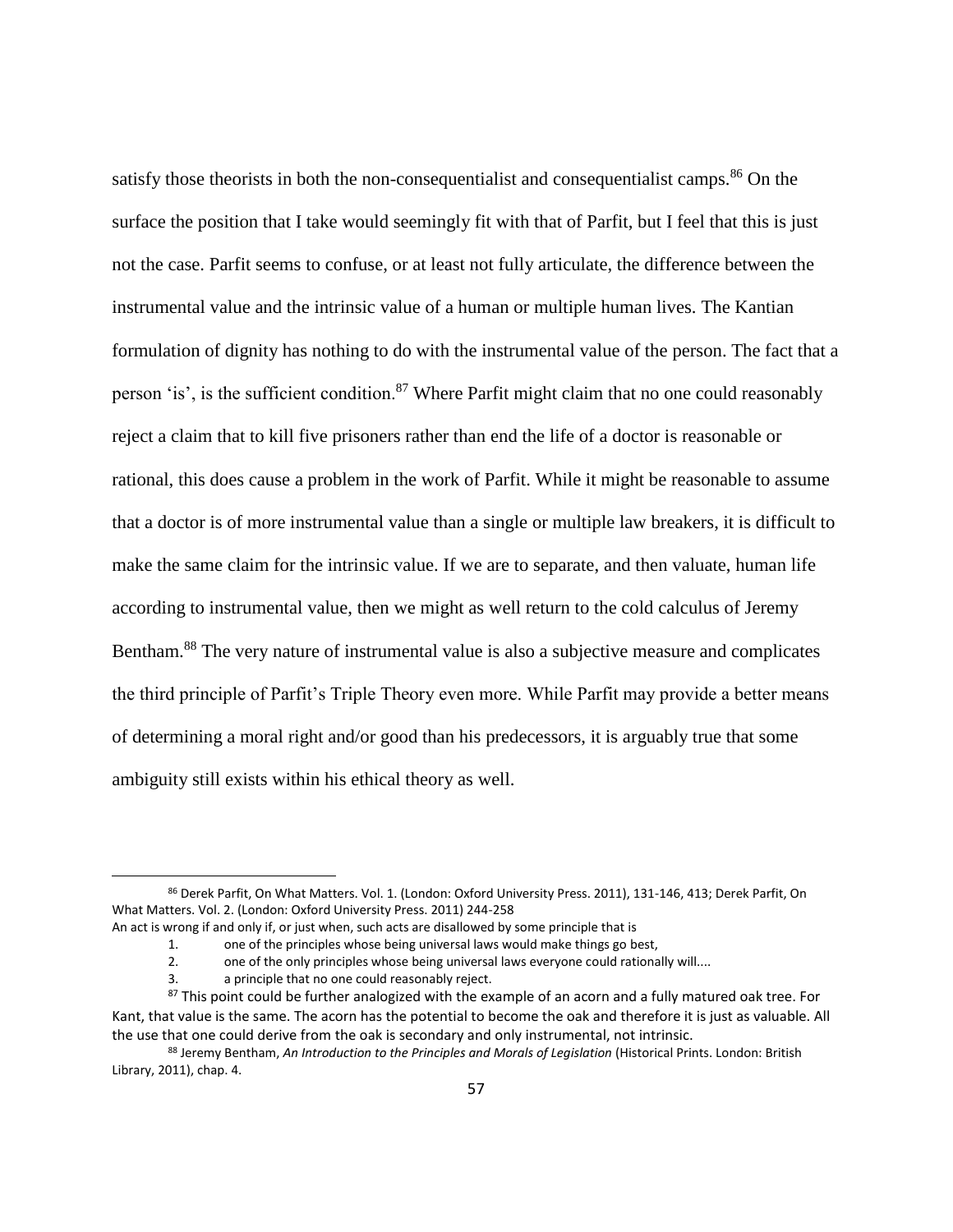When examining the TCD and what decision should be made from Sidgwick's point of view there is a striking resemblance with my own answer. This might also be the case with the arguments that Parfit makes when analyzing a different moral problem. Coincidence does not imply a lack of originality or progression of newer ideas. I think that the major issue with Sidgwick has not changed and that his argument relies far too heavily on a Millian solution to a problem by using Kant's CI to calculate what rules are the best to bring about the GHP. Just like Parfit, Sidgwick provides important insight into solving moral problems, but in the end still suffers from ambiguity at critical stages of decision making.

The combining of non-consequentialist and consequentialist ethical theories is not necessitated by the shared foundation that is the preservation of life. These ethical theories are part of the larger whole that is situated in the preservation of life. Unfortunately, the actor is left with the duty to pull the lever. By not pulling the lever the actor is actively choosing not to save a life. This choice is not something that could be universalized and the actor could arguably be using either of the parties on the tracks as means to his or her end of avoiding an undesirable action. Given that life will end if either decision is made, the actor must make a decision that takes into account the consequences of the act. In this thought experiment, we, as the actor, must pull the lever. The ability to reason through a problem plagues us with knowing that there is potentially more than one way to analyze any situation, as seen with non-consequentialist ethical theories and consequentialist ethical theories arriving at different conclusions on morality. Life makes things even tougher by giving us a split second in which to act, and sometimes make a critical decision to a very large problem. Applying reason to a situation, while understanding the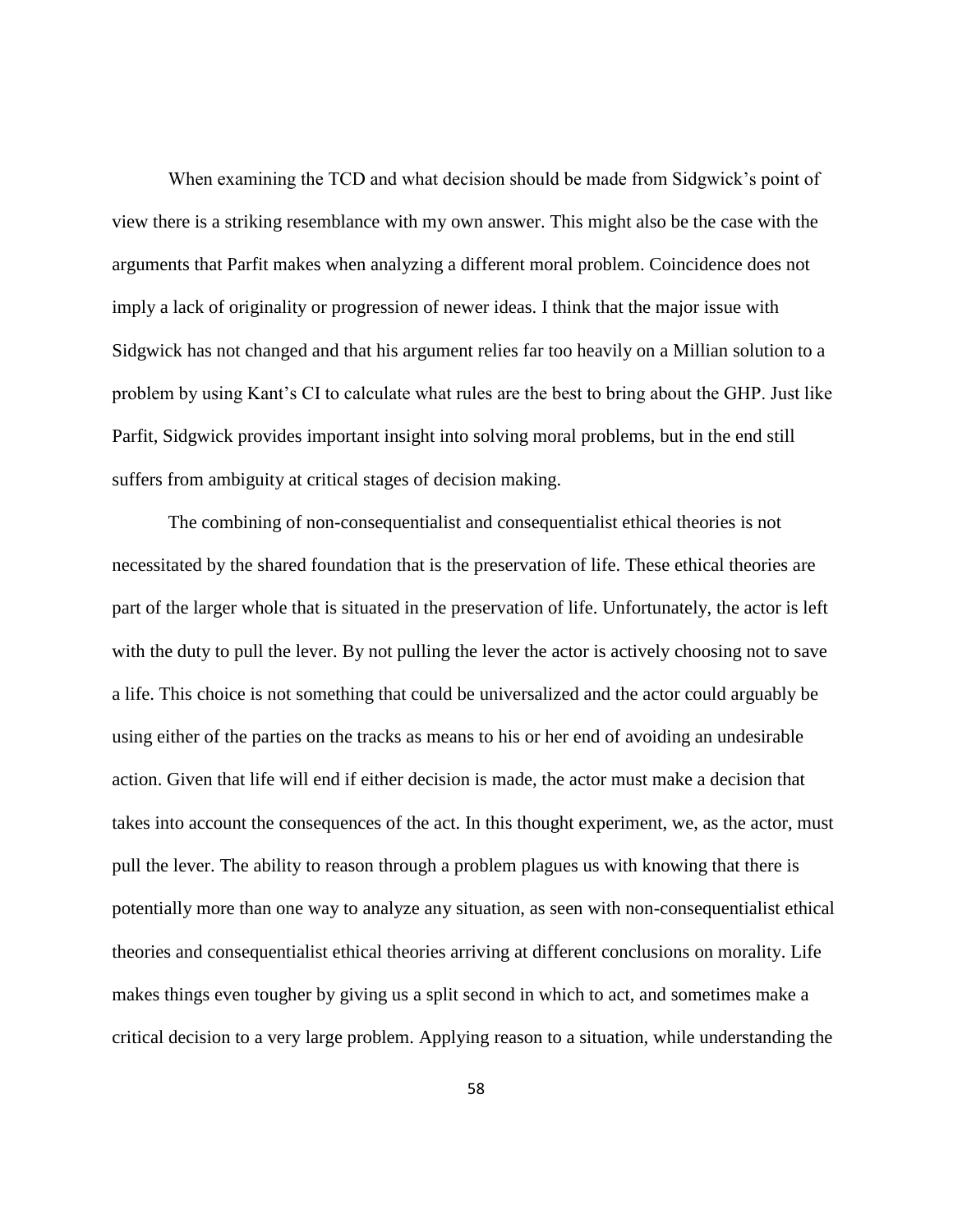intentions of the action and the potential consequences, we are able to better understand the nature of our actions. With the intention of protecting life, and then providing for the outcome that is most conducive to promoting human flourishing can we have a decent foundation from which to begin understanding the next layer(s) that exist with questions in the moral realm.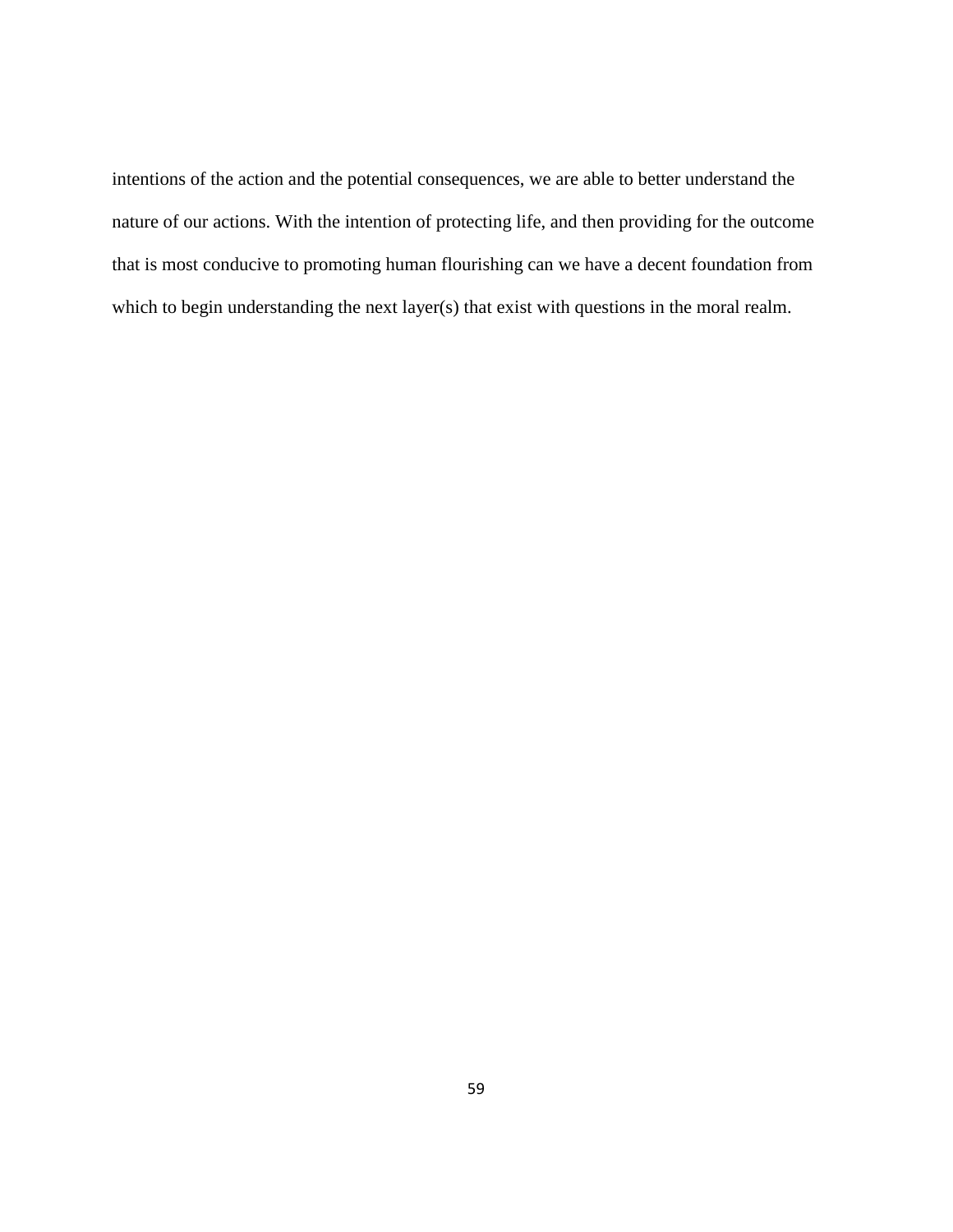## **Bibliography**

- <span id="page-66-0"></span>Bentham, Jeremy. *An Introduction to the Principles and Morals of Legislation.* Historical Prints. London: British Library, 2011.
- Cholbi, Michael. "The Murderer at the Door: What Kant Should Have Said," *Philosophy and Phenomenological Research* 1, July 2009.
- Darwall, Stephen. *The Second-Person Standpoint, Morality, Respect, and Accountability*. Cambridge: Harvard University Press, 2009.
- De Tocqueville, Alexis. *Democracy in Americ*a, trans. Harvey Mansfield and Delba Winthorp, Chicago: University of Chicago Press, 2011.
- Foot, Philippa. *The Problem of Abortion and the Doctrine of the Double Effect* in *Virtues and Vices* Oxford: Basil Blackwell, 1978. Originally appeared in the *Oxford Review*, Number 5, 1967.
- Hicks, Stephen. *Explaining Postmodernism: Skepticism and Socialism from Rousseau to Foucault.* Roscoe, IL: Ockham's Razor Publishing, 2011.
- Hume, David. *A Treatise of Human Nature*, ed. David Fate Norton and Mary J. Norton. New York: Oxford University Press, 2000.
- Hume, David. *An Enquiry Concerning the Principles of Morals*. Echo Library, 2007.
- Kant, Immanuel. *The Critique of Pure Reason*. Trans. Normal Kemp Smith. 2nd ed. Palgrave Macmillan, 2003.
- Kant, Immanuel. *Grounding for the Metaphysics of Morals [1785].* 3rd ed. trans. James W. Ellington Cambridge: Hackett Publishing Company, 1993.
- Kant, Immanuel. ''On a Supposed Right to Lie from Philanthropy,'' trans. M.J. Gregor. *Cambridge Edition of the Works of Immanuel Kant*. Cambridge: Hackett Publishing Company, 1993.